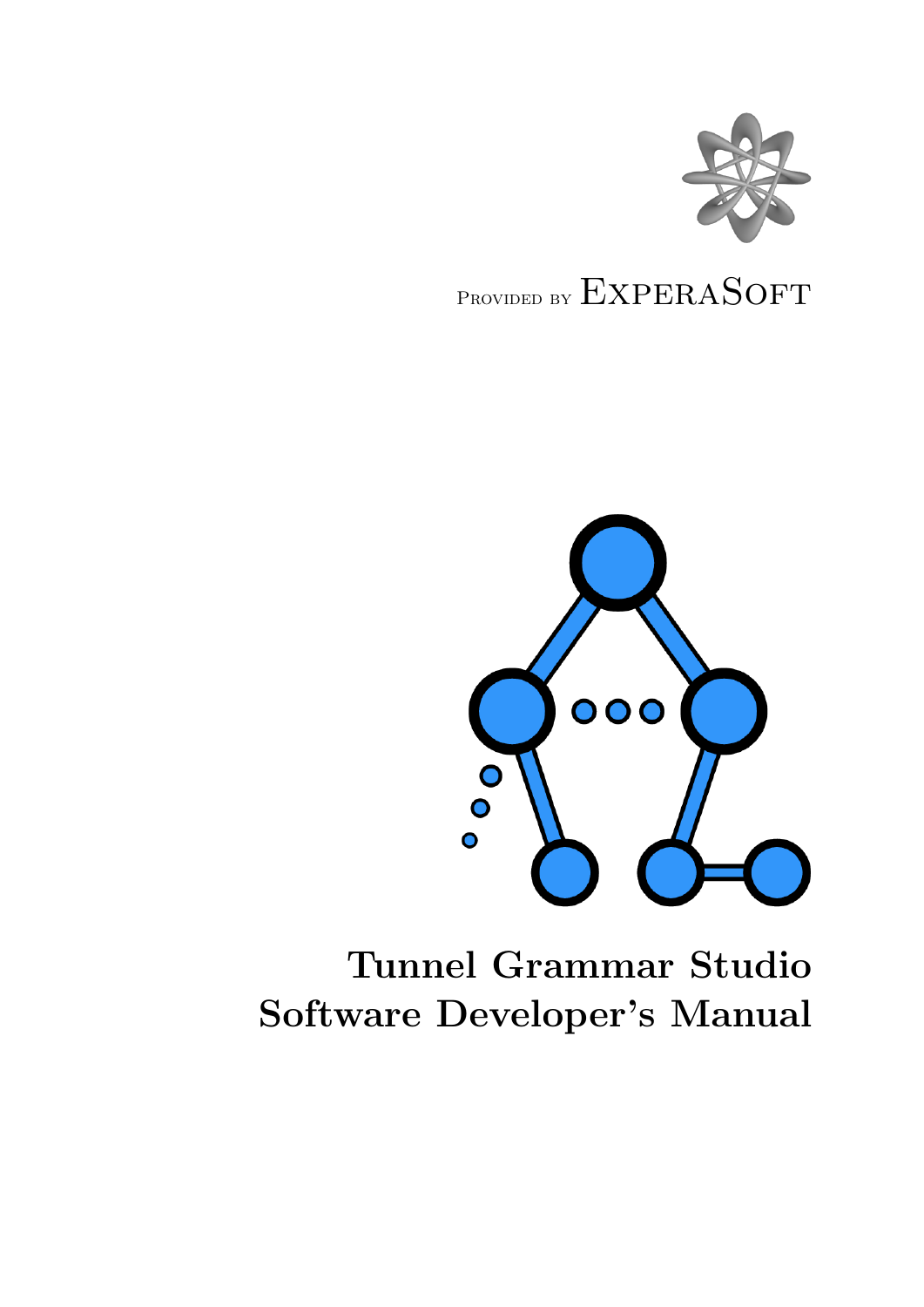This document is provided by ExperaSoft UG (haftungsbeschränkt), Goldgasse 10, 77652 Offenburg, Germany. For more information please visit www.experasoft.com.

Document date 2019/08/26 Author and Copyright  $\odot$  Nikolay Handzhiyski All rights reserved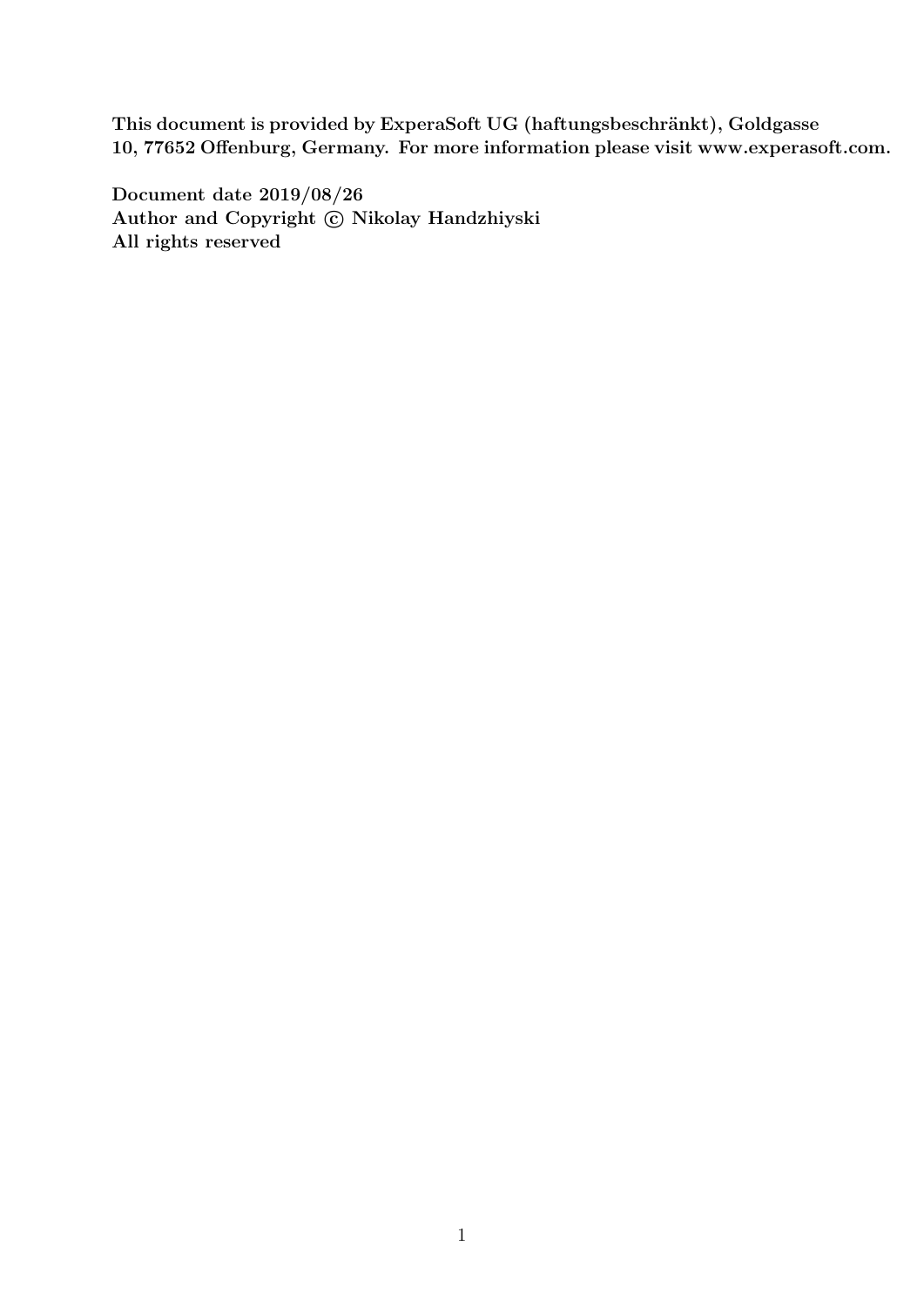# **Contents**

| $\mathbf{1}$   | <b>Basics</b> |                                                                                                     | $\overline{7}$ |
|----------------|---------------|-----------------------------------------------------------------------------------------------------|----------------|
|                | 1.1           |                                                                                                     | $\overline{7}$ |
|                | 1.2           |                                                                                                     | 8              |
|                | 1.3           |                                                                                                     | 9              |
|                |               | 1.3.1                                                                                               | 9              |
|                |               | 1.3.2                                                                                               | 9              |
|                |               | 1.3.3                                                                                               | 9              |
|                |               | 1.3.4                                                                                               | 10             |
|                | 1.4           |                                                                                                     | 11             |
|                |               | 1.4.1                                                                                               | 11             |
|                |               | 1.4.2                                                                                               | 14             |
|                |               | 1.4.3                                                                                               | 15             |
|                |               | 1.4.4                                                                                               | 15             |
|                | 1.5           | Epsilon repetitions $\ldots \ldots \ldots \ldots \ldots \ldots \ldots \ldots \ldots \ldots$         | 16             |
| $\overline{2}$ |               | <b>String Analyzing Pipeline</b>                                                                    | 17             |
|                | 2.1           |                                                                                                     | 17             |
|                | 2.2           |                                                                                                     | 17             |
|                | 2.3           |                                                                                                     | 17             |
|                | 2.4           |                                                                                                     | 18             |
|                | 2.5           |                                                                                                     | 18             |
|                | 2.6           |                                                                                                     | 19             |
|                | 2.7           |                                                                                                     | 19             |
| 3              |               | <b>Parsing Machine</b>                                                                              | 20             |
|                | 3.1           |                                                                                                     | 20             |
|                | 3.2           |                                                                                                     | 20             |
|                | 3.3           | Run time                                                                                            | 20             |
|                | 3.4           |                                                                                                     | 20             |
|                | 3.5           | Dynamic stack $\ldots \ldots \ldots \ldots \ldots \ldots \ldots \ldots \ldots \ldots \ldots \ldots$ | 21             |
|                | 3.6           |                                                                                                     | 21             |
| $\overline{4}$ | Studio        |                                                                                                     | 22             |
|                | 4.1           |                                                                                                     | 22             |
|                | 4.2           |                                                                                                     | 22             |
|                | 4.3           |                                                                                                     | 22             |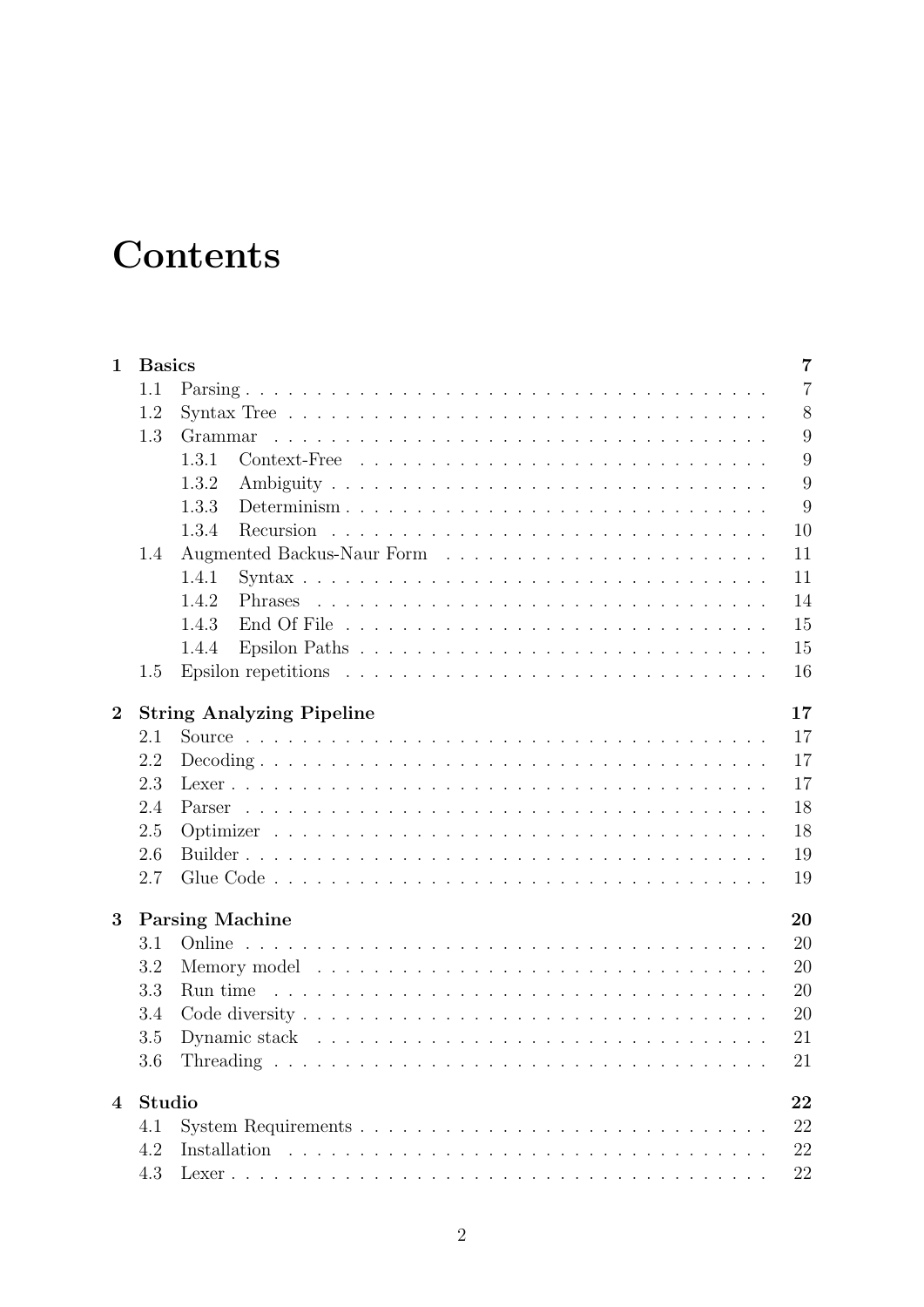|   | 4.4  | 23                                                                                                 |
|---|------|----------------------------------------------------------------------------------------------------|
|   | 4.5  | 23                                                                                                 |
|   | 4.6  | 23<br>Debug                                                                                        |
|   |      | 23<br>4.6.1                                                                                        |
|   |      | 23<br>4.6.2                                                                                        |
|   | 4.7  | 25                                                                                                 |
|   |      | 25<br>4.7.1                                                                                        |
|   |      | 25<br>4.7.2                                                                                        |
|   |      | 34<br>4.7.3                                                                                        |
|   |      | 34<br>4.7.4                                                                                        |
|   | 4.8  | 36                                                                                                 |
|   | 4.9  | 37                                                                                                 |
|   |      |                                                                                                    |
| 5 |      | Target $C++$<br>40                                                                                 |
|   | 5.1  | 40                                                                                                 |
|   | 5.2  | Read Buffer<br>40                                                                                  |
|   | 5.3  | 41<br>Source Decoders                                                                              |
|   |      | 5.3.1<br><b>ASCII</b><br>41                                                                        |
|   |      | 5.3.2<br>ISO-8859-1<br>41                                                                          |
|   |      | 5.3.3<br>41                                                                                        |
|   |      | 5.3.4<br>41                                                                                        |
|   |      | 5.3.5<br>41                                                                                        |
|   |      | 5.3.6<br>41<br>$UTF-16BE$                                                                          |
|   |      | 42<br>5.3.7                                                                                        |
|   |      | 5.3.8<br>42<br>UTF-32BE                                                                            |
|   |      | 42<br>5.3.9                                                                                        |
|   | 5.4  | 42                                                                                                 |
|   | 5.5  | 42                                                                                                 |
|   | 5.6  | 43<br>Syntax Error $\dots \dots \dots \dots \dots \dots \dots \dots \dots \dots \dots \dots \dots$ |
|   | 5.7  | 44                                                                                                 |
|   | 5.8  | 45<br>Files                                                                                        |
|   | 5.9  | 46                                                                                                 |
|   | 5.10 | 46                                                                                                 |
|   |      | 46                                                                                                 |
|   |      | 46                                                                                                 |
|   |      | 47                                                                                                 |
|   |      | 47                                                                                                 |
|   |      | 47                                                                                                 |
|   |      |                                                                                                    |
|   |      | 51                                                                                                 |
|   |      | 52                                                                                                 |
| 6 |      | <b>Use Cases</b><br>55                                                                             |
|   | 6.1  | 55                                                                                                 |
|   | 6.2  | 56                                                                                                 |
|   | 6.3  | 57                                                                                                 |
|   | 6.4  | 58                                                                                                 |
|   |      |                                                                                                    |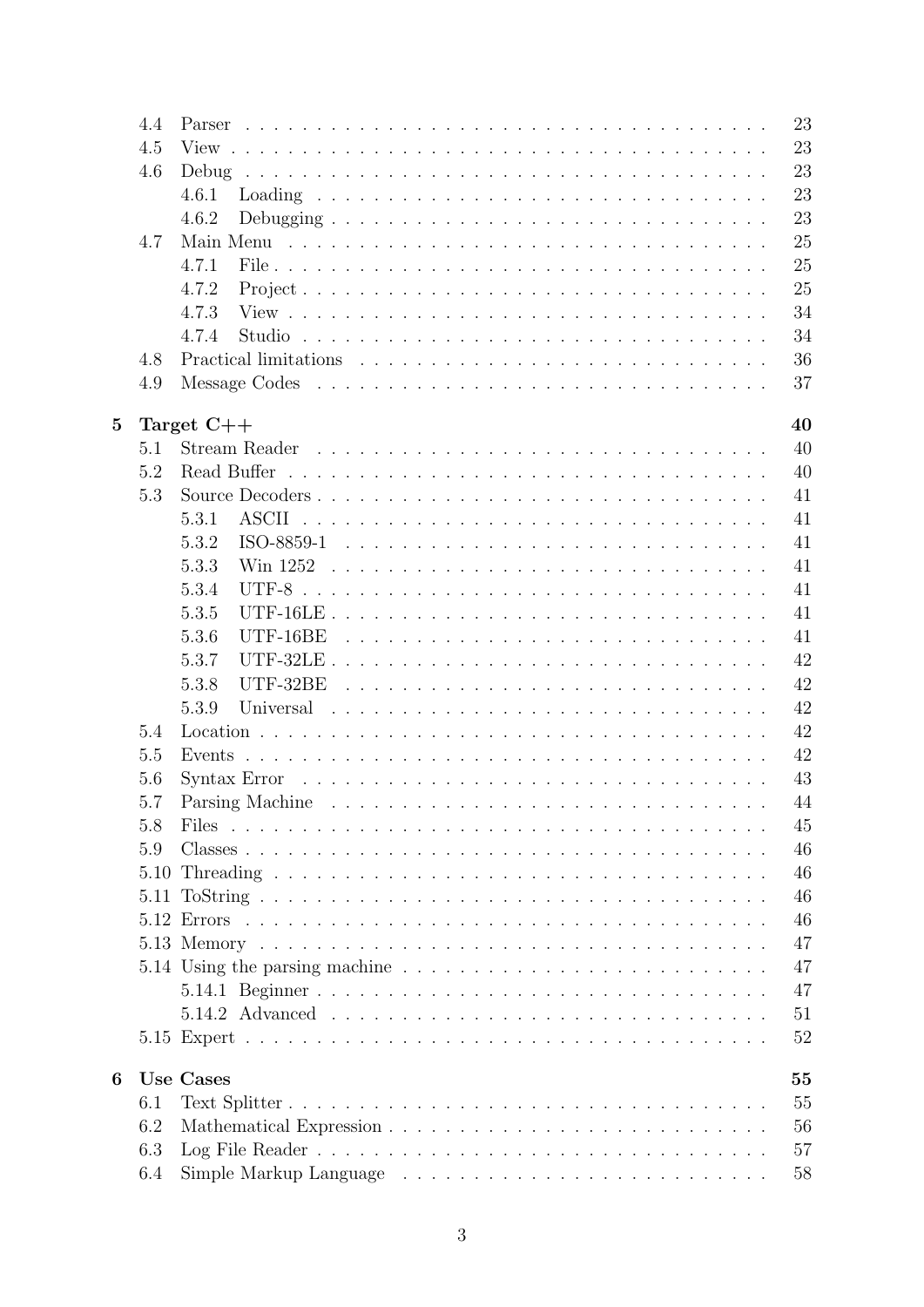|--|--|--|--|--|--|--|--|--|--|--|--|--|--|--|--|--|--|--|--|--|--|--|--|--|--|--|--|--|--|--|--|--|--|--|--|--|--|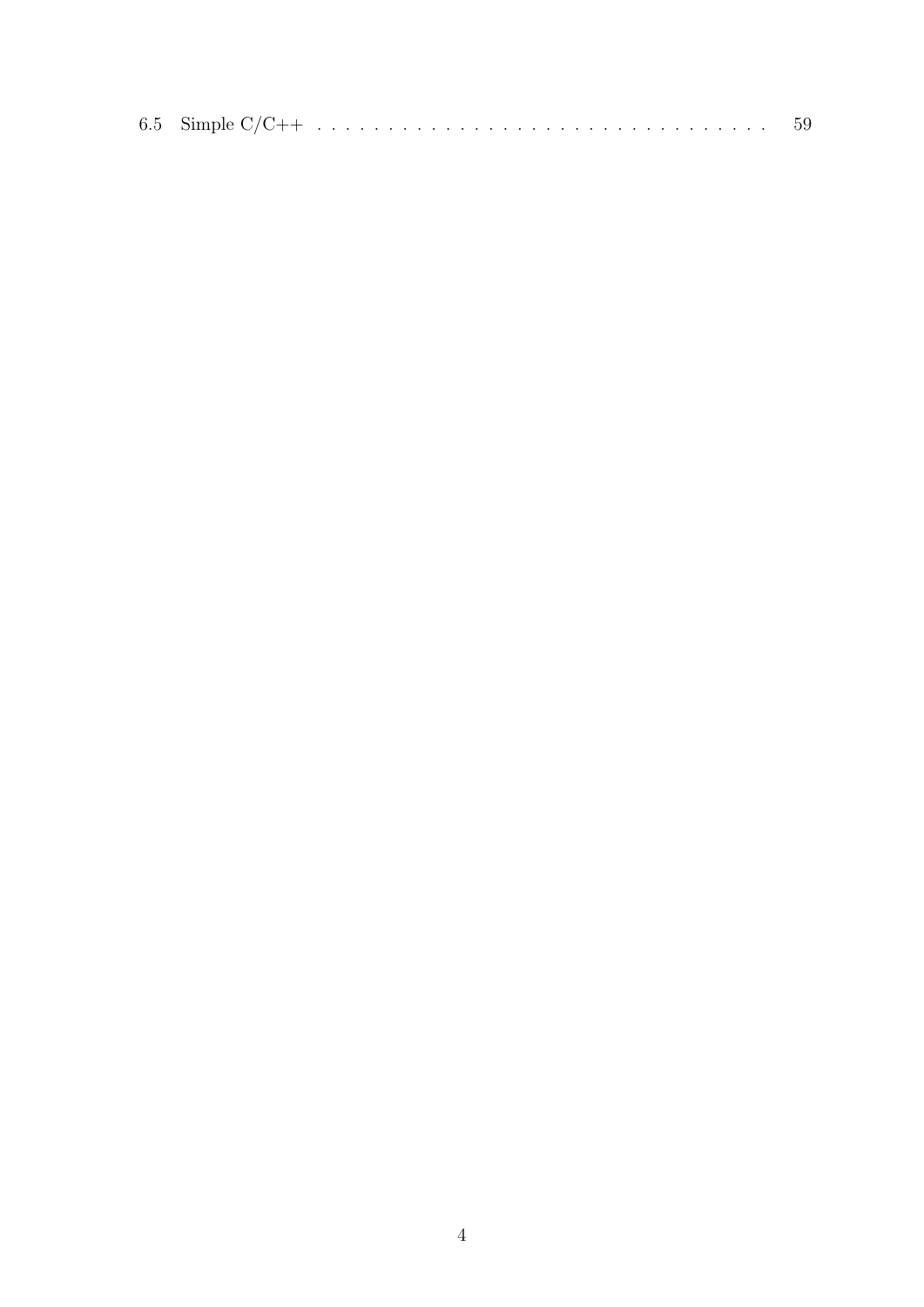# Abstract

Tunnel Grammar Studio<sup>TM</sup> is an Integrated Development Environment (IDE). It is used to develop stand alone<sup>[1](#page-5-0)</sup> Parsing Machines (PM) from given Augmented Backus-Naur Form (ABNF) syntax grammar<sup>[2](#page-5-1)</sup>. Tunnel Grammar Studio handles parsing deterministically for many types of ambiguous grammars. Each generated PM: can be single or multi threaded; input different text encodings; optionally preprocess the input characters and group them into **phrases**<sup>[3](#page-5-2)</sup>, for faster parsing and possibly removing language ambiguities; use the dynamic memory for in depth parsing (preventing stack overflow problems); emit syntax errors for the input supplied with detailed error location, all expected at this point tokens and the current erroneous token; returns on successful parsing an explicit concrete syntax tree  $(ST)$ . The generated PM source code<sup>[4](#page-5-3)</sup> interface is object oriented including the resulting ST. The Tunnel Grammar Studio is doing analysis on the grammars and displays messages for many ambiguities at compile time, helping the developer to create deterministic unambiguous grammars that run in linear time. The ABNF parser in Tunnel Grammar Studio is designed in itself.

<span id="page-5-0"></span><sup>1</sup>Parsers that does not need any external libraries in their run time

<span id="page-5-2"></span><span id="page-5-1"></span><sup>2</sup>Defined in RFC 5234 (Internet Standard 68) and updated by RFC 7405 for string sensitivity <sup>3</sup>Using a second lexer grammar

<span id="page-5-3"></span><sup>&</sup>lt;sup>4</sup>Using standard C++98, with Win32API for the optional multi-threading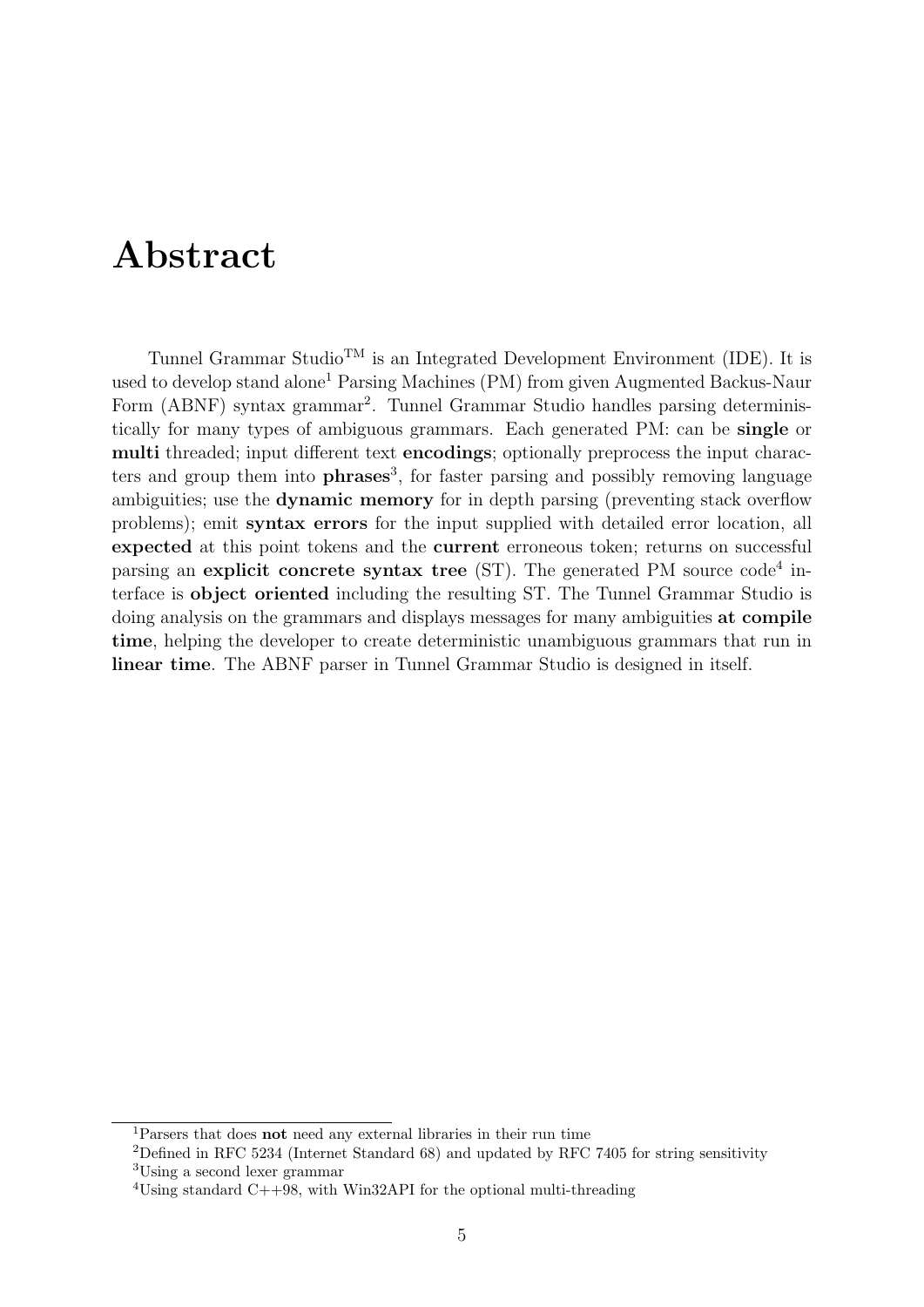# Introduction

The creation of a capable parser for a given language is time consuming, error prone task. For more complex languages its very hard to keep track of the determinism level at the grammar development stage. Tunnel Grammar Studio<sup>TM</sup> attempts to solve this problems by generating object oriented parsers from supplied ABNF syntax grammars as defined in section [1.4.](#page-11-0) The input of the generated PM is in bytes, that can be decoded by many different optionally available decoders<sup>[5](#page-6-0)</sup> documented at section [5.3.](#page-41-0) The decoded input sequence forms Unicode char array that may pass a lexical analysis where one or more characters can be grouped to  $phrases^6$  $phrases^6$ , documented at section [1.4.2.](#page-14-0) The phrases are recognized by the parser grammar as a single token. This method of two phases parsing effectively may parse some ambiguous languages deterministically. During runtime, the PM are emitting events per input syntax error discovered, that optionally contain byte offset of the error, Unicode code point offset or textual line and line character offsets. Additionally the syntax error message may contain information of the current not recognized token as well as a list of all possible expected tokens at the error location. The syntax error events are documented in section [5.6.](#page-43-0) The result of a successful parsing by a PM is an explicit concrete syntax tree that can be iterated as much as need before its destructed. The parsing process uses dynamic memory for in depth recursion, and only few function calls depth are made using the dedicated thread stack (DTS). As a consequence, the DTS may be significantly reduced, especially important in server applications. The PM may be run in a single thread (executed in steps or till completion: error/success) or in up to three threads for multi-threaded (MT) parallel parsing, where each thread operates on specific part of the **parsing pipeline**<sup>[7](#page-6-2)</sup>, documented at section [2,](#page-17-0) that may bring noticeable speed up for the PM especially for longer inputs. How to use, with target the language  $C++$ , use cases are at section [5.14.](#page-47-1) Additionally grammar examples are available at [6.](#page-55-0)

<span id="page-6-0"></span> $5ASCII$ , ISO 8859-1 (Latin1), WIN 1252, UTF8, UTF16(LE/BE) and UTF32(LE/BE)

<span id="page-6-2"></span><span id="page-6-1"></span><sup>6</sup>Extension to the ABNF grammar

<sup>7</sup>The PM does not spawn threads to do parsing for different ambiguous cases, but splits the parsing in sequential tasks that are run by different threads, effectively creating a pipeline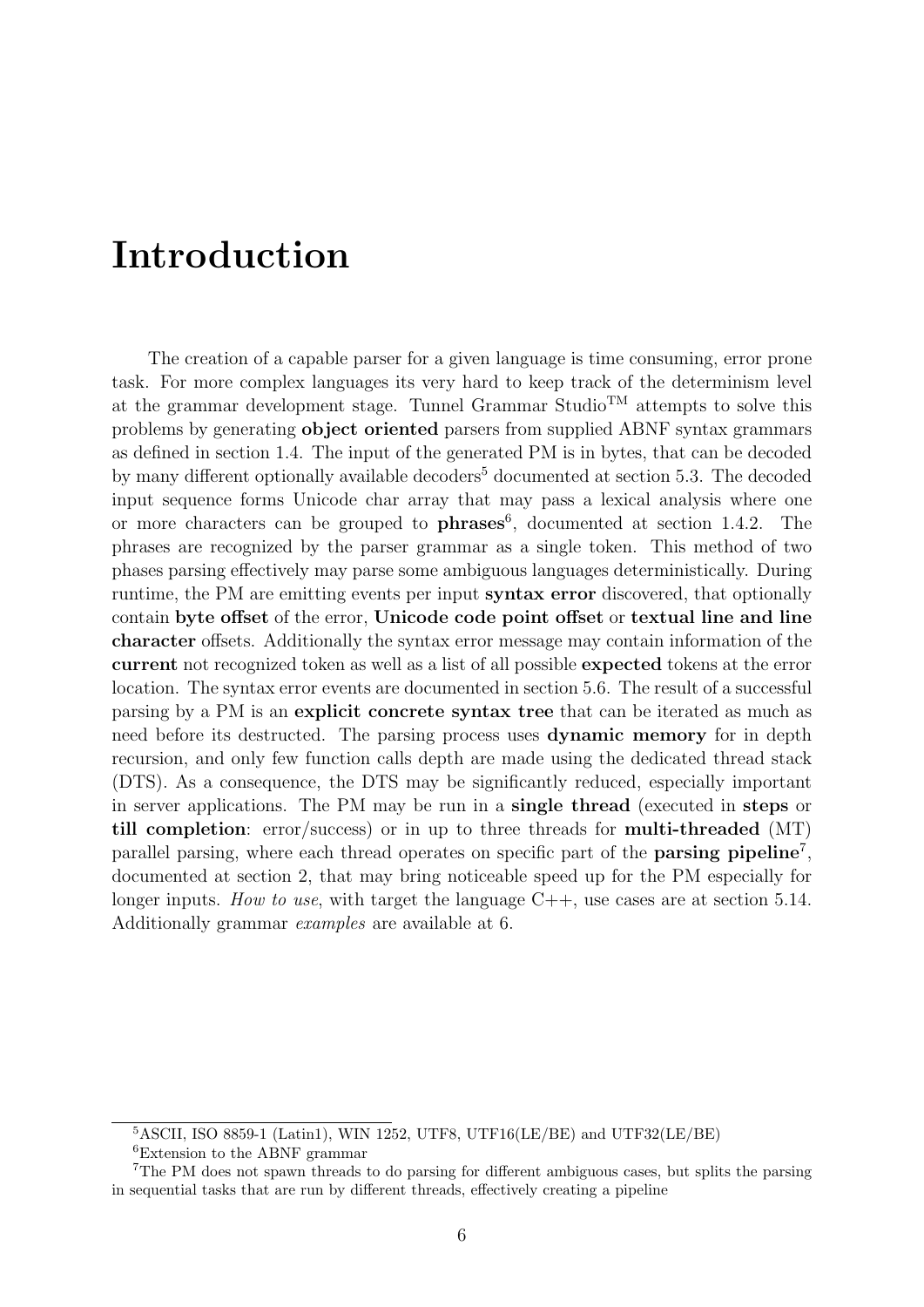# <span id="page-7-0"></span>Chapter 1

# Basics

The ability to 'read' is in the core of many computer programs. Reading is connected to finding a meaning of the read information often defined as a string of symbols. Most of the times a single meaning is expected to be found and in case of a computer program this unique meaning is expected to be found fast. The process of reading is called parsing, and a string is syntactically 'correct' if it belongs to the given language. A grammar is used to define a language syntax. If the string is not correct, its often important to know where in its symbols is the first error and why the error happened. The process of developing a grammar, especially big and complex, is often hard, additionally the changes of this grammar are even harder, but with a proper tool, a hard task can become much easier. This topics and more are covered and answered by Tunnel Grammar StudioTM.

For clarity this manual uses keywords ("MUST", "MUST NOT", "REQUIRED", "SHALL", "SHALL NOT", "SHOULD", "SHOULD NOT", "RECOMMENDED", "MAY", and "OPTIONAL") as defined in RFC 2119[\[1\]](#page-61-0) by The Internet Engineering Task Force (IETF).

## <span id="page-7-1"></span>1.1 Parsing

Strictly the parsing is a process of understanding the exact meaning of a string of symbols (called 'input' of 'tokens' later on) conforming a formal grammar. For direct and short example the string of three symbols  $1+2$  and a given formal grammar describing mathematical expressions, the parsing is a process of understanding that this is a summation of two numbers by one digit each, the first is one and the second is two. After this knowledge for the string is collected a mathematical processor could realize the summation and output a solution '3'. Its important to note that this processor MAY not know how the parsing process was done, only that the input it have to operate on is correct.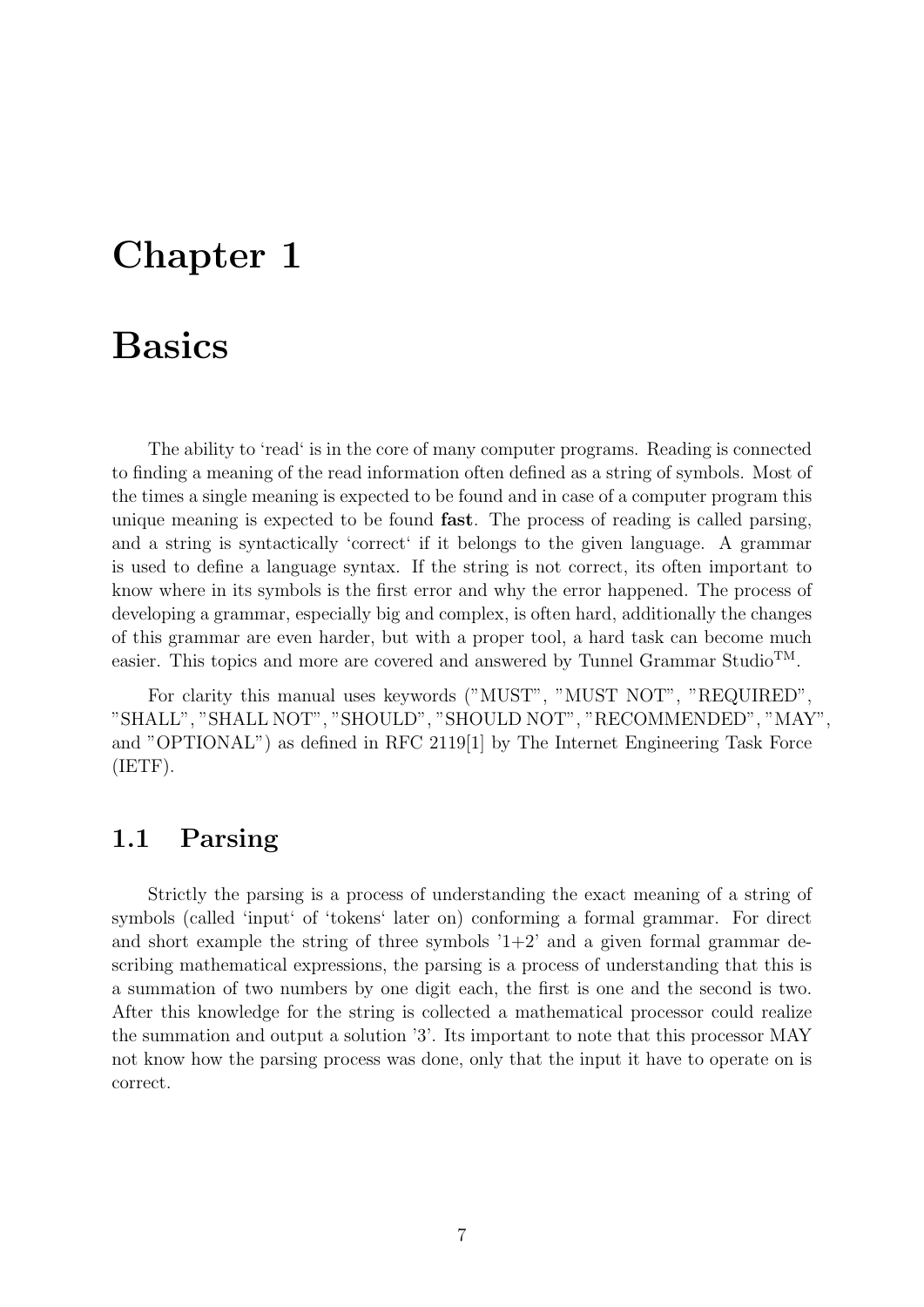# <span id="page-8-0"></span>1.2 Syntax Tree

The result of a parsing process is often a Syntax Tree (ST). This is a tree, that represents the elements found in the process and their relations. For the example up, the ST could be with a root the sign  $+$  and two children:  $'1'$  and  $'2'$ . Given this structure, the mathematical processor could operate on the ST without prior knowledge of how it was constructed - result from a parsing process, generated by an algorithm or loaded from a stream. This devision between a processor and an input generator brings a lot of flexibility to the developers (clear separation of tasks, easy to exchange parts from the whole and so on). There are several types of ST based on different criteria. From the representation perspective:

- Concrete ST (CST) directly constructed to match fully the grammar structure. Tunnel Grammar Studio<sup>TM</sup> generates this type of trees.
- Abstract ST (AST) containing some, not all, predefined level of detail

From the availability perspective:

- Explicit the tree is fully constructed and available to be traversed multiple times. This gives ability to perform more complex analysis, without the usage of additional structures. Tunnel Grammar Studio<sup>TM</sup> generates this type of trees.
- Implicit the tree is never constructed, but only the information for its construction is available, usually in steps. This limits the tree usage to only one time.

Additionally the access to a ST may be:

- Functional Paradigm the access to ST elements is by calling global functions that receive and return basic primitive types of the used programing language.
- Object Oriented Paradigm (OOP) the tree elements are represented by objects that contain the data relevant to them including references to another objects. Tunnel Grammar Studio<sup>TM</sup> generates this type of trees.

The construction of a syntax tree can be in derived in two general ways:

- Left most derivation the tree is constructed as following the more intuitive way, first the parent is created then the left children of it will be constructed then the right. Tunnel Grammar Studio<sup>TM</sup> generates this type of trees.
- Right most derivation first the right children are constructed then the left, then the parent will be created and will add the children.

As a summary Tunnel Grammar Studio<sup>TM</sup> can produce parsers that process the input from Left to right and generate Left most derivation (LL) syntax trees that are explicit, concrete and object oriented. The determinism can be extended arbitrary resulting in parsers that recognize  $LL(*)$  grammars with possible backtracking for  $LL(k>1)$ .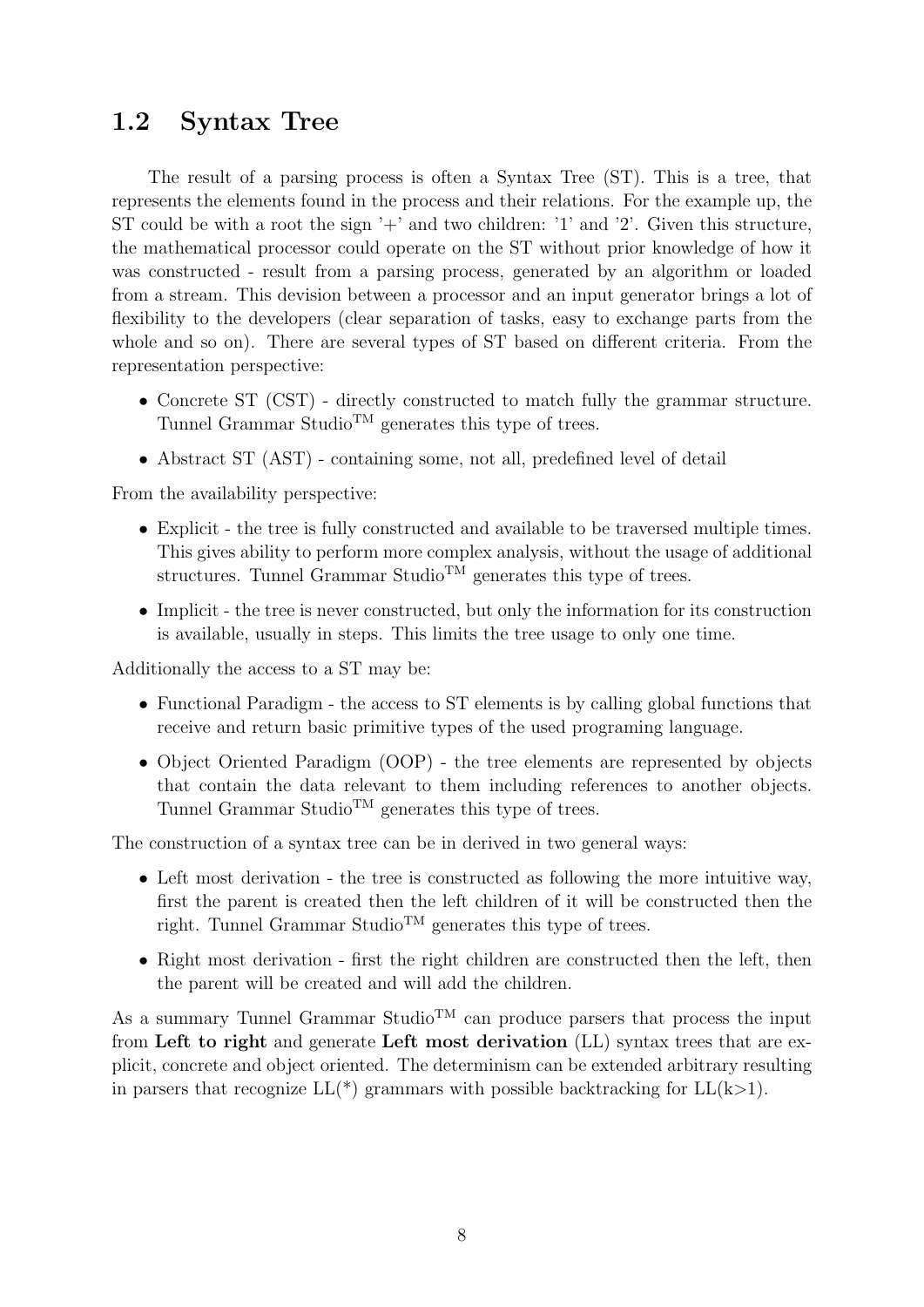## <span id="page-9-0"></span>1.3 Grammar

A set of rules for strings in a formal language<sup>[1](#page-9-4)</sup> that describe how to form valid expressions according to the language syntax using an alphabet<sup>[2](#page-9-5)</sup>. The meaning of the strings (for what they can be used or are they valid in a given context), however, is not defined into the grammar, only the language syntax is. There is many notation techniques that describe grammars as the focus is on Augmented Backus-Naur Form (ABNF).

#### <span id="page-9-1"></span>1.3.1 Context-Free

These are grammars that their rules can be applied regardless of the previous parsed tokens and location in the input. The context-free grammars are of a great practical interest and many programming languages and Internet protocols are defined by such grammars.

Tunnel Grammar Studio<sup>TM</sup> produces parsers from context-free grammars.

#### <span id="page-9-2"></span>1.3.2 Ambiguity

One grammar is ambiguous if an input exists that can produce more then one ST. A simple example is [1.3](#page-10-1) - a grammar that has two equivalent rules. Every input that is recognized by one of them will be and from the other. Because it can't be answered uniquely is input of '0' the rule 'A' or 'B' the grammar is said to be ambiguous. This ambiguity may be not only between rules, but can be caused from internal rules structure.

Example 1.1: Ambiguous grammar

 $A = "0"$  $B = "0"$ 

#### <span id="page-9-3"></span>1.3.3 Determinism

One grammar is deterministic if at any stage of its recognition for every symbol there is at most one action to make as in example [1.3.](#page-10-1) As a consequence every deterministic grammar is unambiguous. Its important to note that if one grammar is not deterministic this does not mean that its ambiguous. This is because the non-determinism can be resolved before the input is fully processed, and the possible ST is only one per input.

Example 1.2: Deterministic grammar

$$
A = "0" / "1"
$$
  
B = "2"

<span id="page-9-4"></span><sup>&</sup>lt;sup>1</sup>Set of words over the alphabet

<span id="page-9-5"></span><sup>&</sup>lt;sup>2</sup>All symbols/tokens that are valid in the language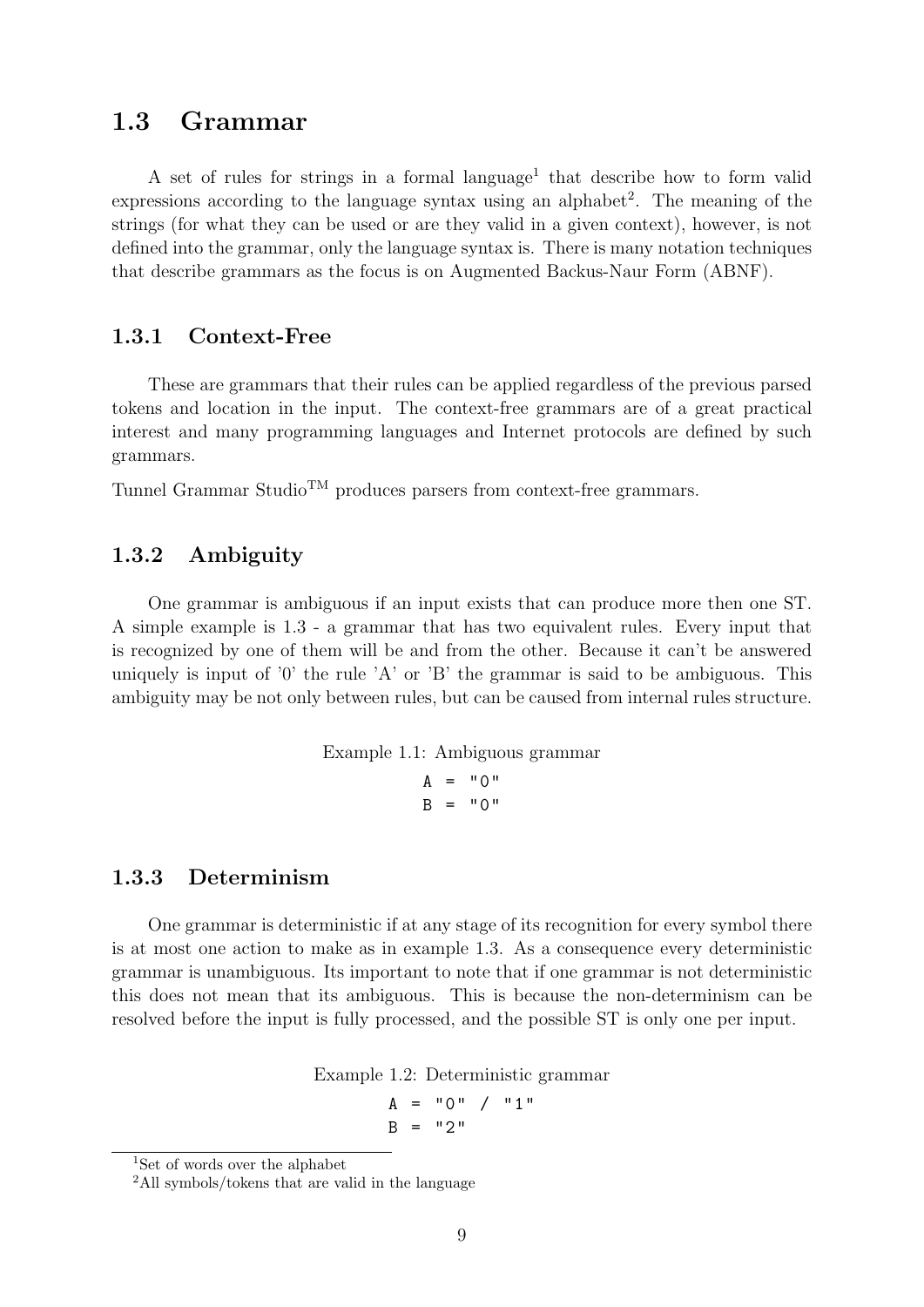Example 1.3: Non-deterministic unambiguous grammar

<span id="page-10-1"></span> $A = "0" "1" / "0" "2"$ 

#### <span id="page-10-0"></span>1.3.4 Recursion

More complex grammars are containing rules that are referencing each other. The references can be of two types:

- Tree one rule 'A' may reference another rule 'B', but rule 'B' does not reference 'A' directly or indirectly. See example [1.4.](#page-10-2) The ST generated for these grammars are with maximum deep equal to the reference tree height.
- Graph rule 'A' references 'B' and 'B' may directly reference 'A' or indirectly through other rule 'C'. See example [1.5.](#page-10-3) This ST generated are with theoretically unbounded maximum deep that depends from the input.

Example 1.4: Grammar with references as a tree

<span id="page-10-2"></span> $A = "0" / "1" / B / C$  $B = "2"$  $B = "3"$ 

Example 1.5: Grammar with references as a graph

<span id="page-10-3"></span> $A = "0" B$  $B = "1" A / C$  $C = "2" A / "3"$ 

#### Left Recursion

If one rule is referencing itself before any input token is processed, this is called a direct left recursion as in example [1.6](#page-10-4) for a language that recognizes input of '0' followed by zero or more '1'. Regardless of the method used for parsing, the resulted ST will be a deep representation of rule 'A' into 'A' ... with a depth depending from the input.

> <span id="page-10-4"></span>Example 1.6: Left recursive grammar  $A = "0" / A "1"$

#### Right Recursion

If a grammar rule finishes with a reference to another rule, then a right recursion exists as it is in example [1.7.](#page-11-2)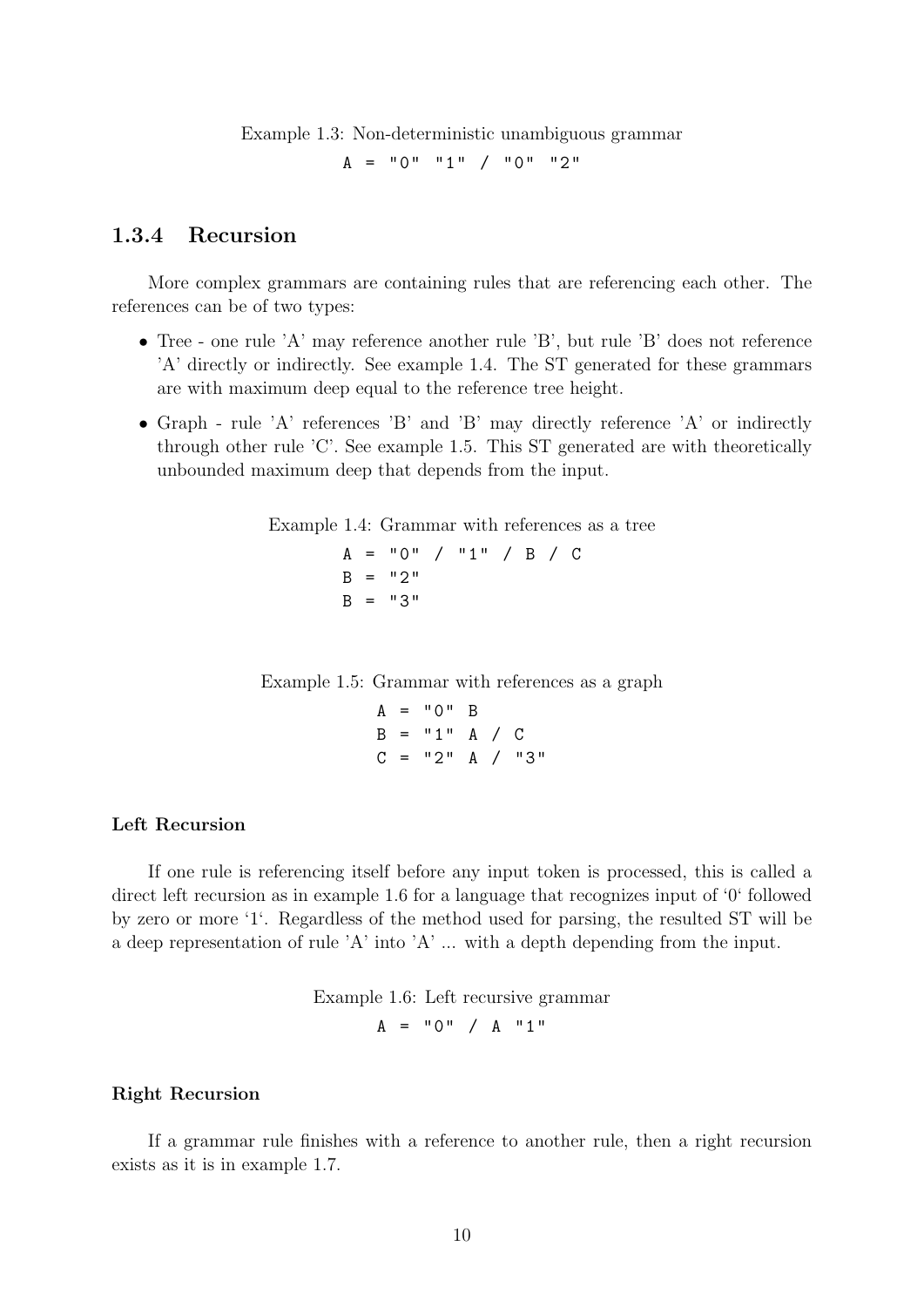Example 1.7: Right recursive grammar

<span id="page-11-2"></span> $A = "0" A / "1"$ 

Tunnel Grammar Studio<sup>TM</sup> accepts any recursive grammars with exception of left recursion.

## <span id="page-11-0"></span>1.4 Augmented Backus-Naur Form

This notation technique for context-free grammars is defined by RFC 5234[\[2\]](#page-61-1) (Internet Standard 68) and updated by RFC 7405[\[3\]](#page-61-2) for string sensitivity. Both standards are operational in Tunnel Grammar Studio<sup>TM</sup> for defining the Lexer and Parser grammars with special cases, extensions and exceptions handled as define in this section.

#### <span id="page-11-1"></span>1.4.1 Syntax

A valid document with ABNF syntax is consisting from a mixture of comments and rules. Each comment is starting with the symbol ';' (0x3B or decimal 59) and continues till the line termination symbols CRLF (two as 0xD 0xA or decimal 13 10) that is the Internet standard new line. Each grammar rule is consisting of elements, some elements may be containing another inside itself. With exception of the optional group every element MAY be repeated in a range between a minimum (a number grater or equal to zero) and a maximum (a number grater then zero, or an infinity). The strings are surrounded by double quotes, and as of RFC 7405[\[3\]](#page-61-2) can be sensitive or insensitive. For the full specification please refer to RFC 5234[\[2\]](#page-61-1), and for summary of the used definitions from Tunnel Grammar Studio<sup>TM</sup> see bellow:

```
\bullet rulename = ALPHA *(ALPHA / DIGIT / "-"))
```
This is a string of symbols that identifies the rule name for its definition and for its references in other rules. Note that underscore is not permitted. For how this name participate in the generated code please see in the target language section. Comment or white space (CWS) is not permitted in this definition.

```
• rule = alternation CRLF
```
Each rule is consisting of sub alternatives and ends in a line terminator. Additionally one rule may be altered by adding additional sub alternatives by using token  $\sqrt[n]{=}$ " instead of "=". Each rule definition must start at the beginning of a line. CWS is permitted around the definitions.

• alternation = concatenation \*("/" concatenation)

Each alternative element consist from sub concatenations of elements each split by symbol "/". CWS is permitted around the definitions.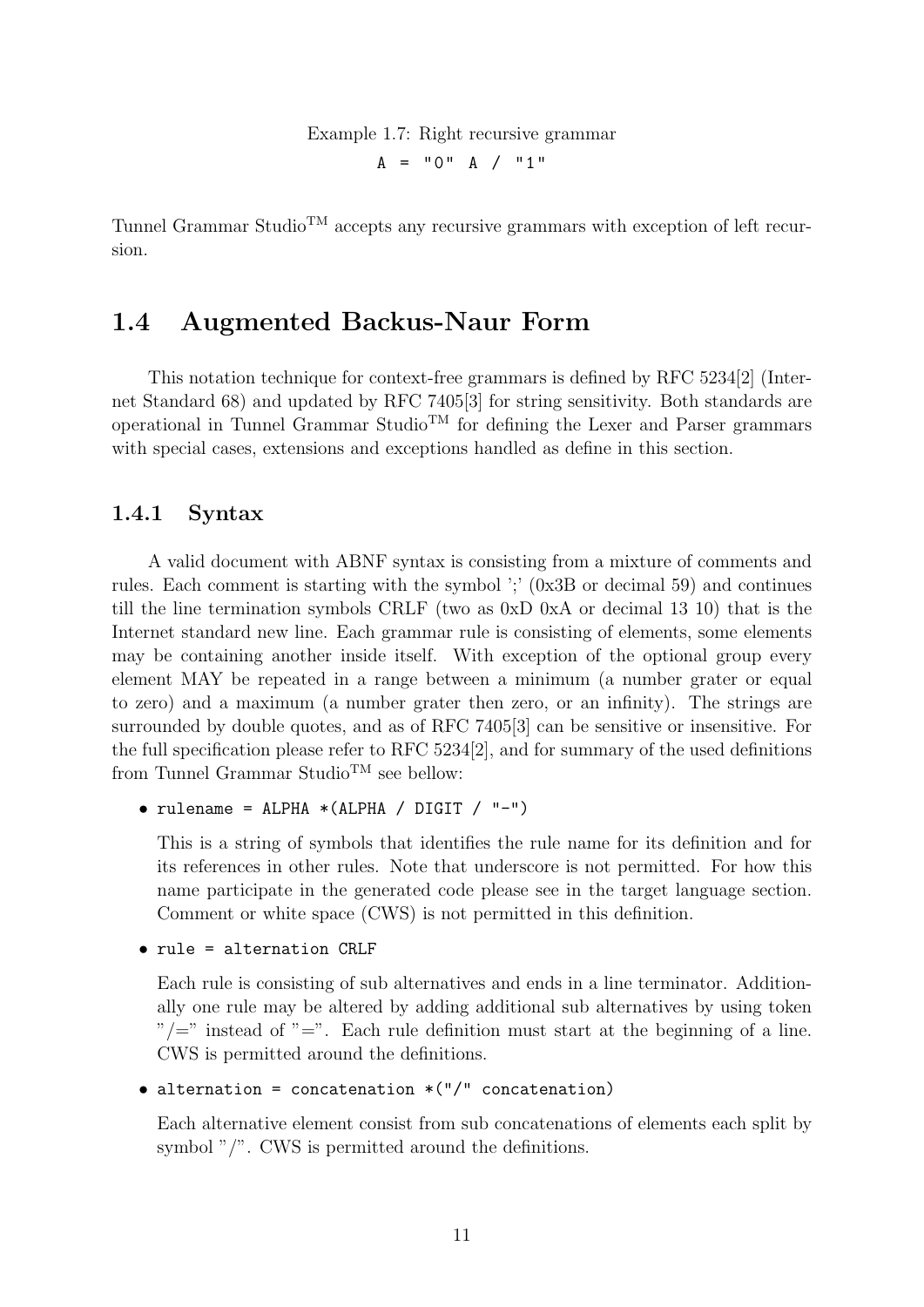```
• concatenation = 1*repetition
```
Each concatenation is a list of repetitions. CWS is permitted between the definitions.

```
• repetition = [1*DIGIT / (*DIGIT "*" *DIGIT)] element
```
Each element may be repeated with a range of minimum and maximum, where minimum can be any number, if omitted zero is assumed by default, and the maximum is a number bigger or equal then the minimum, if omitted infinity is assumed by default. For example 2\*5 is 'from two to 5 times', and 1\* is 'at least one time' or 'from 1 to infinity', \*5 donates 'no more then 5' or 'from zero to 5 times', and a star symbol alone means 'any count' or 'from zero to infinity'. The standard does not permit CWS between the element and the repetition group, and also between the star delimiter and the minimum and maximum numbers, but Tunnel Grammar Studio<sup>TM</sup> permits. This is made purely for easy to format grammars. Additionally the standard allows zero repetitions of elements, that is considered from us for a not well formed grammar element and is not permitted in Tunnel Grammar Studio<sup>TM</sup>.

• element = rulename / group / option / char-val / num-val / prose-val / symbol-val / phrase-val

Each element may be one of the sub referenced types. The elements of type symbolval and phrase-val are not defined by the standard, but recognized by Tunnel Grammar Studio because of the need to have longer Lexer tokens then single symbol, and comfort of the user to write single symbol ranges, more detailed definitions of this element types are later on. CWS is permitted between the definitions.

```
• group = "(" alternation ")"
```
To create sub alternatives a group element can be used. The repetition for a group element is set to 1\*1, and its not allowed to specify it or any other repetition before the element. CWS is permitted between the definitions.

```
• option = "[" alternation "]"
```
To create elements group that MAY be existing into the input stream, this optional group is used. The repetition for a option element is set to  $0^*1$ , and its not allowed to specify it or any other repetition before the element. CWS is permitted between the definitions.

```
• char-val = ["%s" / "%i")] %x22 *(%x20-21 / %x23-7F) %x22
```
The element of this type declares a string of characters surrounded by double quotes. The double quote is not allowed inside the string. No escaping for the double quotes is possible by the standard, and if one needs this symbol then one MUST use the num-val definitions instead. Is the string going to be matched case sensitively (%s prefix) or not  $(\%$  prefix), is defined before the string, if omitted, **insensitive** is used by default as defined by the standard. CWS is allowed before and after the element..

```
• num-val = "%" (bin-val / dec-val / hex-val)
```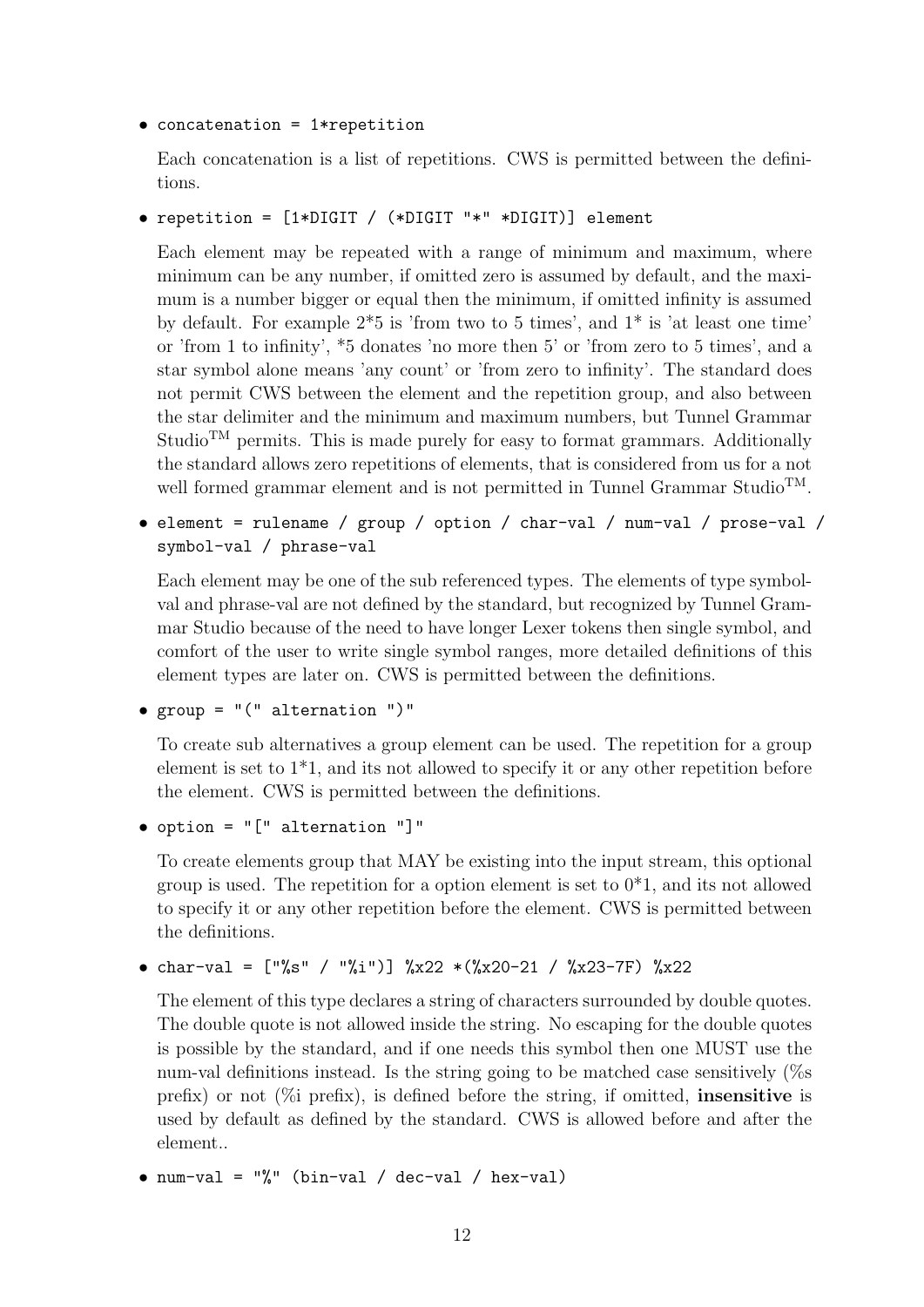This is a definition of string formated by binary, decimal or hexadecimal numbers. CWS is allowed before and after the element.

```
• bin-val = "b" 1*BIT [ 1*("." 1*BIT) / ("-" 1*BIT) ]
```
Binary representation of a string. The three types of defining this elements are: a) %b1000001 that donates the decimal %d65 and hexadecimal %x41 with ASCII symbol 'A'. b)  $%b1000001-1000003$  that donates a range of an ASCII symbol ['A'..'C']. c) %b1000001.1000002.1000003 that donates concatenation of 3 chars 'ABC'. The valid value is set in range [0..0x10FFFF] to cover all Unicode symbols. CWS is allowed after the element.

• dec-val = "d" 1\*DIGIT [  $1*($ "." 1\*DIGIT) / ("-" 1\*DIGIT) ]

A decimal representation of a string. The three types of defining this elements are: a) %d65 that donates the binary %b1000001 and hexadecimal %x41 with ASCII symbol 'A'. b) %d65-67 that donates a range of an ASCII symbol  $['A'..'C']$ . c) %d65.66.67 that donates concatenation of 3 chars 'ABC'. The valid values are set in range [0..0x10FFFF] to cover all Unicode symbols. CWS is allowed after the element.

```
• hex-val = "x" 1*HEXDIG [ 1*("." 1*HEXDIG) / ("-" 1*HEXDIG) ]
```
A hexadecimal representation of a string. The three types of defining this elements are: a) %x41 that donates the binary %b1000001 and decimal %d65 with ASCII symbol 'A'. b)  $\%x41-43$  that donates a range of an ASCII symbol ['A'..'C']. c) %x41.42.43 that donates concatenation of 3 chars 'ABC'. CWS is allowed after the element. The valid value is set in range [0..0x10FFFF] to cover all Unicode symbols..

• prose-val = "<" \*(%x20-3D / %x3F-7F) ">"

Representation of a string that does not contain symbol  $\degree$  <". CWS is allowed before or after the element.

• symbol-val = %x27 (%x20-26 / %28-7F) %x27["-" %x27 (%x20-26 / %28-7F)  $\frac{9}{8}x27$ ]

This is an extension of the standard, for defining direct symbol definition surrounded by single quote plus optional range. This is a comfort for the grammar developer, because the ABNF syntax permits ranges defined by numbers (binary, decimal or hexadecimal), but that is hard to read code (as for example is this symbol-val definition written up, that reads as 'single quote, then a space or visible symbol (without the single quote), followed by a single quote', then optionally 'dash' followed by a space or visible symbol (without the single quote) surrounded with a single quotes). By making the syntax extended by this element type one may simply write: name = '"'  $(\lambda^2 - Z' / \lambda^3 - Z') * (\lambda^2 - Z' / \lambda^3 - Z' / \lambda^3 - Z' / \lambda^3 - Z' / \lambda^3 - Z' / \lambda^3 - Z' / \lambda^3 - Z' / \lambda^3 - Z' / \lambda^3 - Z' / \lambda^3 - Z' / \lambda^3 - Z' / \lambda^3 - Z' / \lambda^3 - Z' / \lambda^3 - Z' / \lambda^3 - Z' / \lambda^3 - Z' / \lambda^3 - Z' / \lambda^3 - Z' / \lambda^3 - Z' / \lambda^3 - Z' / \lambda^3 - Z' / \lambda^3 - Z' / \lambda^3 - Z' / \lambda$ that is far easier to read and work with then: name =  $\frac{\%x}{22}$  ( $\frac{\%x}{41}$ -5A /  $\frac{\%x}{1}$ -7A)  $*(\&x41-5A$  /  $*\&x61-7A$  /  $*\&x30-39)$   $*\&x22$  that are essentially the same as a functionality. CWS is allowed before and after the element and after the sensitivity prefix.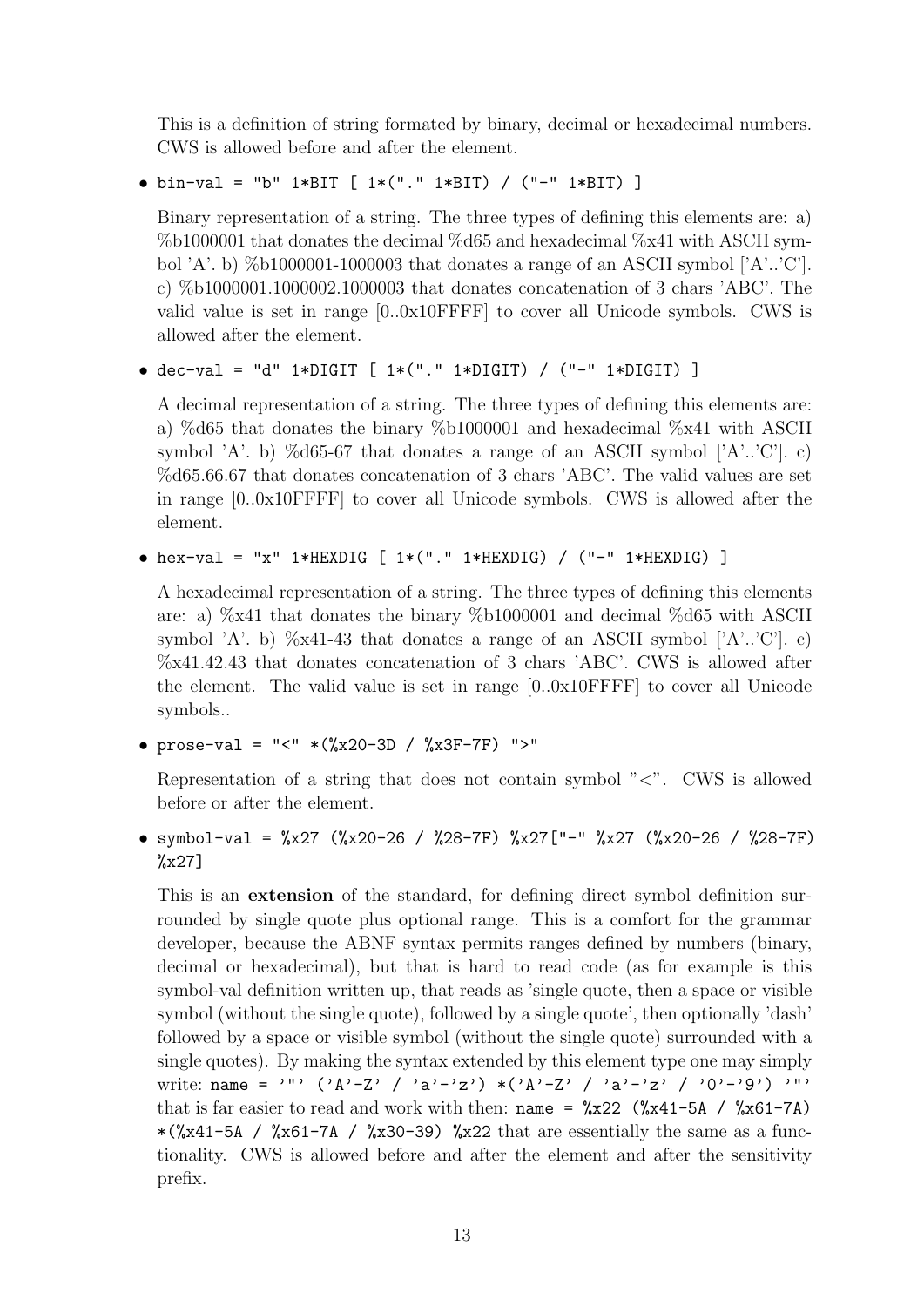• phrase-val = " ${''$  %x22 rulename %x22 ["," (char-val / num-val / prose-val)] "}"

This is an extension of the standard, because of the need an element to match a longer then single symbol token sent by the Lexer documented in a section [1.4.2.](#page-14-0) If a simple match of a Lexer token is required, one may define  $A = \{$  "word"  $\}$ , that will match any "word" type of token send by the Lexer. If one wants to match specific content of the token, one may write  $A = \{$  "word",  $\%$ s "int" } to match case sensitively the 'word' token type with a symbol string 'int' case sensitively. Refer to sections [2.3](#page-17-3) and [2.4](#page-18-0) for the benefits this element gives in practice. CWS is allowed around the delimiters.

• ALPHA =  $\sqrt[6]{x41-5A}$  /  $\sqrt[6]{x61-7A}$ 

That are chars a-z and A-Z inclusive defined in hexadecimal form. Using the symbolval extension this could be defined as  $ALPHA = 'A'-'Z' / 'a'-'Z'.$ 

• BIT =  $"0" / "1"$ 

Bit can be symbol zero or one.

• DIGIT =  $\frac{9}{2}x30-39$ 

A digit is any number form zero to nine inclusive. Using the symbol-val extension this could be defined as  $\text{Diff} = '0' - '9'$ 

• HEXDIGIT = DIGIT / "A" / "B" / "C" / "D" / "E" / "F"

Any digit form zero to nine plus any lower and capital letter from 'A' till 'F' inclusive. Note: the default char-val string is case insensitive and "A" matches "a" and "A", but if defined as a number  $\%$ d $65$  only 'A' is matched.

```
• CRLF = \frac{9}{2}x13 \frac{9}{2}x10
```
Internet standard line terminator - Carriage return (CR) followed by a line feed  $(LF)$ .

An iterative solution to the recursive grammar in example [1.6](#page-10-4) would be to refactor it as in example [1.8.](#page-14-1) However the syntax tree will be different, regardless that the language produced by the both grammars is the same.

```
Example 1.8: Simple repetition grammar
          A = "0" * "1"
```
### <span id="page-14-0"></span>1.4.2 Phrases

Tunnel Grammar Studio<sup>TM</sup> is designed to use 2 grammars for producing a parsing machine (PM). Those are Lexer and Parser grammars. The first produces tokens from the input symbols, and a token MAY be longer then a single symbol. Because the ABNF standard defines only direct input by single symbols we have made an extension to the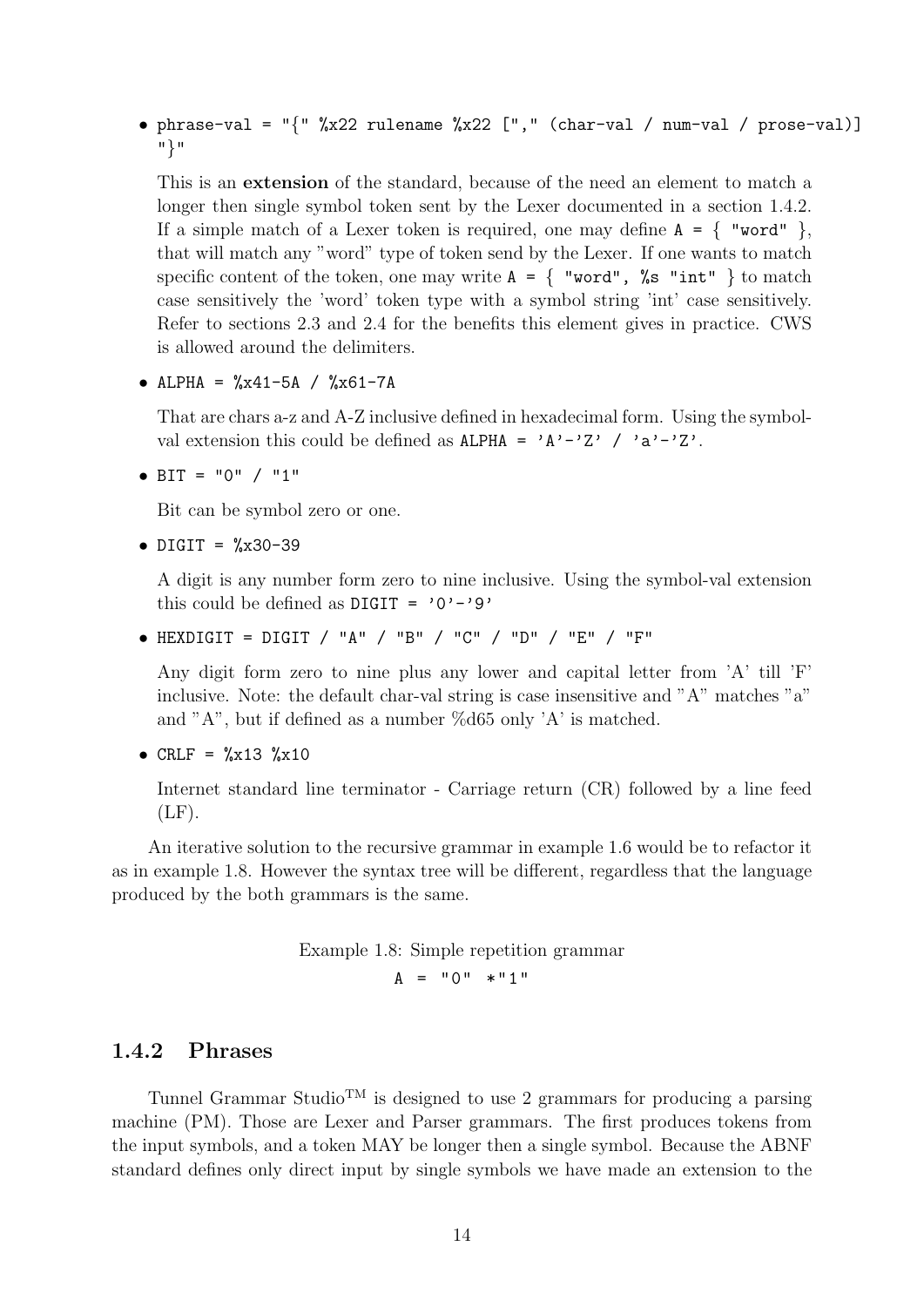ABNF grammar to be able to match this longer then single symbol tokens produced from the Lexer. This effectively makes 2 levels of the input recognition (lexing and parsing) described more in details at section [2.](#page-17-0) This simplifies the grammar definitions, speeds up the process of recognition and MAY remove some undesired ambiguities in some grammars.

#### <span id="page-15-0"></span>1.4.3 End Of File

Tunnel Grammar Studio<sup>TM</sup> have spacial token send by the Lexer when the input has finished. It can be matched in the Parser grammar with {\$EOF}.

#### <span id="page-15-1"></span>1.4.4 Epsilon Paths

The ABNF syntax permits shippable elements by defining zero for a minimum repetition, referring to the parser SAP element. This effectively makes it possible to have a rule that may be successfully recognized without any token be used from the input, as in example [1.9.](#page-15-2)

> <span id="page-15-2"></span>Example 1.9: Epsilon Rule  $A = 0*1$  'x'

Because a 'rule' is defined to be an alternation of concatenations, the same for a 'group' and 'option' ABNF elements, more then one epsilon path (EP) may exists and as a consequence more then one syntax tree can be constructed in this places. To avoid this ambiguity, that does not result from the input directly, but from the grammar, Tunnel Grammar Studio<sup>TM</sup> chooses one of all syntax trees possible, with optimized calculations for faster to construct and smaller in memory syntax sub tree. For the grammar in example [1.10](#page-15-3) there is 2 EP possible to construct the rule 'A': one is to use the first alternative and have zero of 'x' and the second is to use the second alternative by having zero of the group 'y' 'z'. In this case the first alternative is faster to construct and additionally smaller in the memory and will be automatically chosen.

> <span id="page-15-3"></span>Example 1.10: Epsilon rule in a parser grammar  $A = 0*1$  'x' /  $[\gamma \gamma$ ' 'z']

The Tunnel Grammar Studio does report with a warning the places where multiple EP exists in the grammar, and all this places are parsed linearly (i.e.  $O(1)$ ) with the precalculated path. It is also possible to have an infinite EP, that also are  $O(1)$  parsed by every PM, as it is in example [1.11](#page-16-1) where it is defined an infinity of an infinity of  $x'$ . This is automatically resolved by Tunnel Grammar Studio<sup>TM</sup>for input 'y'. However, there exists multiple representations of input 'xxy', that will be iterated each in turn. This grammar is not  $LL(1)$  because of the infinity of infinity of 'x' collision, and it will be reported by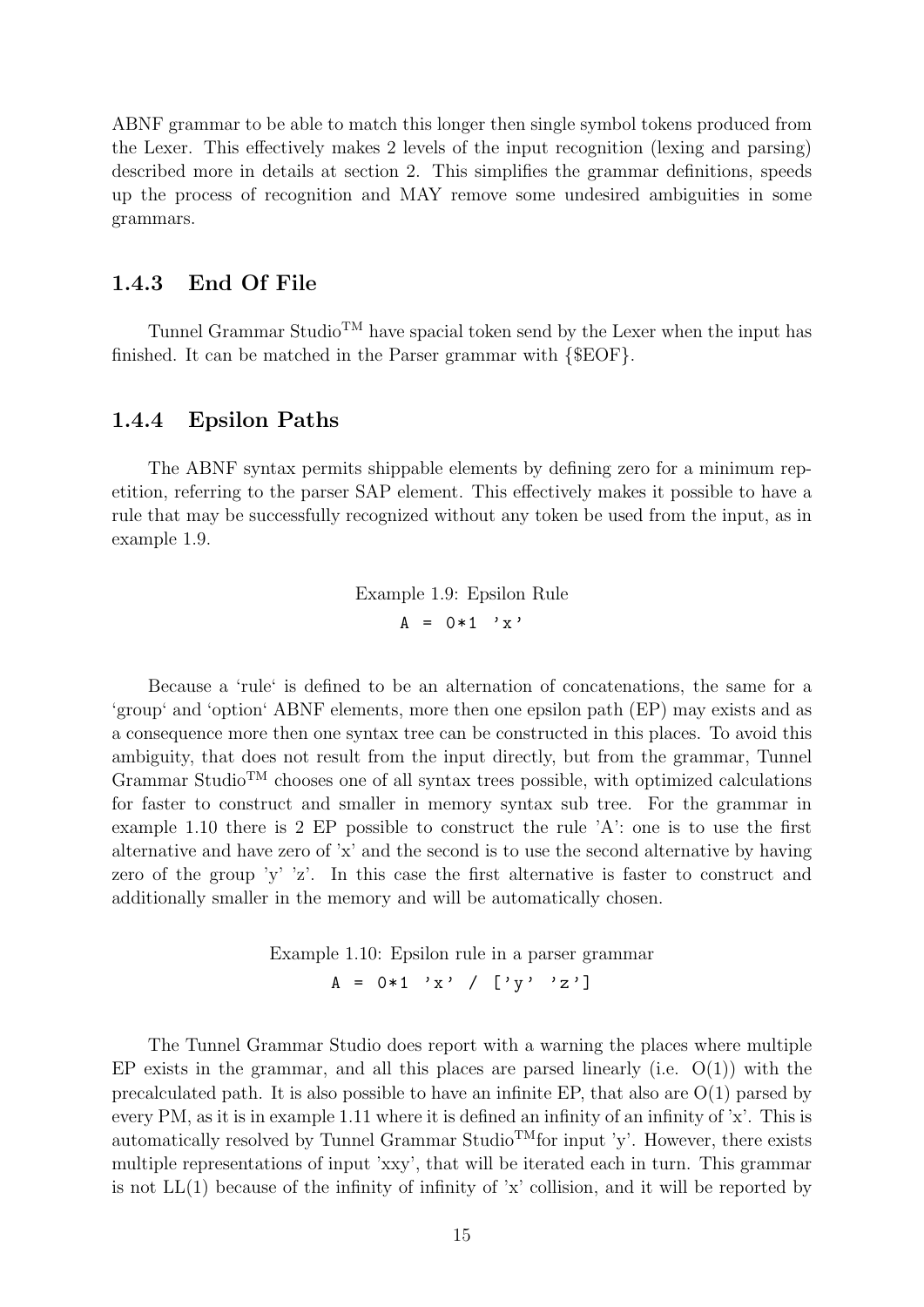Tunnel Grammar Studioincluding the epsilon paths location. It is RECOMMENDED not to have multiple paths in the parser grammar at all. The lexer grammar MAY have any kind of epsilon paths.

Example 1.11: Epsilon rule in a parser grammar

<span id="page-16-1"></span> $A = *(*'x')' 'y'$ 

## <span id="page-16-0"></span>1.5 Epsilon repetitions

By definition an ABNF grammar element have a range for its repetition. If this element have an epsilon path inside itself as in example [1.12,](#page-16-2) then becomes ambiguous, where in the repetition to place this empty recognized rules. Tunnel Grammar Studio<sup>TM</sup> resolves internally this cases and parses them linearly (i.e. O(1)) regardless of the placing the empty rules in the repetition list. For the example, the input of 'xxy' will have a single representation of the syntax tree with 2 times 'B' with one x inside each, 3 epsilon paths of 'B', and 'y' in the end. The other combinations as for example is to have EP of 'B' one time, then 1 time 'B' with 'x' inside, then 2 times EP of 'B' and then one time 'B' with 'x' inside, ending with 'y'. The total combinations possible are  $C_{2}^{5}$ 2  $= 10$ , but only one will be tested from the generated PM, effectively removing the ambiguity caused by the range repetition of a EP element, in this case the rule 'B'. It is RECOMMENDED not to have epsilon paths in the parser grammar at all. The lexer grammar MAY have any kind of epsilon paths.

Example 1.12: Epsilon repetition

<span id="page-16-2"></span> $A = 2*5 B' v'$  $B = 0*1$  'x'

One way to remove this ambiguity is to transform the grammar from example [1.12](#page-16-2) into the grammar in example [1.13.](#page-16-3)

Example 1.13: Epsilon repetition refactored

<span id="page-16-3"></span> $A = 2*5 B' y'$  $B = 'x'$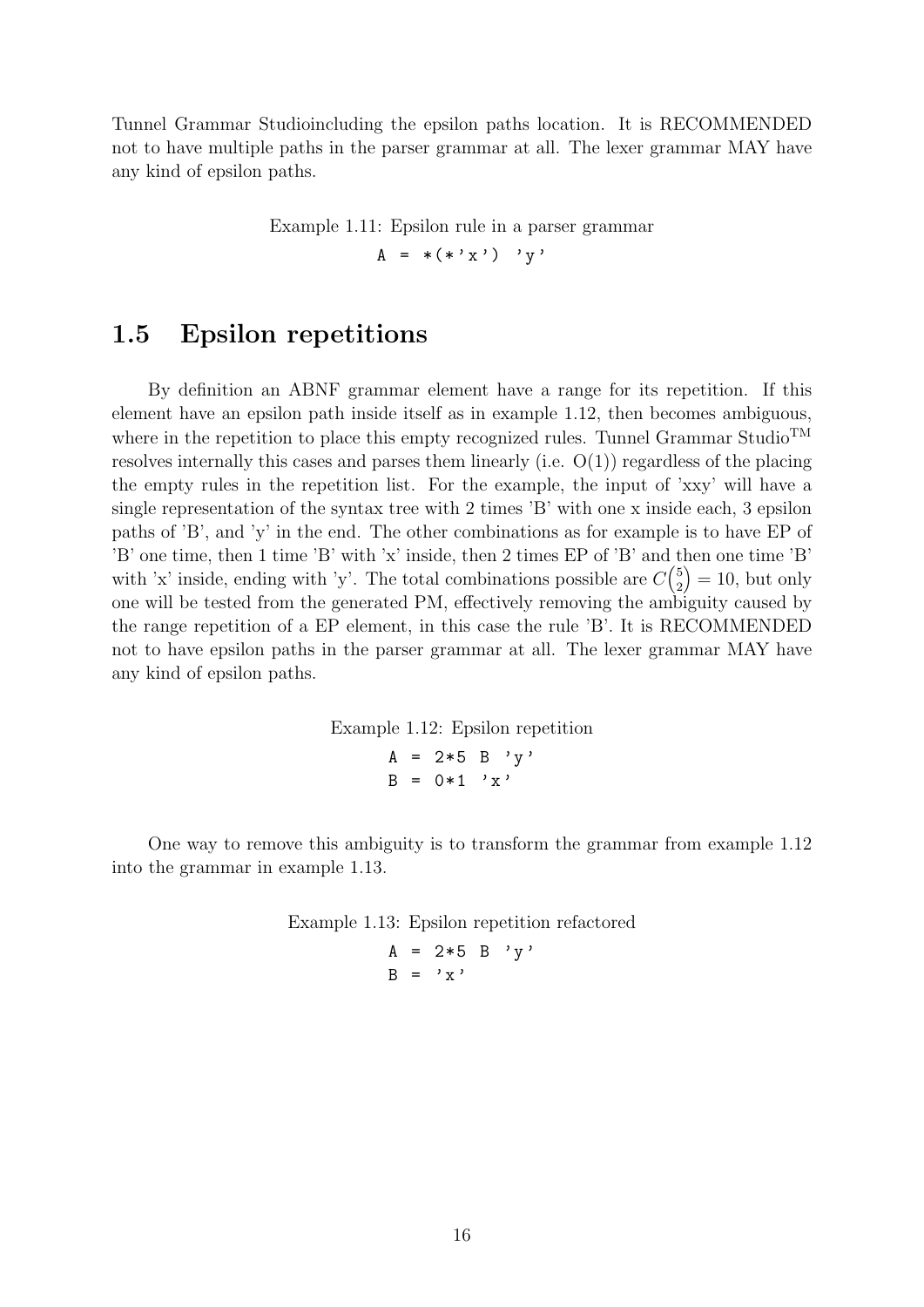# <span id="page-17-0"></span>Chapter 2

# String Analyzing Pipeline

The string recognition process in Tunnel Grammar Studio<sup>TM</sup> is divided in three main parts: Lexing, Parsing and Syntax Tree Construction (called for short Building). A PM is created by 2 individual grammars one for the Lexer and one for the Parser. Organizing the process as a pipeline, gives a great possibility of multi-threaded support already available in Tunnel Grammar Studio<sup>TM</sup> and documented in section [3.6.](#page-21-1) The String Analyzing Pipeline (SAP) elements are:

### <span id="page-17-1"></span>2.1 Source

This module supplies the raw bytes of the input. It can be any kind of stream: file, memory, network socket, be generated in real-time or other. The Tunnel Grammar Studio is generating a pure class that can be extended to any type of source, and generates memory source (reading from a byte array) in every PM.

### <span id="page-17-2"></span>2.2 Decoding

There is default decoder available in each PM for ASCII character encoding and optionally available decoders for Win1252, ISO-8859-1 (Latin1), UTF-8, UTF-16 LE/BE and UTF-32 LE/BE. This element is organizing (decoding) the raw bytes into symbols.

## <span id="page-17-3"></span>2.3 Lexer

Each received token from the previous decoder pipeline element (PE) is used as a symbol. The Lexer grammar is used to recognize phrases from the list of symbols. If a phrase is recognized, it is transmitted to the parser as a single phrase token. If no phrase is recognized a single symbol is transmitted as a symbol token and the remaining symbols are again tested with the grammar rules. The Lexer grammar is with ABNF syntax, with the following exceptions: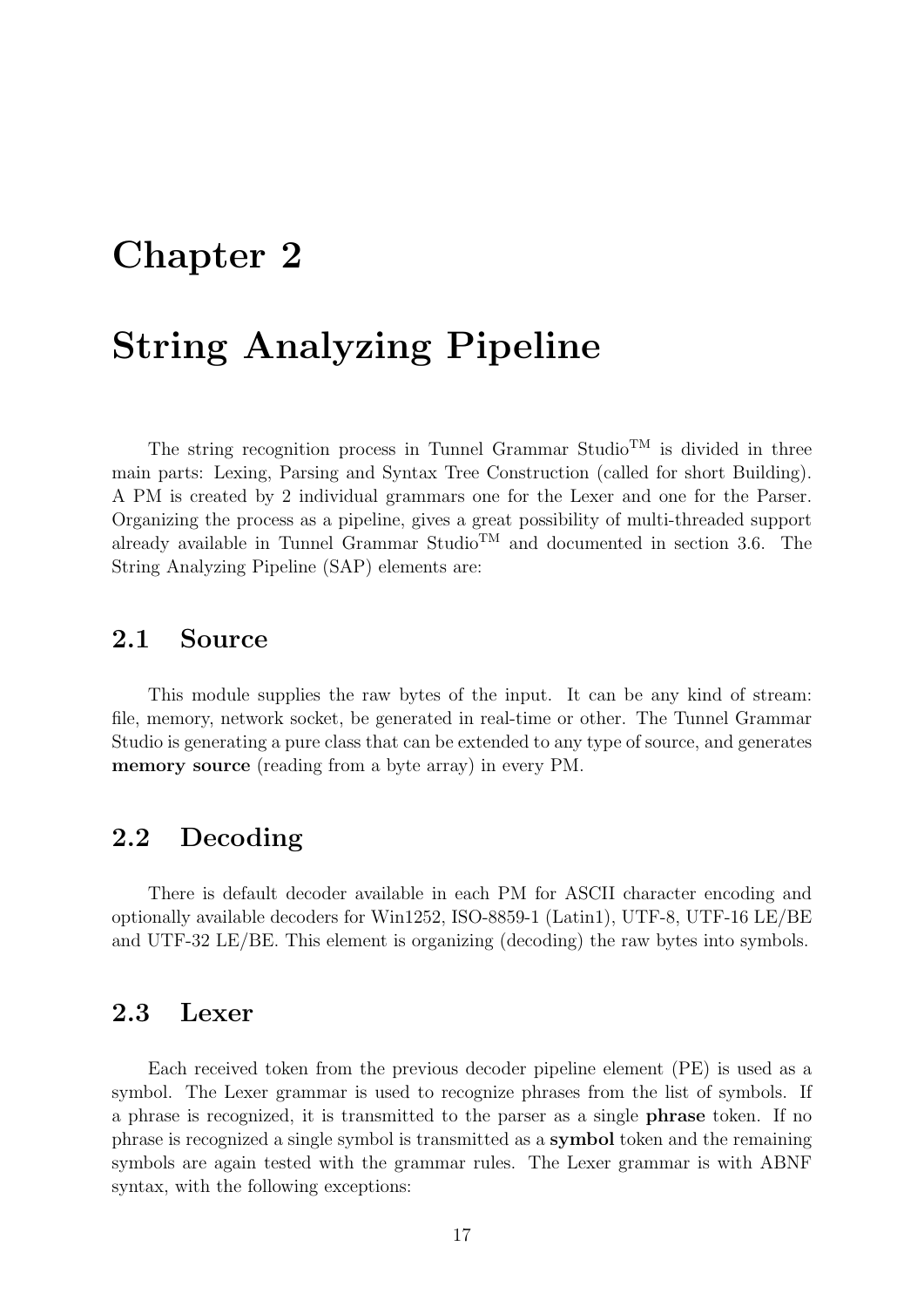- Elements may be repeated only with minimum equal to zero or one and maximum equal to one or infinity (this means that allowed are:  $\cdot^*$  as zero to infinity;  $1^*$  as one to infinity,  $0^*1$  as zero one time and  $1^*1$  that is the default value if no repeater is present before grammar element)
- No phrase-val is allowed, because there is element before the Lexer that can send such a token.
- No pseudo-recursion is allowed. Meaning that if A references B, it cant reference A backward directly or indirectly.
- The system token  $\{EOF\}$  can't be used.

The grammar SHOULD recognize words and simple phrases only, and SHOULD be kept simple and short. For a word and number splitter lexer grammar see example [2.1](#page-18-2)

Example 2.1: Simple word/number splitting Lexer grammar

<span id="page-18-2"></span>WORD =  $1 * ( 'a' - 'z' ) / 'A' - 'Z' )$ NUMBER =  $1 * '0' - '9'$ 

The Lexer grammar rules may collide, in such a case the rule defined later in the document have a precedence. For maximum speed of recognition the lexer grammar is expanded into a Determined Final Automat (DFA). This expansion MAY be significant in size if the grammar is not kept short or the ambiguities inside are too much.

### <span id="page-18-0"></span>2.4 Parser

The input of the SAP Parser (SAPP) Element is a token from the Lexer. The full ABNF syntax is supported as defined in section [1.4.](#page-11-0) For maximum performance many possible states of the parser are explicitly created, which MAY result in significant target code size, for this reason it is RECOMMENDED to keep the grammar short and clear of collisions. Tunnel Grammar Studio<sup>TM</sup> is implementing many analysis algorithms with the goal to catch the runtime collisions at compile time, so the grammar developer can design more faster running Parser grammars. If the supplied grammar is  $LL(k>1)$  then the parser MAY backtrack. If the grammar is  $LL(1)$  then the Parser PE is expected to run in linear to the tokens speed  $\sim O(n)$ . For each operation the parser is performing commands for building the syntax tree are send to the next PE.

## <span id="page-18-1"></span>2.5 Optimizer

This element is buffering the commands sent from the Parser PE. In case that a backtrack is required if the Optimizer have buffered commands, this commands will be erased and never transmitted to the Builder. This MAY provide significant speed up in the parsing process especially (but not only) when backtrack is realized.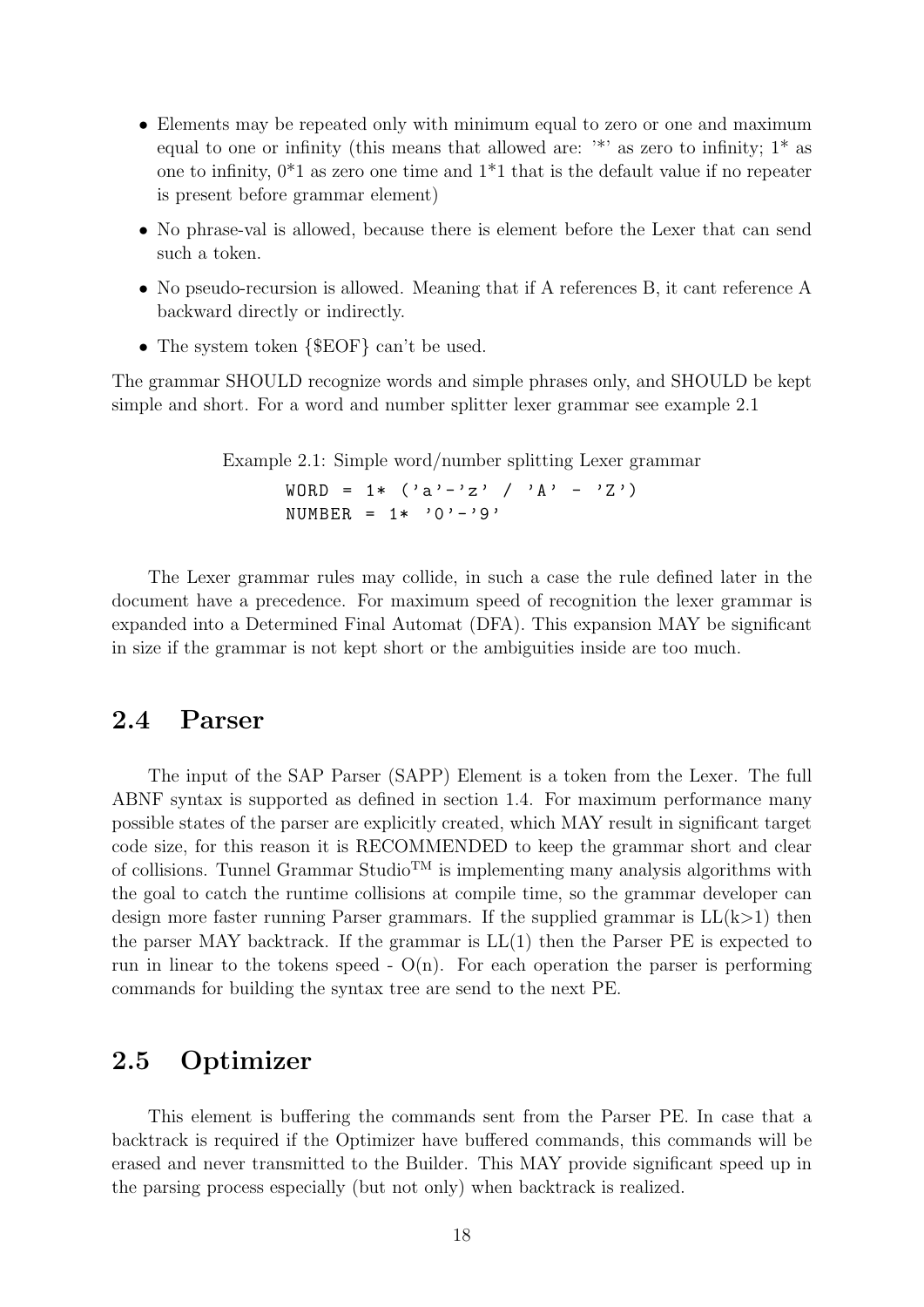# <span id="page-19-0"></span>2.6 Builder

The received commands from the Parser (thru the Optimizer) are used to construct the final ST, that matches the Parser grammar as it is. In case of a backtrack, the SAP Builder (SAPB) element adapts the tree to match the current state of the Parser.

## <span id="page-19-1"></span>2.7 Glue Code

After the ST is complete the client code can use it and free it when no more needed. Glue code is OPTIONAL, but RECOMMENDED. This SHOULD be a code, written by the client, that connects the automatically generated syntax tree source code structures with the actual client program. For examples see section [6.](#page-55-0) This level of abstraction brings a lot of benefits in the development process, because changes to the Parser grammar MAY require only changes to the glue code, not to the whole client program.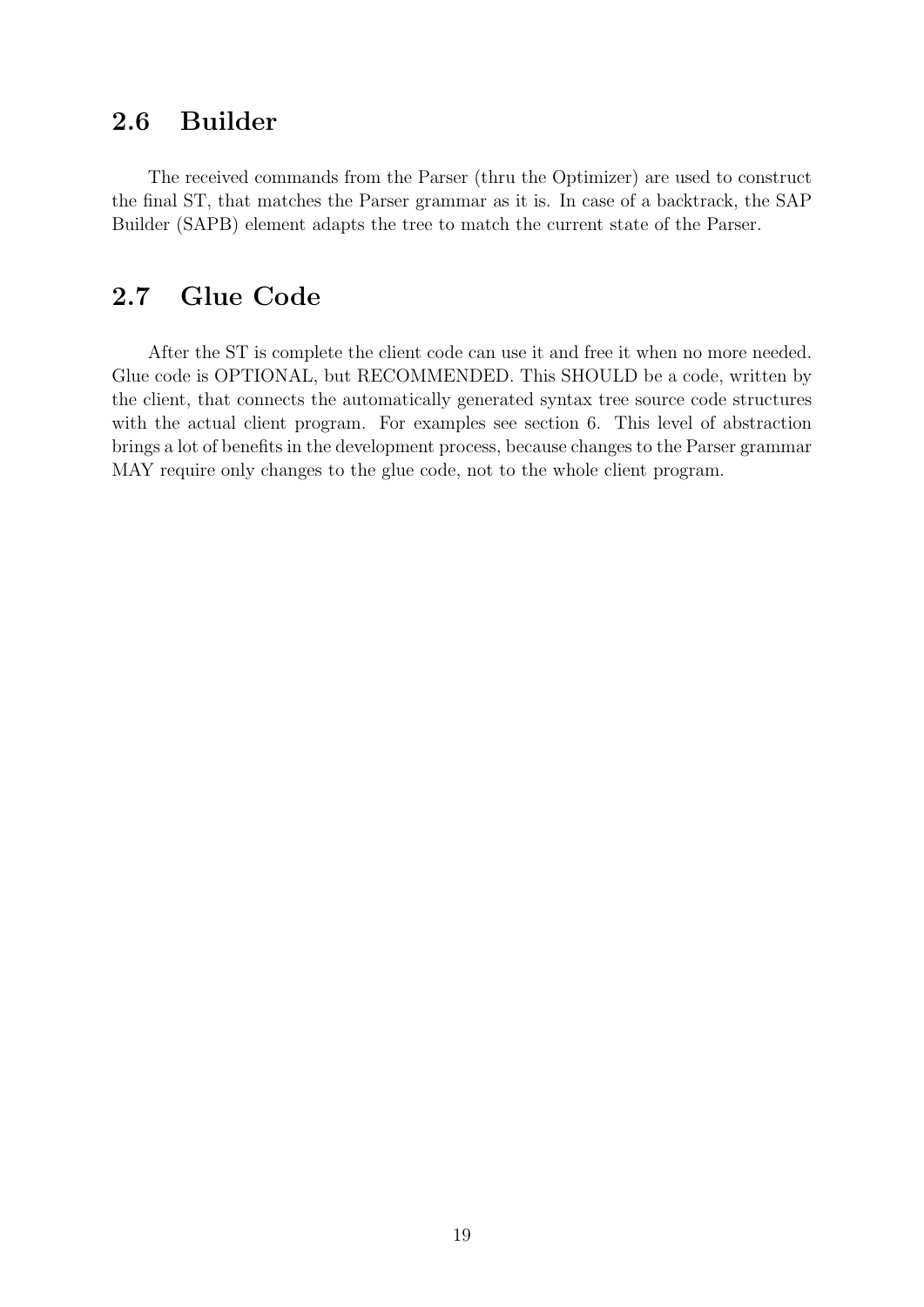# <span id="page-20-0"></span>Chapter 3

# Parsing Machine

The architecture of the generated PM is as a separate module inside the client program, that requires only standard libraries of the target language to compile i.e. no Dynamic Link Libraries or third party software is required. The design of the PM is:

### <span id="page-20-1"></span>3.1 Online

The generated PM processes as much as input is available. When no more input is available the machine pauses. When more input becomes available the client code MUST signal this to the machine so it can continue its processes.

## <span id="page-20-2"></span>3.2 Memory model

The PM uses fixed memory blocks (FMB) for its internal state for languages that provide memory access with pointers (currently  $C_{++}$ ).

## <span id="page-20-3"></span>3.3 Run time

The machine may be run till completion: more input is need, till and error is discovered in the input or till successful recognition. Additionally PM can run on small steps as possible - this allows many single thread (ST) PM to execute in one dedicated thread in turns.

## <span id="page-20-4"></span>3.4 Code diversity

Each time the PM is generated from Tunnel Grammar Studio the parser SAP element code is randomized. This effectively makes the reverse engineering more difficult of the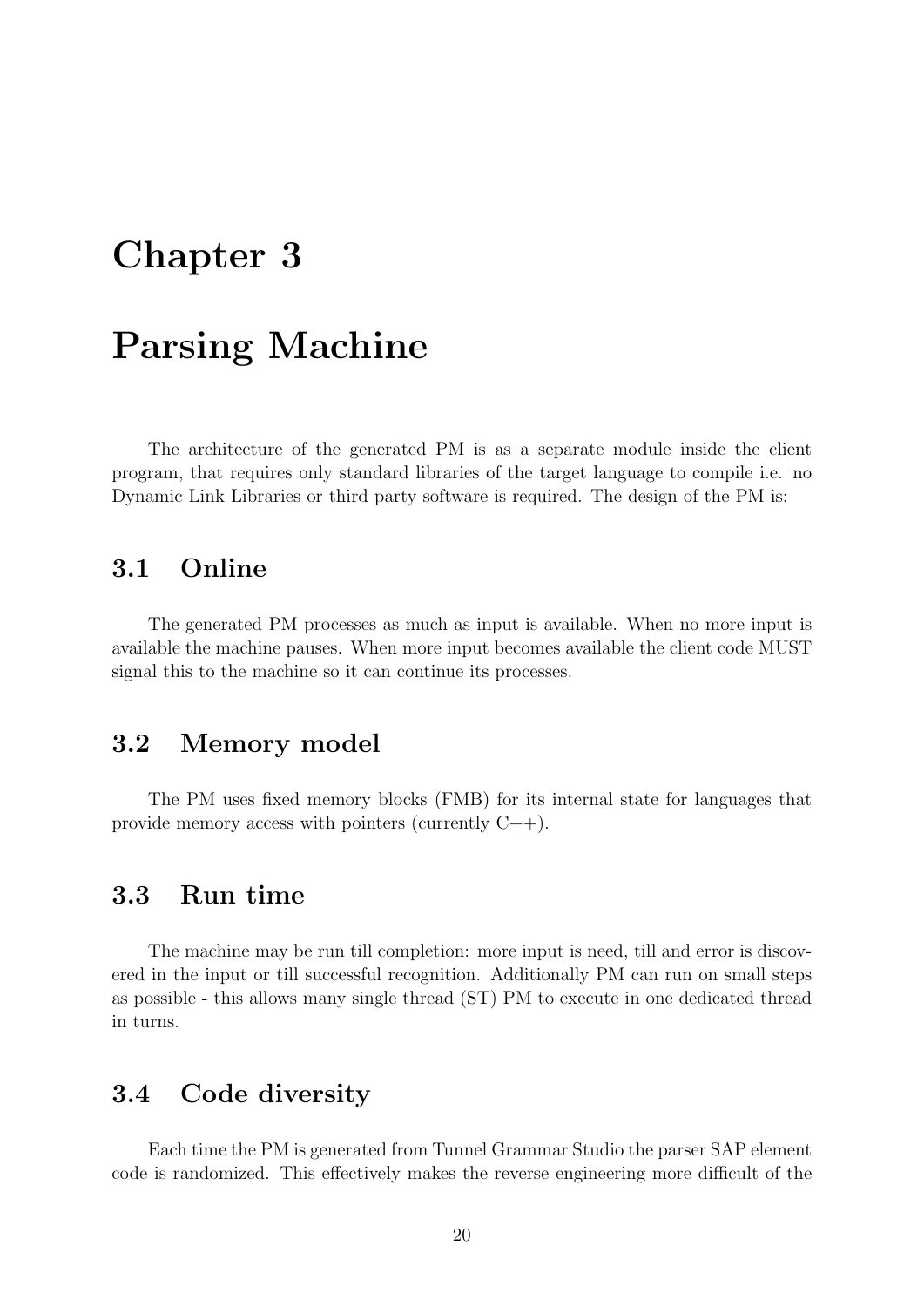parser grammar after its compiled into an executable.

## <span id="page-21-0"></span>3.5 Dynamic stack

The generated Parser SAP element does not use the dedicated thread stack (DTS) for in deep grammar execution, but creates its own dynamic stack. This ensures that at runtime the client program is not going to collapse from missing stack space, because of grammar recursions. Some function calls deep in the PM code MAY occur, but the depth is independent from the grammar recursions.

## <span id="page-21-1"></span>3.6 Threading

One PM may be compiled to run as single or multi threaded (MT). Currently for MT three threads are started per PM instance. Because of the dynamic stack each PM maintains, each thread that runs the PM can be started with very little DTS (this is valid for multi-threaded and for single threaded client thread). Because the PM instance is called from the client code, and the PM does some system calls (as at least to allocate memory), its not possible to calculate in advance the maximum DTS size needed. However, because no in deep recursion is going to happen on DTS, a client program MAY shrink the parsing threads stack significantly. This brings high scalability (because a default TDS is usually in megabytes) in case of the parsing is used in a server application.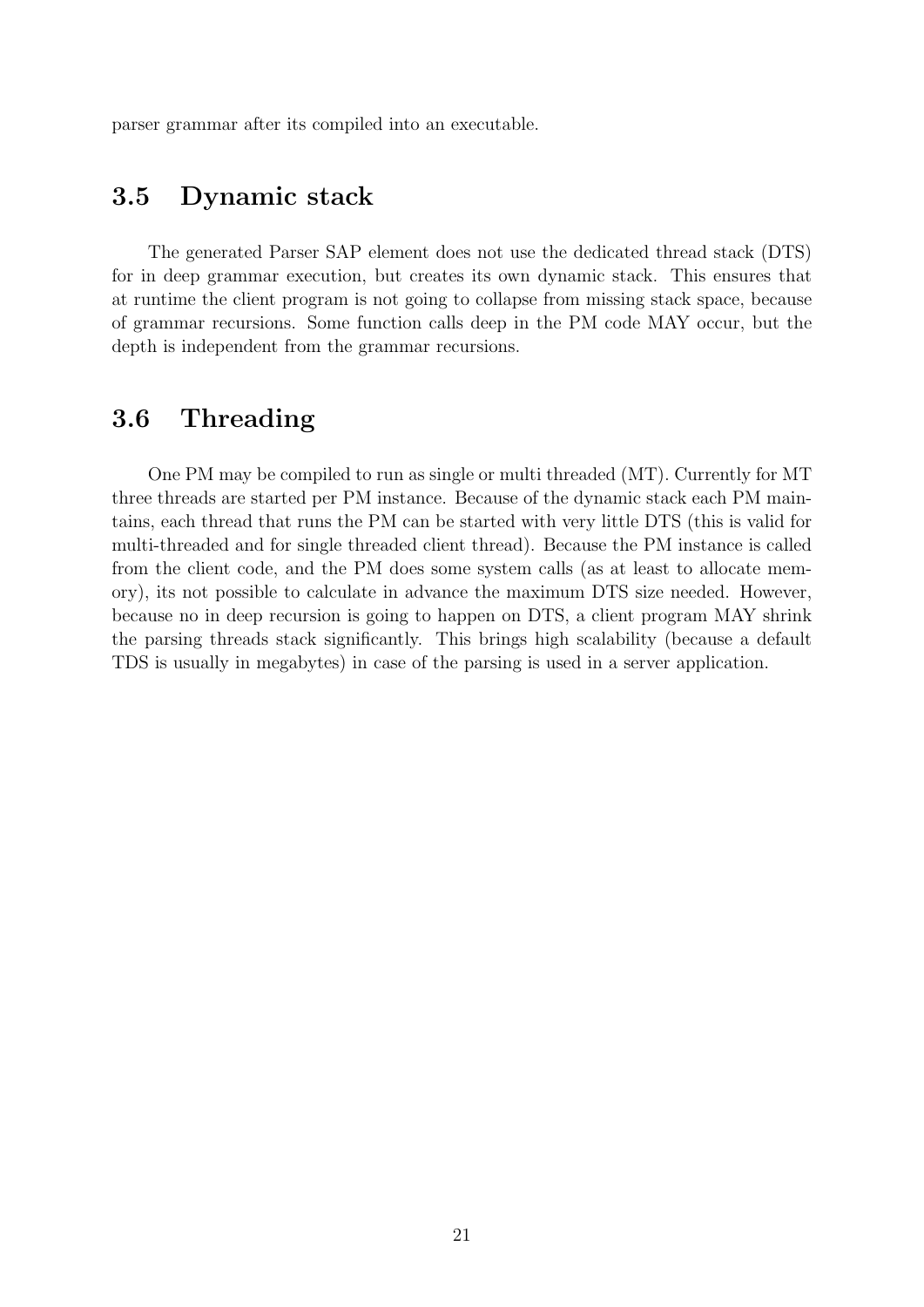# <span id="page-22-0"></span>Chapter 4

# Studio

Tunnel Grammar Studio<sup>TM</sup> has a compiler build in for ABNF to a Target source code (TSC), currently  $C++$ . There are two main tabs in the Graphical User Interface (GUI) that contain code editors for the Lexer and Parser grammars with ABNF syntax with exceptions, spacial cases and extensions defined in sections [1.4](#page-11-0) and [2.](#page-17-0)

## <span id="page-22-1"></span>4.1 System Requirements

The Tunnel Grammar Studio runs currently in Windows XP, 7 and 10. The GUI uses OpenGL with minimum supported version 2.0 with minimum of 128MB video memory. At runtime, depending from the grammar the video memory requirements MAY grow. The runtime memory need is minimum 32 MB, but at compile time the memory required MAY grow significantly based on the supplied grammars. Hard disk space required for the moment is less then 10 MB.

### <span id="page-22-2"></span>4.2 Installation

The Tunnel Grammar Studio<sup>TM</sup> is a standalone application with a single executable file and an eventually accompanying license file. Every registered user after a successfully completed purchase of a license, may download its files from the website in its user page. Every executable file is accompanied by a hash SHA-256 code on the file bytes.

### <span id="page-22-3"></span>4.3 Lexer

The first tab in GUI is editor for the Lexer Grammar, that will be compiled as the Lexer SAP element as defined in section [2.3.](#page-17-3) At compilation time first the syntax errors are checked, then an analysis is made to detect references to missing rules, invalid repetition ranges and rules recognition collisions. All found errors and warnings, plus all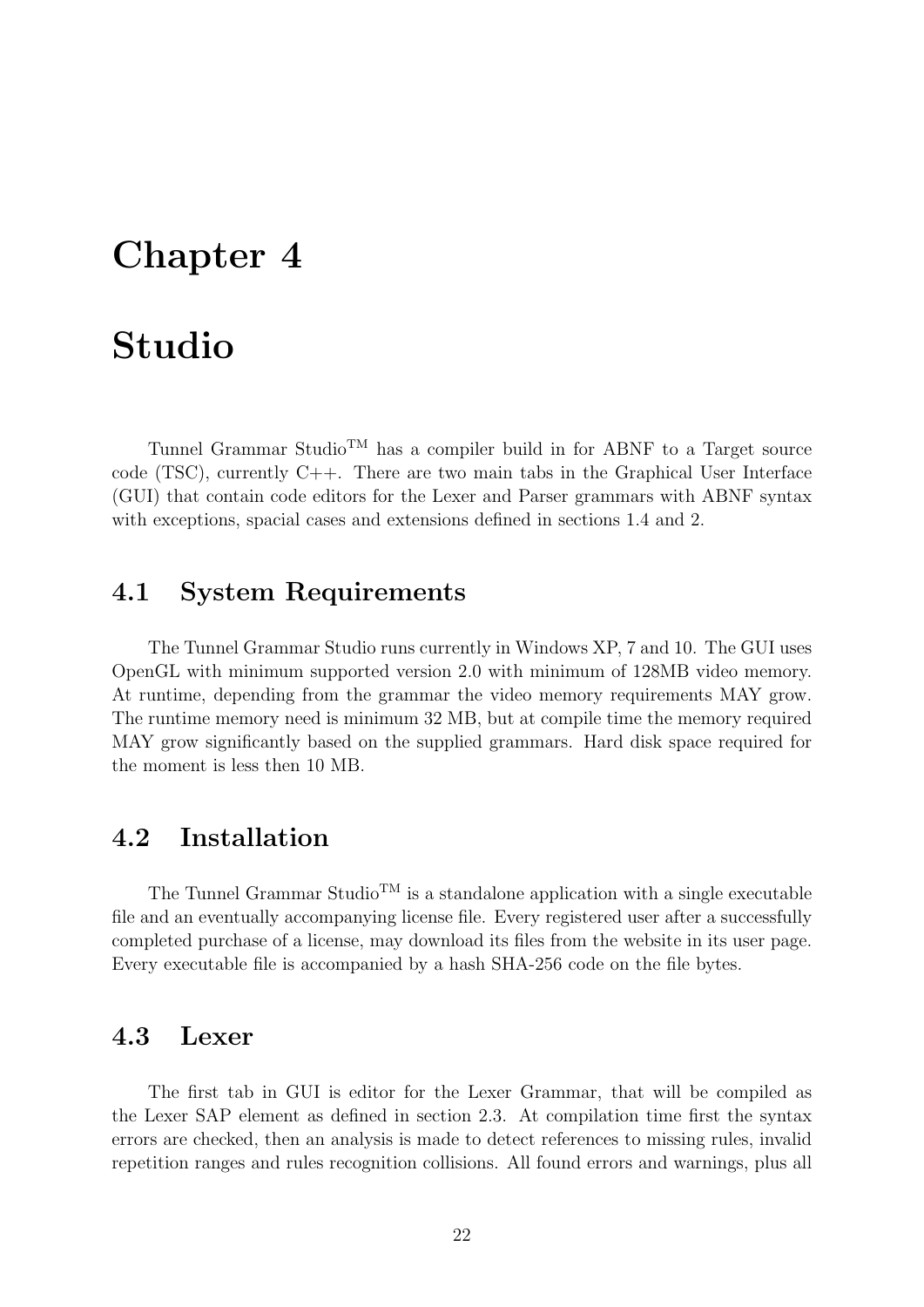messages are logged into the GUI log list. For the error codes (EC) description refer to section [4.9.](#page-37-0)

### <span id="page-23-0"></span>4.4 Parser

The second tab in the GUI is an editor for the Parser Grammar, that will be compiled as the Parser SAP element as defined in section [2.4.](#page-18-0) At compile time, after the syntax is checked, complex analysis are initiated to detect  $LL(k>1)$  collisions. All found errors and warnings plus additional relevant messages are logged into the GUI log list. For the EC description refer to section [4.9.](#page-37-0)

### <span id="page-23-1"></span>4.5 View

This tab contains the graphical representation of different graphs and relations of the PM. Currently each lexer and parser grammar can be visualized as an automat. Color options for some parts of the graphics can be found the Main Menu/Studio/Options.

### <span id="page-23-2"></span>4.6 Debug

The Tunnel Grammar Studio<sup>TM</sup> have a build in virtual parsing machine (VPM) debug engine. It can be used to step by step process an input of characters and understand better the interaction of the lexer and parser grammars. The fast/slow forward/backward processing executes the VPM in the choosen direction and speed and stops at any error (the parsing have to backtrack) or a success (a valid parse tree was found for the given input).

The debugging can help the development of the grammars significantly, because the developers may try different inputs to find and see the resulting parse tree, and compare it to their expectations.

#### <span id="page-23-3"></span>4.6.1 Loading

In loading screen of the debugger, the start parse rule must be supplied and must be one of the rules in the parser grammar. The second piece of information is the input, that will be used from the virtual parsing machine in the time of debugging. The input is represented by UTF-32 chars. The loading screen is shown in figure [4.1.](#page-24-0)

#### <span id="page-23-4"></span>4.6.2 Debugging

After successful loading the VPM can be runned in steps forward and backward. A result of running the mathematical expression use case (in section ) with the input  $2+x$ "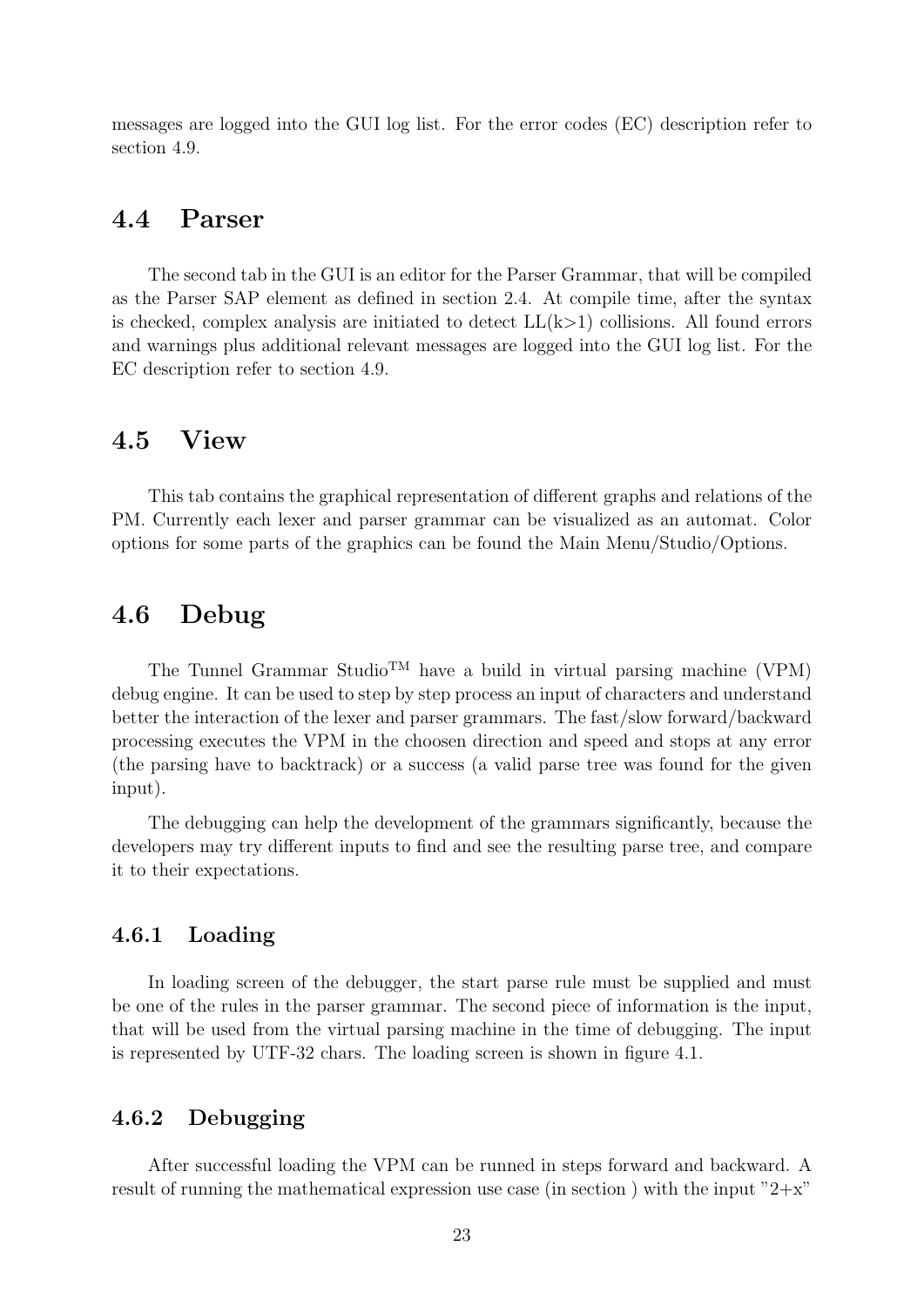|                 | $\circ$<br>◡ |
|-----------------|--------------|
| Parsing Machine | Load         |
| Starting Rule   | expression   |
| Input           | $2+x$        |
|                 |              |
|                 | 1:4          |

<span id="page-24-0"></span>Figure 4.1: Tunnel Grammar Studio Debugger - Loading

gives the first successful parsing as shown in figure [4.2.](#page-24-1)

<span id="page-24-1"></span>

Figure 4.2: Tunnel Grammar Studio Debugger - Loading

- Controls In the top left corner of figure [4.2](#page-24-1) are the controls. From left to right the buttons are: fast backwards, slow backwards, single step backwards; forward single step, forward slowly, forward fast; pause if running slow or fast in any direction and stop button that will close the debugger.
- Input View Contains the single Unicode characters that are read from the stream. Its the area marked with box 1 in figure [4.2.](#page-24-1)
- Tokens View Holds the recognized tokens by the lexer grammar from the input characters. Its the area marked with box 2 in figure [4.2.](#page-24-1)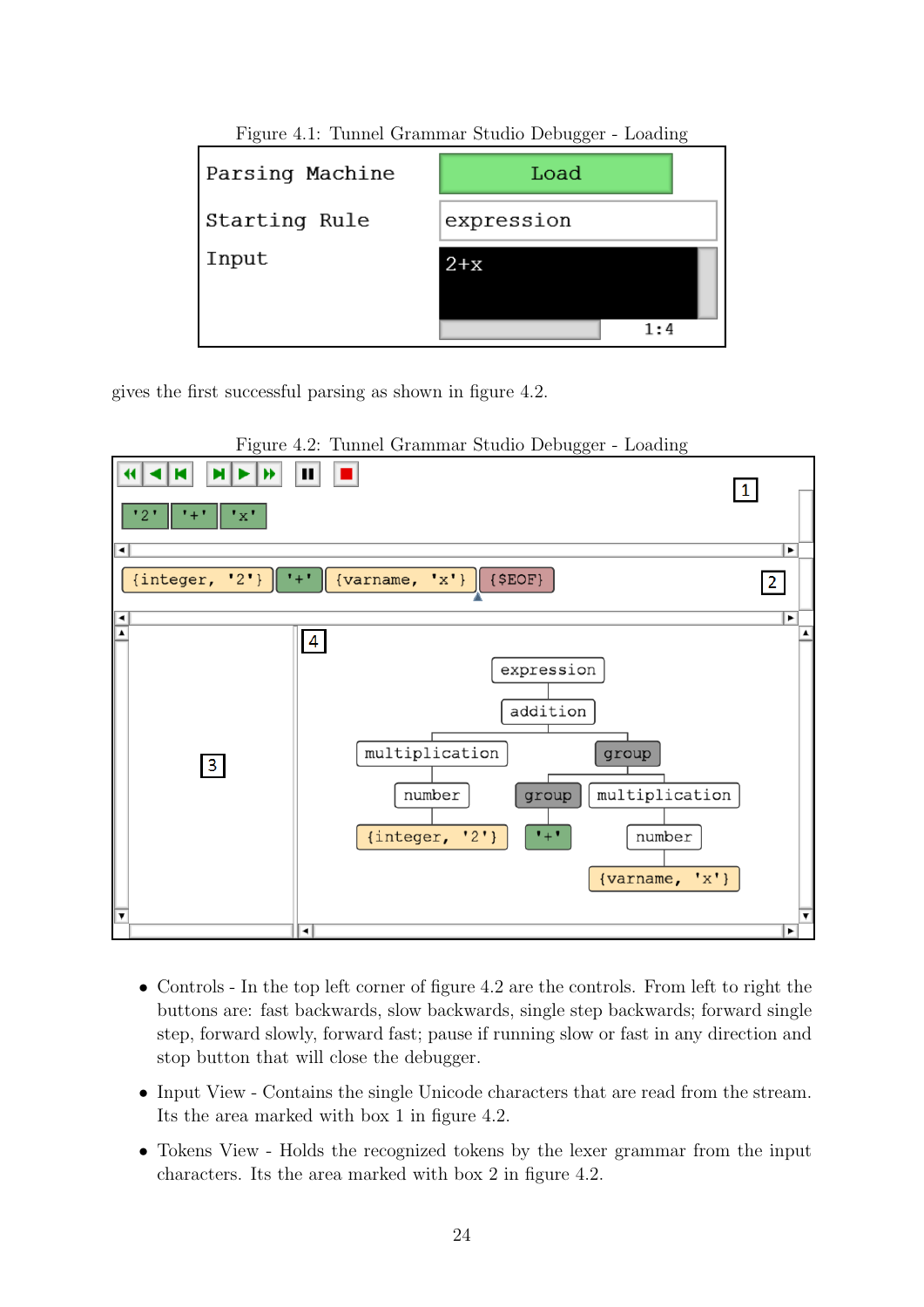- Stack View Lists the current stack items in the process of the VMP runtime. Its the area marked with box 3 in figure [4.2](#page-24-1) and its empty because the input was completely consumed and currently the parser is not in any rule.
- Parser Tree View Displays the current concrete parse tree in the current VMP runtime. It is dynamically updated at every step that affects the tree. All the tokens can be seen in the tree left to right as leafs. Its the area marked with box 4 in figure [4.2.](#page-24-1)

## <span id="page-25-0"></span>4.7 Main Menu

The Tunnel Grammar StudioTM Main Menu follows this structure:

### <span id="page-25-1"></span>4.7.1 File

For everything related to the project file as in figure [4.3.](#page-25-3)

<span id="page-25-3"></span>

|      | File Project View Studio |            |       |
|------|--------------------------|------------|-------|
| New  |                          | Ctrl+N     | Debug |
| Open |                          | $Ctrl+O$   |       |
| Save |                          | $Ctrl + S$ |       |
|      | Save As                  | $Ctrl+E$   |       |
| Exit |                          | $Ctrl+X$   |       |

Figure 4.3: Tunnel Grammar Studio/Main Menu/File

- New clear all project data: lexer and parser editors and the project options.
- Open open an existing project file.
- Save save the current project to a file.
- Save As save the current project to a new file, without changing the current opened file.
- Exit closes the program after all changes to the project are saved or discarded.

### <span id="page-25-2"></span>4.7.2 Project

Contains all project options and operations as in figure [4.4.](#page-26-0)

- Options all project options organized in tabs.
	- $\Diamond$  General overall setup for the project showed in figure [4.5.](#page-26-1) The fields are: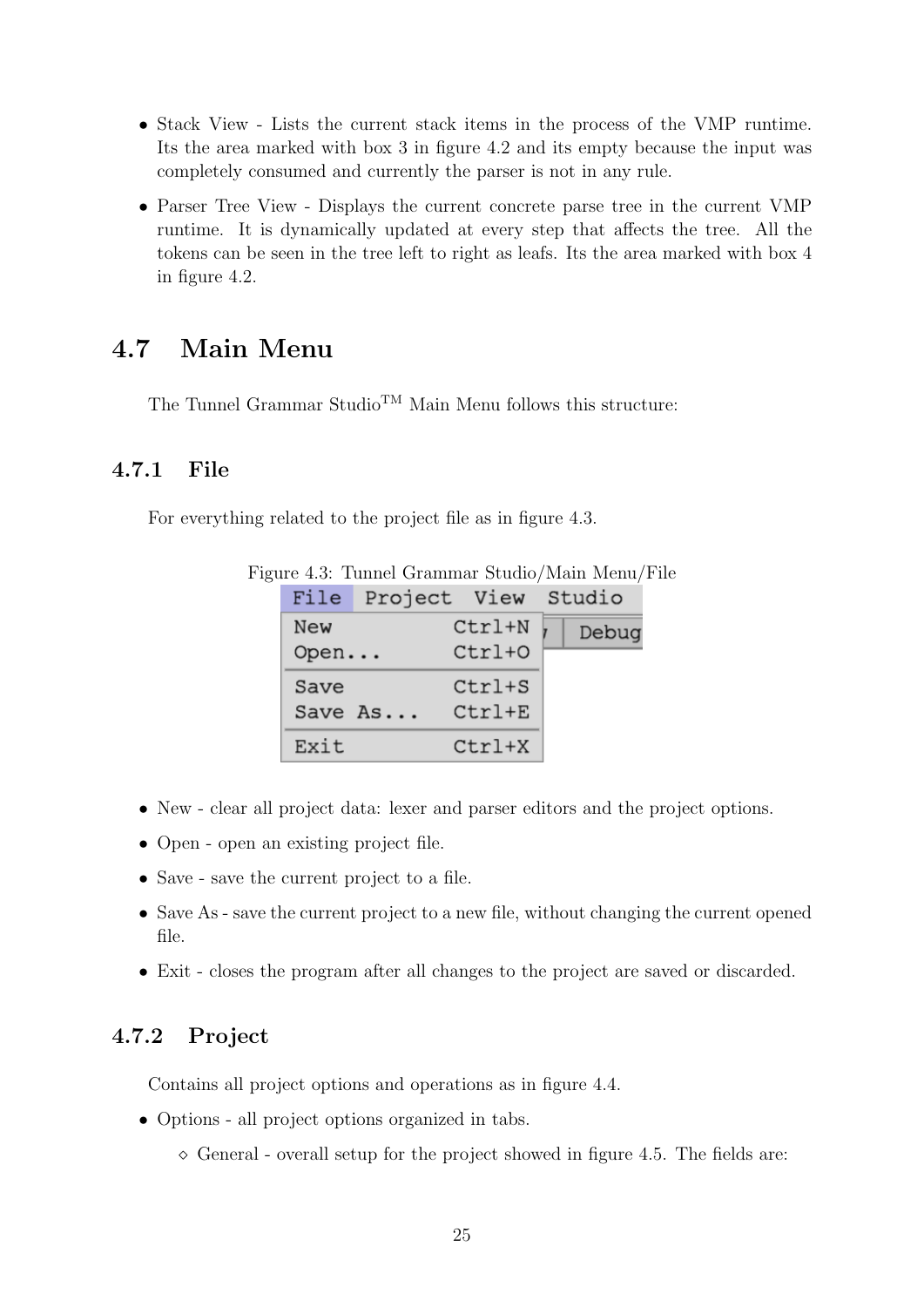<span id="page-26-0"></span>

|       | File Project View Studio |                                          |                |
|-------|--------------------------|------------------------------------------|----------------|
| Lexer |                          | Options $V_1$ ew Debuc $\mathtt{Ctrl+T}$ |                |
|       | Check Lexer              |                                          | F5             |
|       | Check Parser             |                                          | F <sub>6</sub> |
|       | Check All                |                                          | F <sub>8</sub> |
|       |                          | Compile Parsing Machine                  | F9             |

Figure 4.4: Tunnel Grammar Studio/Main Menu/Project

<span id="page-26-1"></span>Figure 4.5: Tunnel Grammar StudioProject Options - General Tab

|                  |       |         |             | Project Options |         |      |        |  |  |  |  |  |  |
|------------------|-------|---------|-------------|-----------------|---------|------|--------|--|--|--|--|--|--|
| General          | Input | Lexer   | Parser      | Builder         | Machine | Code |        |  |  |  |  |  |  |
| Target           |       |         |             |                 |         |      |        |  |  |  |  |  |  |
| Directory        |       |         | C:\Project  |                 |         |      |        |  |  |  |  |  |  |
| Language         |       | $C++98$ |             |                 |         |      |        |  |  |  |  |  |  |
| Architecture     |       | x86     | x86/64      |                 |         |      |        |  |  |  |  |  |  |
| Names            |       |         |             |                 |         |      |        |  |  |  |  |  |  |
| Title            |       |         | Project v01 |                 |         |      |        |  |  |  |  |  |  |
| Namespace        |       |         | project     |                 |         |      |        |  |  |  |  |  |  |
| Classes prefix   |       |         | project     |                 |         |      |        |  |  |  |  |  |  |
| File name prefix |       |         | project     |                 |         |      |        |  |  |  |  |  |  |
|                  |       |         |             |                 |         |      |        |  |  |  |  |  |  |
|                  |       |         |             |                 |         |      |        |  |  |  |  |  |  |
|                  |       |         |             |                 |         |      |        |  |  |  |  |  |  |
|                  |       |         |             |                 |         | OK   | Cancel |  |  |  |  |  |  |

- ∗ Directory this is the directory where the compiled target language files will be placed. Sub folders MAY be created. It is NOT RECOMMENDED to store any other files in this folder, but the compiled, because future version MAY save files with different names and WILL overwrite the existing.
- ∗ Title short descriptive name of the PM (for example 'Language v5').
- ∗ Namespace this is the namespace the source code will be generated to use. If empty, that is NOT RECOMMENDED, no namespace is generated and the code uses the global namespace.
- ∗ Classes prefix for every parser grammar rule will be generated an object, and each of this objects will have name prefix as in this field.
- ∗ File Name prefix every generated file name will be prefixed for easy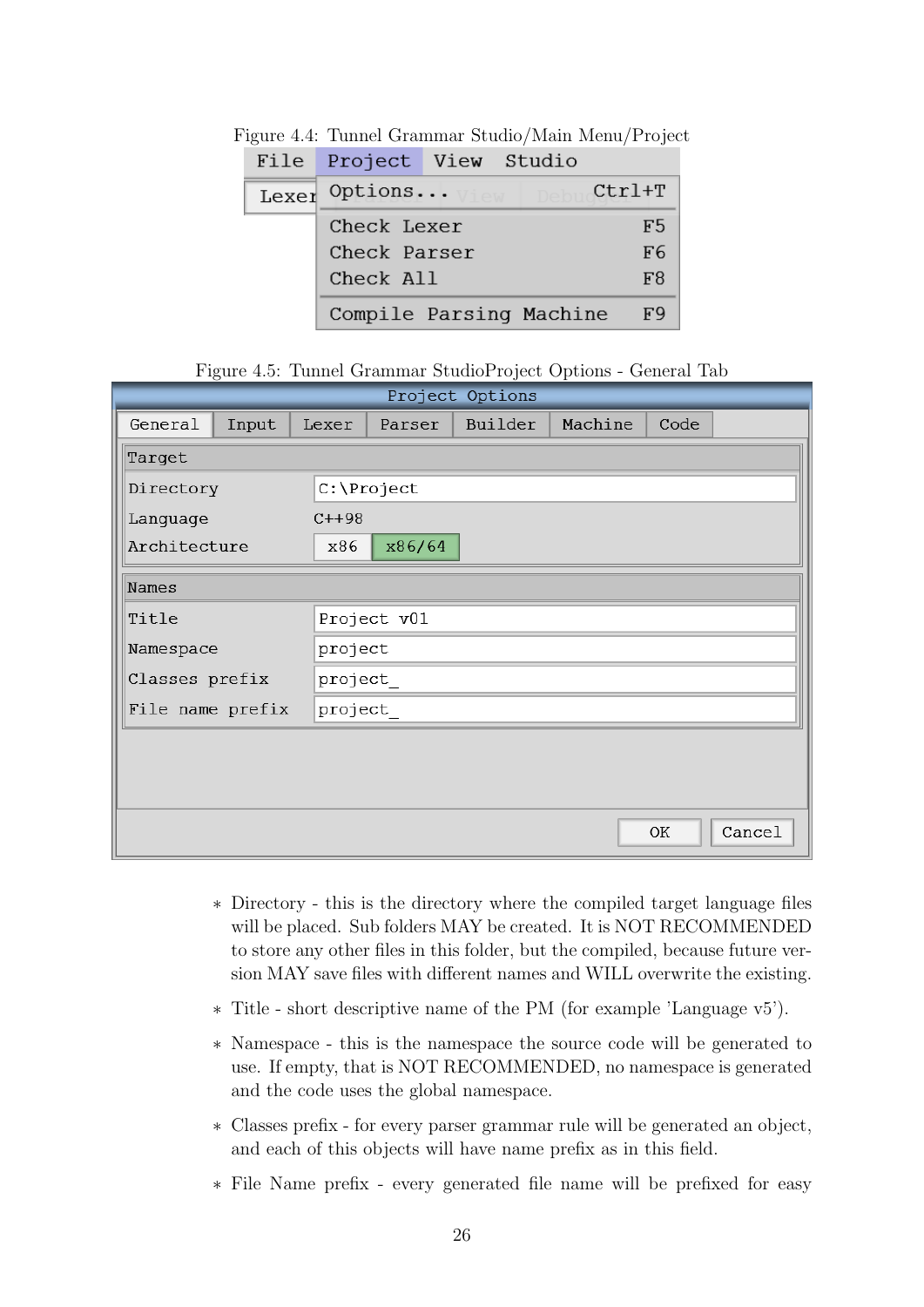recognition of the files when included in a target language project. MAY be empty, then no common prefix of the files will be used.

 $\Diamond$  Input - the switches for having specific input decoders available in the compiled PM, showed in figure [4.6.](#page-27-0) More details about the decoders are in section [5.3.](#page-41-0)

| r igure 4.0. Tunner Grammar Studior roject Options - mput Tap<br>Project Options |       |       |  |        |                      |  |         |      |        |  |  |  |
|----------------------------------------------------------------------------------|-------|-------|--|--------|----------------------|--|---------|------|--------|--|--|--|
|                                                                                  |       |       |  |        |                      |  |         |      |        |  |  |  |
| General                                                                          | Input | Lexer |  | Parser | Builder              |  | Machine | Code |        |  |  |  |
| Decoders                                                                         |       |       |  |        |                      |  |         |      |        |  |  |  |
| ASCII                                                                            |       |       |  | OFF    | $_{\rm ON}$          |  |         |      |        |  |  |  |
| ISO 8859-1                                                                       |       |       |  | OFF    | ON                   |  |         |      |        |  |  |  |
| WIN 1252                                                                         |       |       |  | OFF    | $\mathsf{ON}\xspace$ |  |         |      |        |  |  |  |
| $UTF-8$                                                                          |       |       |  | OFF    | ON                   |  |         |      |        |  |  |  |
| UTF-16 LE                                                                        |       |       |  | OFF    | ON                   |  |         |      |        |  |  |  |
| UTF-16 BE                                                                        |       |       |  | OFF    | ON                   |  |         |      |        |  |  |  |
| UTF-32 LE                                                                        |       |       |  | OFF    | ON                   |  |         |      |        |  |  |  |
| UTF-32 BE                                                                        |       |       |  | OFF    | $_{\rm ON}$          |  |         |      |        |  |  |  |
| Universal                                                                        |       |       |  | OFF    | ON                   |  |         |      |        |  |  |  |
|                                                                                  |       |       |  |        |                      |  |         |      |        |  |  |  |
|                                                                                  |       |       |  |        |                      |  |         |      |        |  |  |  |
|                                                                                  |       |       |  |        |                      |  |         | OK   | Cancel |  |  |  |

<span id="page-27-0"></span>Figure 4.6: Tunnel Grammar StudioProject Options - Input Tab

- $\Diamond$  Lexer Options related to the generated SAP lexer element showed in figure [4.7.](#page-28-0) The fields are:
	- ∗ Max token unicode length the maximum length of a phrase recognized by the lexer. Valid range is  $[1..2^{24}]$ .
	- ∗ Max blocks maximum memory blocks to use. This is a soft limit any may be extended from the lexer if need (for example longer phrases are recognized).
	- ∗ States defines the automat states generation method. Currently only full expansion is available as defined in section [2.3.](#page-17-3)
	- ∗ Precedence defines what lexer rule to be with a higher priority in case of a collision i.e. what token type will be returned if more then one rule can recognize the current input sequence. Currently the latest defined is the only option.
	- ∗ Overwrite warning should a warning be printed in the log in case of a lexer rules collision. A collision here means that two or more lexer rules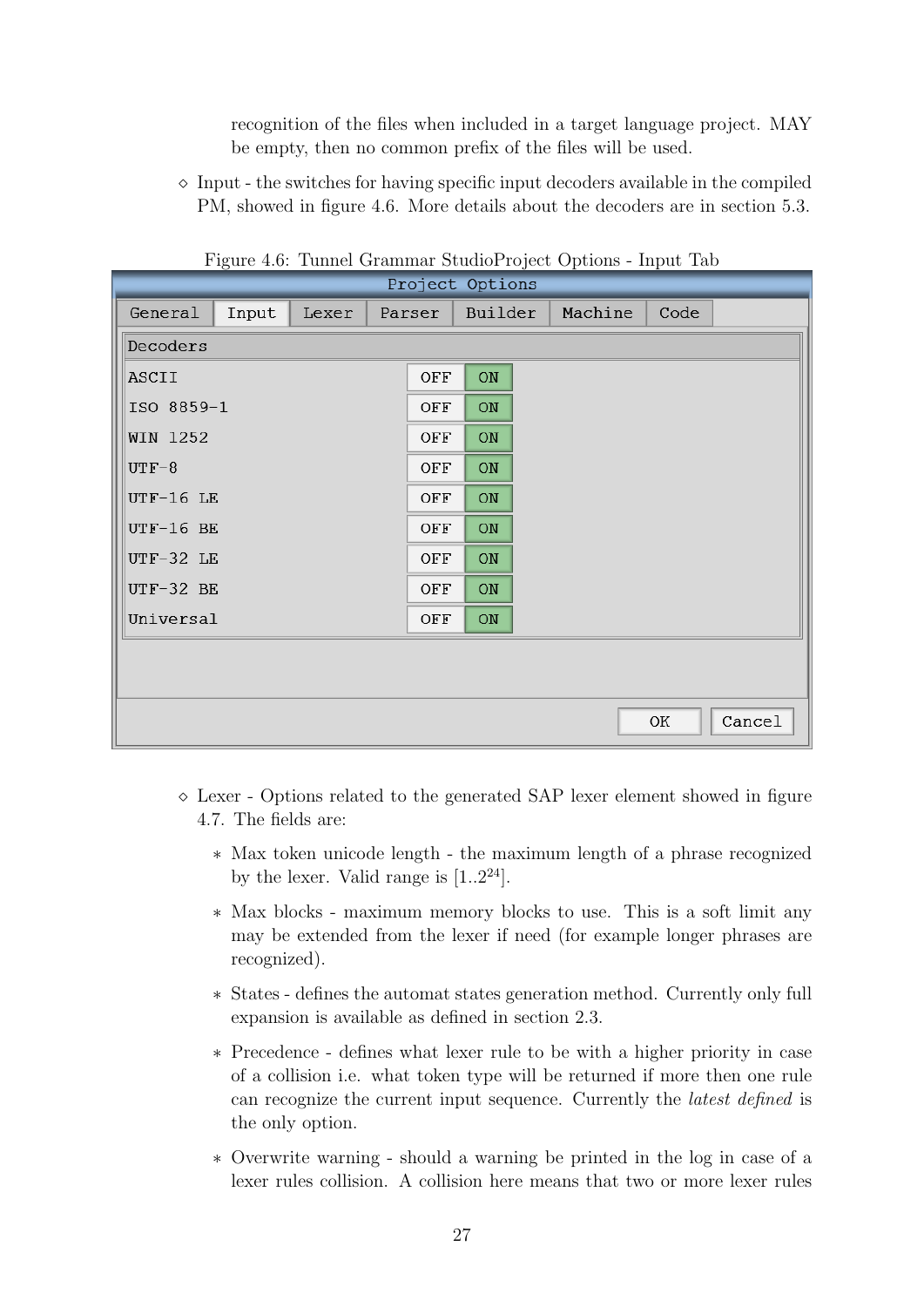| Project Options          |       |       |  |           |                |  |         |      |        |  |  |  |  |
|--------------------------|-------|-------|--|-----------|----------------|--|---------|------|--------|--|--|--|--|
| General                  | Input | Lexer |  | Parser    | Builder        |  | Machine | Code |        |  |  |  |  |
| Memory                   |       |       |  |           |                |  |         |      |        |  |  |  |  |
| Max token unicode length |       |       |  | 5         |                |  |         |      |        |  |  |  |  |
| Max blocks               |       |       |  | 4         |                |  |         |      |        |  |  |  |  |
| Algorithms               |       |       |  |           |                |  |         |      |        |  |  |  |  |
| States                   |       |       |  | Expansion |                |  |         |      |        |  |  |  |  |
| Precedence               |       |       |  |           | Latest defined |  |         |      |        |  |  |  |  |
| Overwrite warning        |       |       |  | OFF       | ON             |  |         |      |        |  |  |  |  |
|                          |       |       |  |           |                |  |         |      |        |  |  |  |  |
|                          |       |       |  |           |                |  |         |      |        |  |  |  |  |
|                          |       |       |  |           |                |  |         |      |        |  |  |  |  |
|                          |       |       |  |           |                |  |         |      |        |  |  |  |  |
|                          |       |       |  |           |                |  |         | OK   | Cancel |  |  |  |  |

<span id="page-28-0"></span>Figure 4.7: Tunnel Grammar StudioProject Options - Lexer Tab

have the same final automata state.

- Parser options related to the SAPP element.
	- ∗ Max look ahead tokens defines how much tokens maximum the SAP parser element MAY search for a recognition before terminates with an error. If this field is left empty, an infinity is assumed:  $LL(*)$ . However, for grammars that are  $LL(k>1)$  this MAY result to a worse then linear runtime per input token. The amount of tokens that are kept in the memory is at least this value.
	- ∗ Max obsolete tokens this is the amount of tokens that will be kept in the PM internal structures. At any time after this threshold  $+$  the -max look ahead tokens- is reached the obsolete tokens MAY be discarded.
	- ∗ Max trash blocks the amount of unused dynamic stack memory blocks that will be freed at ones after so much are available.
	- ∗ Max optimizer log blocks the amount of blocks that will be kept available for an optimization.
	- ∗ Max optimizer flush blocks the RECOMMENDED amount of ready blocks that will be send to the SAPB.
	- ∗ Halt on first success if turned 'on' then the parser will stop the parsing after the first successful input recognition. If turned 'off' the parser will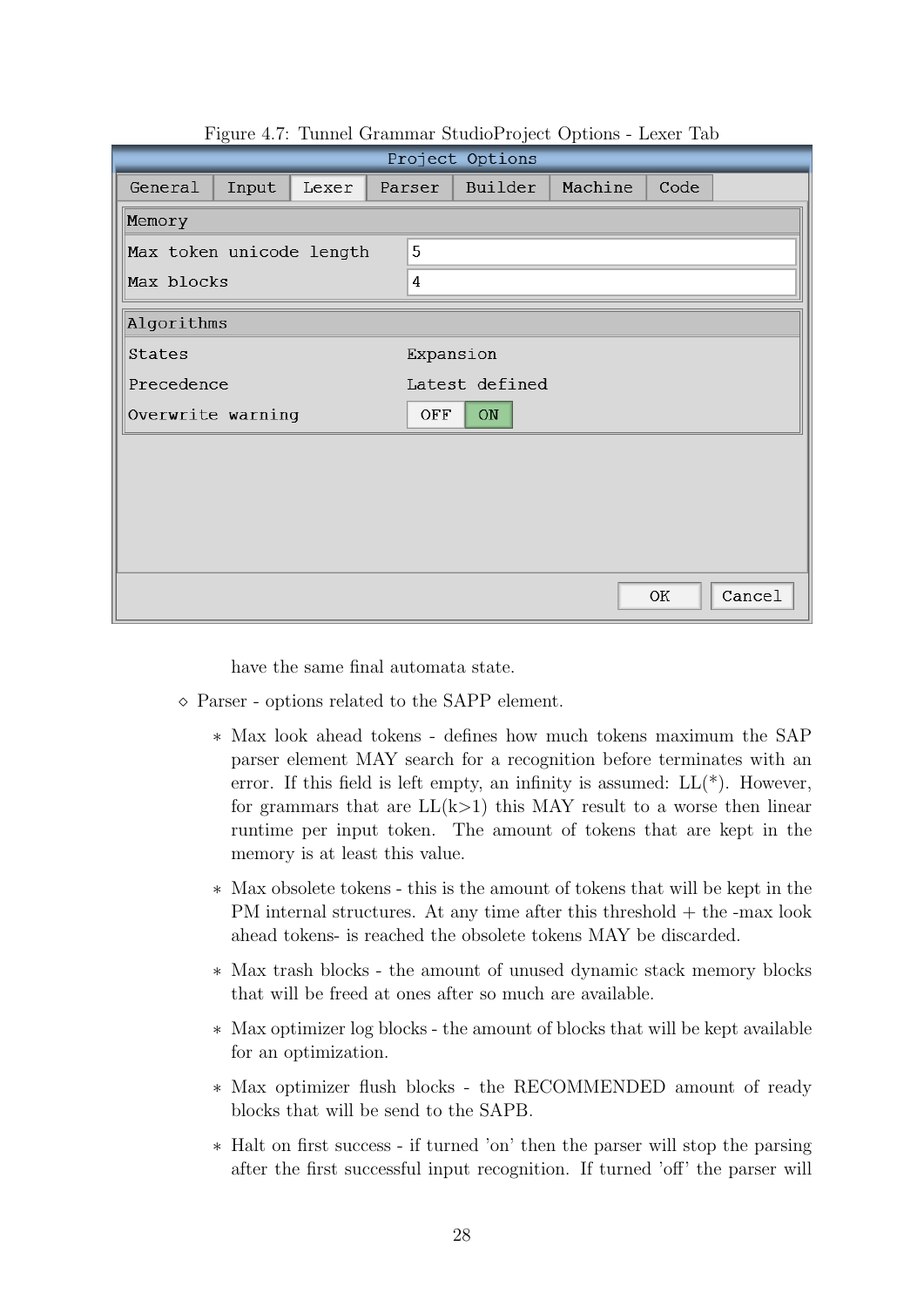|                            |       |       |  |                  | Project Options |  |         |      |        |  |  |  |  |  |
|----------------------------|-------|-------|--|------------------|-----------------|--|---------|------|--------|--|--|--|--|--|
| General                    | Input | Lexer |  | Parser           | Builder         |  | Machine | Code |        |  |  |  |  |  |
| Memory                     |       |       |  |                  |                 |  |         |      |        |  |  |  |  |  |
| Max look ahead tokens      |       |       |  | $\mathbf{1}$     |                 |  |         |      |        |  |  |  |  |  |
| Max obsolate tokens        |       |       |  | 1024             |                 |  |         |      |        |  |  |  |  |  |
| Max trash blocks           |       |       |  | 5                |                 |  |         |      |        |  |  |  |  |  |
| Max optimizer log blocks   |       |       |  | 2                |                 |  |         |      |        |  |  |  |  |  |
| Max optimizer flush blocks |       |       |  | 4                |                 |  |         |      |        |  |  |  |  |  |
| Algorithms                 |       |       |  |                  |                 |  |         |      |        |  |  |  |  |  |
| Halt on first success      |       |       |  | OFF              | ON              |  |         |      |        |  |  |  |  |  |
| Halt on first error        |       |       |  | OFF              | ON              |  |         |      |        |  |  |  |  |  |
| In Depth Stack             |       |       |  | Dynamic          |                 |  |         |      |        |  |  |  |  |  |
| Right recursion warning    |       |       |  | <b>OFF</b><br>ON |                 |  |         |      |        |  |  |  |  |  |
|                            |       |       |  |                  |                 |  |         |      |        |  |  |  |  |  |
|                            |       |       |  |                  |                 |  |         | 0K   | Cancel |  |  |  |  |  |

Figure 4.8: Tunnel Grammar StudioProject Options - Parser Tab

signal the success and backtrack to search for more successful combinations.

- ∗ Halt on first error if turned 'on' the parser will stop on the first error found. If turned 'off' the parser will signal the errors found and will backtrack to search for a success combination.
- ∗ Right recursion warning if one or more rules are part of a right recursion a warning will be printed.
- $\diamond$  Builder options related to the SAPB element.
	- ∗ Architect Type there are 5 architect types available.
		- · None the architect is missing, and no tree information will be generated. The parser with this architect type will only check for a valid input.
		- · Concrete Statically Typed this architect will construct a concrete statically typed syntax tree. This tree have a separate classes for each rule, group, alternative and concatenation from the whole grammar. Each repetition is represented by an array of elements, and if the minimum and maximum repetitions are not the same from a template list class for the repetable ABNF element.
		- · Concrete Visitor an architect that is only receiving the commands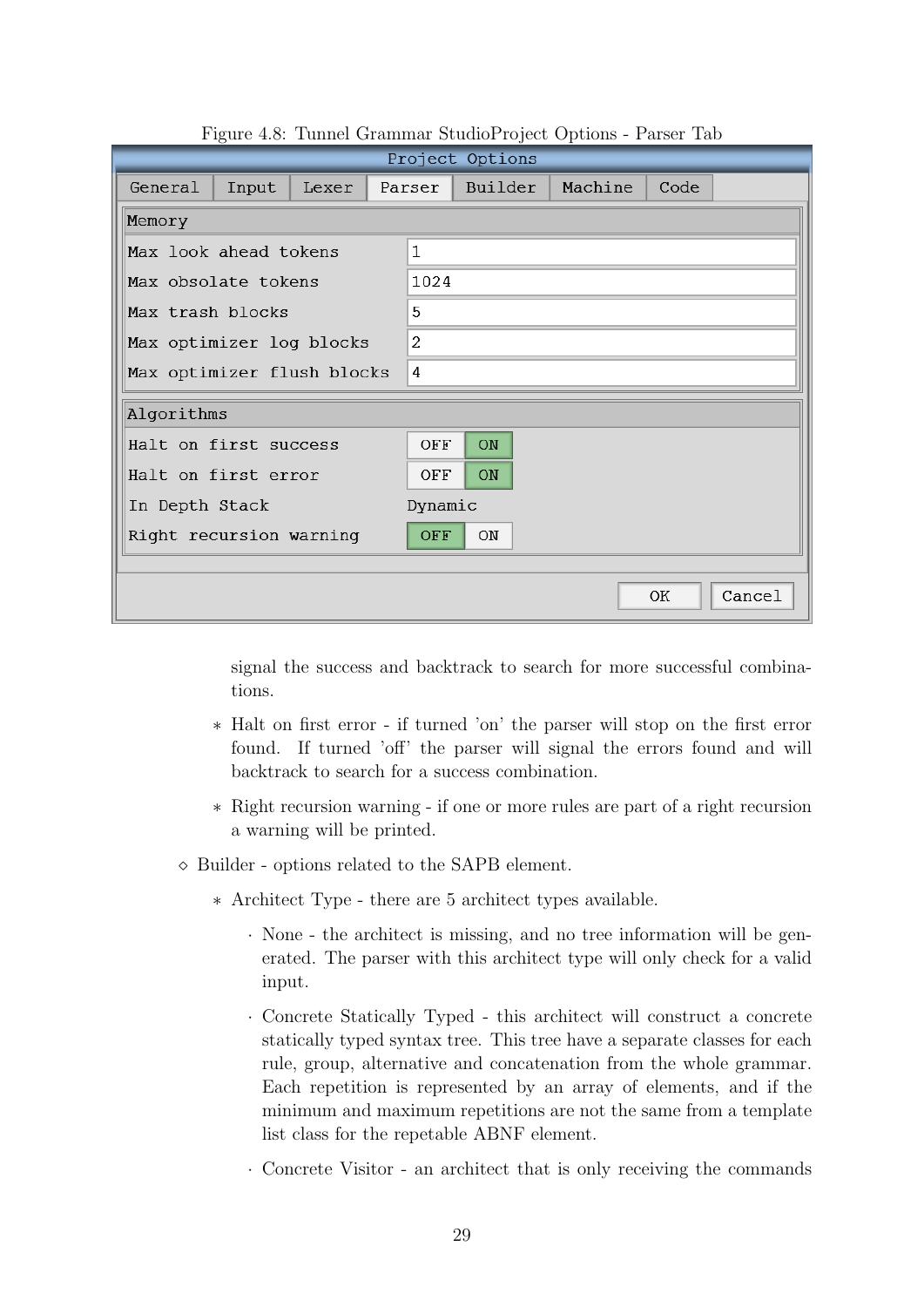|                                             |                     |       |     |        |  | Project Options           |                      |      |     |                         |  |  |  |
|---------------------------------------------|---------------------|-------|-----|--------|--|---------------------------|----------------------|------|-----|-------------------------|--|--|--|
| General                                     | Input               | Lexer |     | Parser |  | Builder                   | Machine              | Code |     |                         |  |  |  |
| General                                     |                     |       |     |        |  |                           |                      |      |     |                         |  |  |  |
| Architect Type                              |                     |       |     |        |  | Concrete Statically Typed |                      |      |     | $\overline{\mathbf{v}}$ |  |  |  |
| Abstract Tree Structure<br>Trees Operations |                     |       |     |        |  |                           |                      |      |     |                         |  |  |  |
| Groups                                      |                     |       | OFF | ON     |  |                           | Destructor Iterative |      | OFF | ON                      |  |  |  |
| Concatenations                              |                     |       | OFF | ON     |  |                           | Traverse Iterative   |      | OFF | ON                      |  |  |  |
| Borders                                     |                     |       | OFF | ON     |  | Traverse Recursive        | OFF                  | ON   |     |                         |  |  |  |
| Optimize Rules                              |                     |       | OFF | ON     |  |                           | ToString Iterative   |      | OFF | ON                      |  |  |  |
| Optimize Groups                             |                     |       | OFF | ON     |  |                           | ToString Recursive   |      | OFF | <b>ON</b>               |  |  |  |
| Optimize Concaten.                          |                     |       | OFF | ON     |  | Errors                    |                      |      |     |                         |  |  |  |
|                                             |                     |       |     |        |  | Expected Tokens           |                      |      | OFF | ON                      |  |  |  |
|                                             |                     | OFF   | ON  |        |  |                           |                      |      |     |                         |  |  |  |
|                                             | Cancel<br><b>OK</b> |       |     |        |  |                           |                      |      |     |                         |  |  |  |

Figure 4.9: Tunnel Grammar StudioProject Options - Builder Tab

for constructing the concrete syntax tree as a visitor pattern. By using this architect type, one can construct a custom concrete tree.

- · Abstract Dynamically Typed this architect constructs a dynamically typed abstract syntax tree. This tree have a generic class of 'Node' that represents every rule, group and alternative. Each concatenation is represented by a sub node linked list. This tree suports runtime automatic optimization of nodes with one child, thus many different abstractions of the tree are possible.
- · Abstract Visitor an architect that is only receiving the commands for constructing the abstract syntax tree as a visitor pattern. By using this architect type, one can construct a custom abstract tree.
- ∗ Destructor with dynamic stack when the PM is destructed, it destructs any ST available. If this option is turned 'on' the dynamic memory is used to destruct the syntax tree. If turned 'off' that is NOT RECOMMENDED the thread dedicated stack is used for in depth tree elements destruction.
- ∗ Traverse Iterative this option, give to the generated parser classes and functions to iterate the constructed tree (concrete or abstract) in an iterative manner (dynamic memory is used for in depth traversal of the elements, its expected to be slower then the recursive, but stack overflow is not likely). A visitor pattern is used.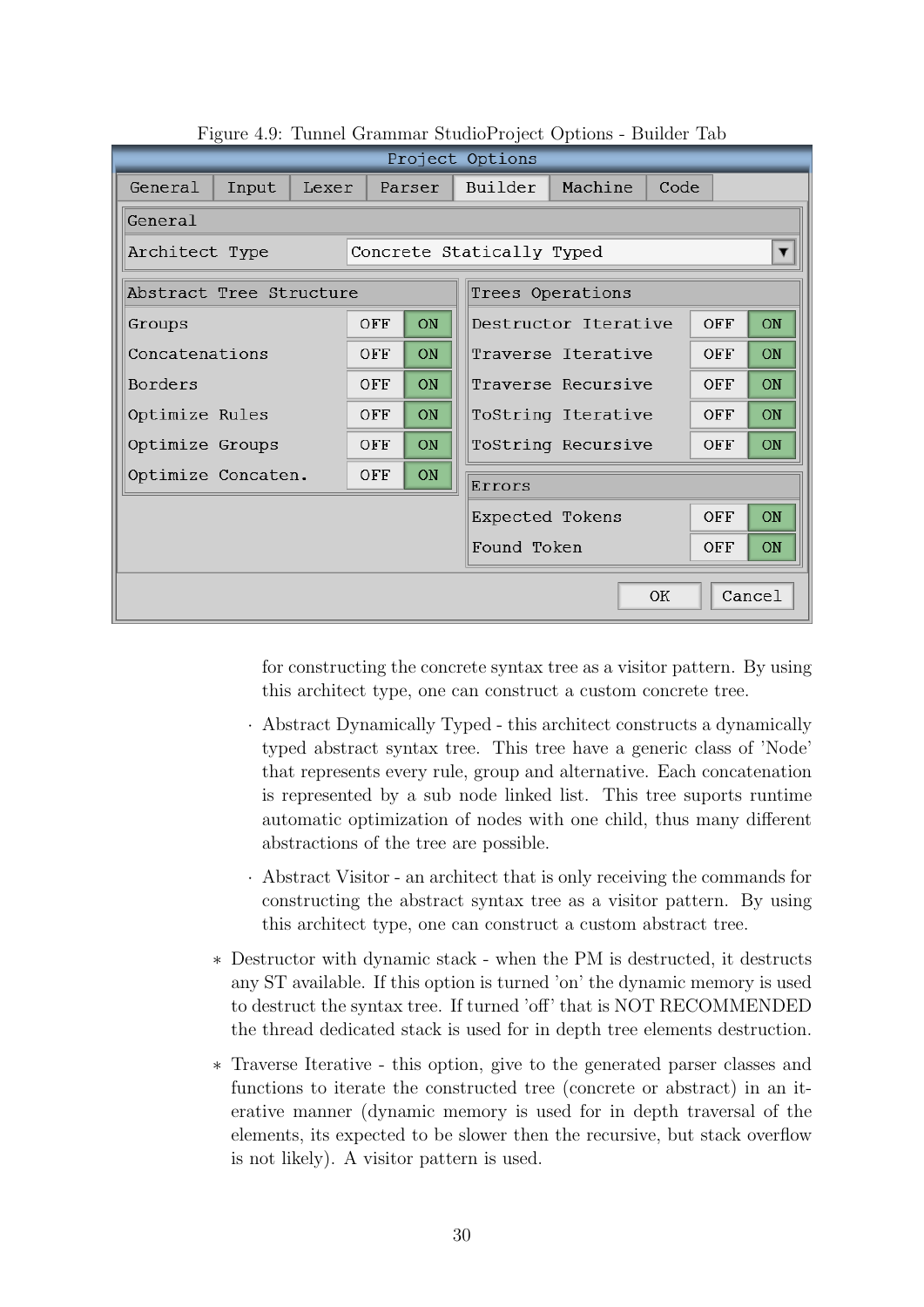- ∗ Traverse Recursive this option, give to the generated parser classes and functions to iterate the constructed tree (concrete or abstract) in a recursive manner (the thread dedicated stack/call stack is used for in depth traversal, its expected to be faster then the iterative traversal, but for very depth trees a stack overflow MAY occure easiliy). A visitor pattern is used.
- ∗ ToString Iterative iterative to string conversion from a tree element (concrete or abstract). Additionally a function ToArray will be available to convert the element to a character array and its length. Note: the resulted array is NOT zero terminated, but length terminated, because the PM can parse and the zero Unicode code point.
- ∗ ToString Recursive a recursive to string conversion for a tree element (concrete or abstract). Additionally a function ToArray will be available to convert the element to a character array and its length. Note: the resulted array is NOT zero terminated, but length terminated, because the PM can parse and the zero Unicode code point.
- ∗ 'Expected' on error when an error is received at runtime of the PM on a given input, if this option is turned 'on' and the error found is because of a not recognized token, then a summary list of all possible tokens and rules expected in this location is available.
- ∗ 'Expected' search mode the algorithm used to collect the possible to recognize tokens at given location. Available is 'current stack iteration' mode that will scan the runtime stack at the time of the error and return a summary of the expected tokens. Its complexity is  $O(n)$  where 'n' is the stack depth.
- ∗ 'Found' on error if turned 'on' when an syntax error is received it contains information about the current token recognized by the lexer that is not valid in the current parsing location.
- $\diamond$  Machine global machine options.
	- ∗ Threading single or multi threaded code to be generated. Currently the threading is available only for Microsoft Windows.
	- ∗ Chained Execution (Parser, Lexer, Builder) each module executes iterativly, regardless of the single or multihread option. Each iteration is executing as little as possible operations. This makes the loop of the iterations costly. To mitagate the effect, more operations may be executed per iteration step. Each chain execution value represent how much operation steps per iteration to execute each module (at maximum) per iteration step.
	- ∗ Lexer In Parser for grammars that have 1 token of look ahead i.e. LL(1), and this option enabled, the generated parser will have a single SAP module - the combination of the lexer and the parser modules. This makes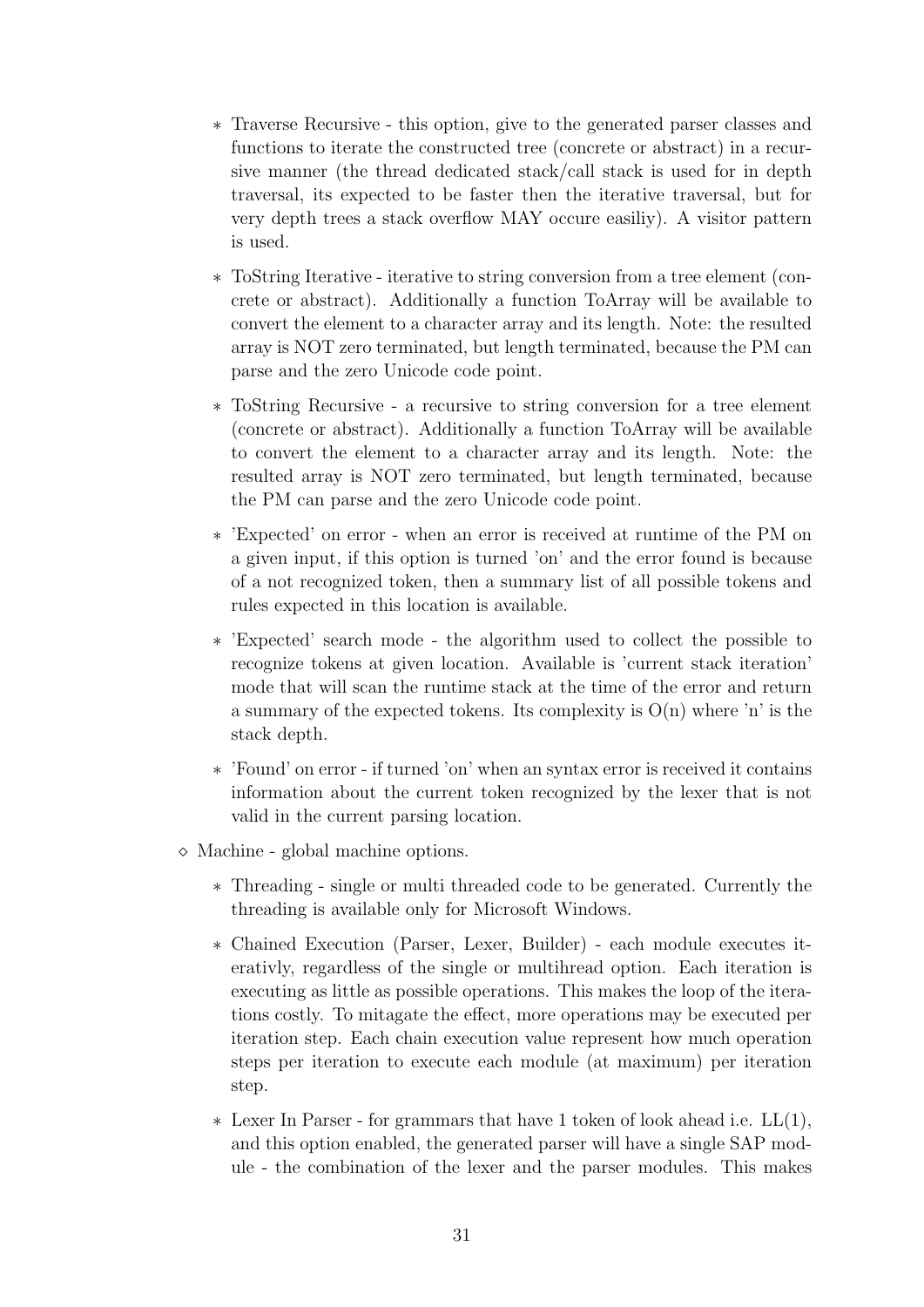|                   | Project Options     |       |     |           |                                   |                      |      |     |    |  |  |  |  |  |
|-------------------|---------------------|-------|-----|-----------|-----------------------------------|----------------------|------|-----|----|--|--|--|--|--|
| General           | Input               | Lexer |     | Parser    | Builder                           | Machine              | Code |     |    |  |  |  |  |  |
| General           |                     |       |     |           |                                   |                      |      |     |    |  |  |  |  |  |
| Threading Model   |                     |       |     |           | Single thread $ $<br>Multi thread |                      |      |     |    |  |  |  |  |  |
| Memory Block Size |                     |       |     | 4096      |                                   |                      |      |     |    |  |  |  |  |  |
| Chained Execution |                     |       |     |           |                                   | Transport Blocks     |      |     |    |  |  |  |  |  |
| Parser            |                     |       | 100 |           | Lexer To Parser                   |                      | 4    |     |    |  |  |  |  |  |
| Lexer             |                     |       | 100 |           | 4<br>Parser To Builder            |                      |      |     |    |  |  |  |  |  |
| Builder           |                     |       | 100 |           |                                   | Location Information |      |     |    |  |  |  |  |  |
| Layout            |                     |       |     |           | Byte offset                       |                      |      | OFF | ON |  |  |  |  |  |
| Lexer In Parser   |                     |       | OFF | <b>ON</b> |                                   | CodePoint offset     |      | OFF | ON |  |  |  |  |  |
| Builder In Parser |                     |       | OFF | ON        |                                   | Line/Char offset     |      | OFF | ON |  |  |  |  |  |
|                   |                     |       |     |           |                                   | In Tree Locations    |      | OFF | ON |  |  |  |  |  |
|                   | Cancel<br><b>OK</b> |       |     |           |                                   |                      |      |     |    |  |  |  |  |  |

Figure 4.10: Tunnel Grammar StudioProject Options - Machine Tab

the transport of tokens to the parser more efficient and faster parsing is expected. As a consequence in a multi threaded parsers one less thread will be created.

- ∗ Builder In Parser this makes the SAP modules bulder and parser into one SAP module. If this option is enabled, the optimizer module is removed and the commands for the construction of the syntax tree are directly used from the architect. This option is usefull for parsers with 1 look ahead symbol i.e.  $LL(1)$ , because, there will no backtracking will occure during the parsing and the optimizer is not need. The optimizer have and other functionality, to group the syntax tree construction commands and send them in groups to the builder. If multithreaded parsing is used and the syntax tree is consisting of classes with many fields (large grammars), then this option MAY be better let OFF. As a consequence of this option is 'ON' in a multi threaded parsers one less thread will be created.
- ∗ Block byte size the size of the block that is used across the whole PM.
- ∗ Lexer to Parser blocks the RECOMMENDED amount of blocks with tokens that will be transfered at ones from the lexer to the parser.
- ∗ Parser to Builder blocks the RECOMMENDED amount of blocks with ST commands that will be transfered from the parser (specifically the Optimizer) to the ST Builder.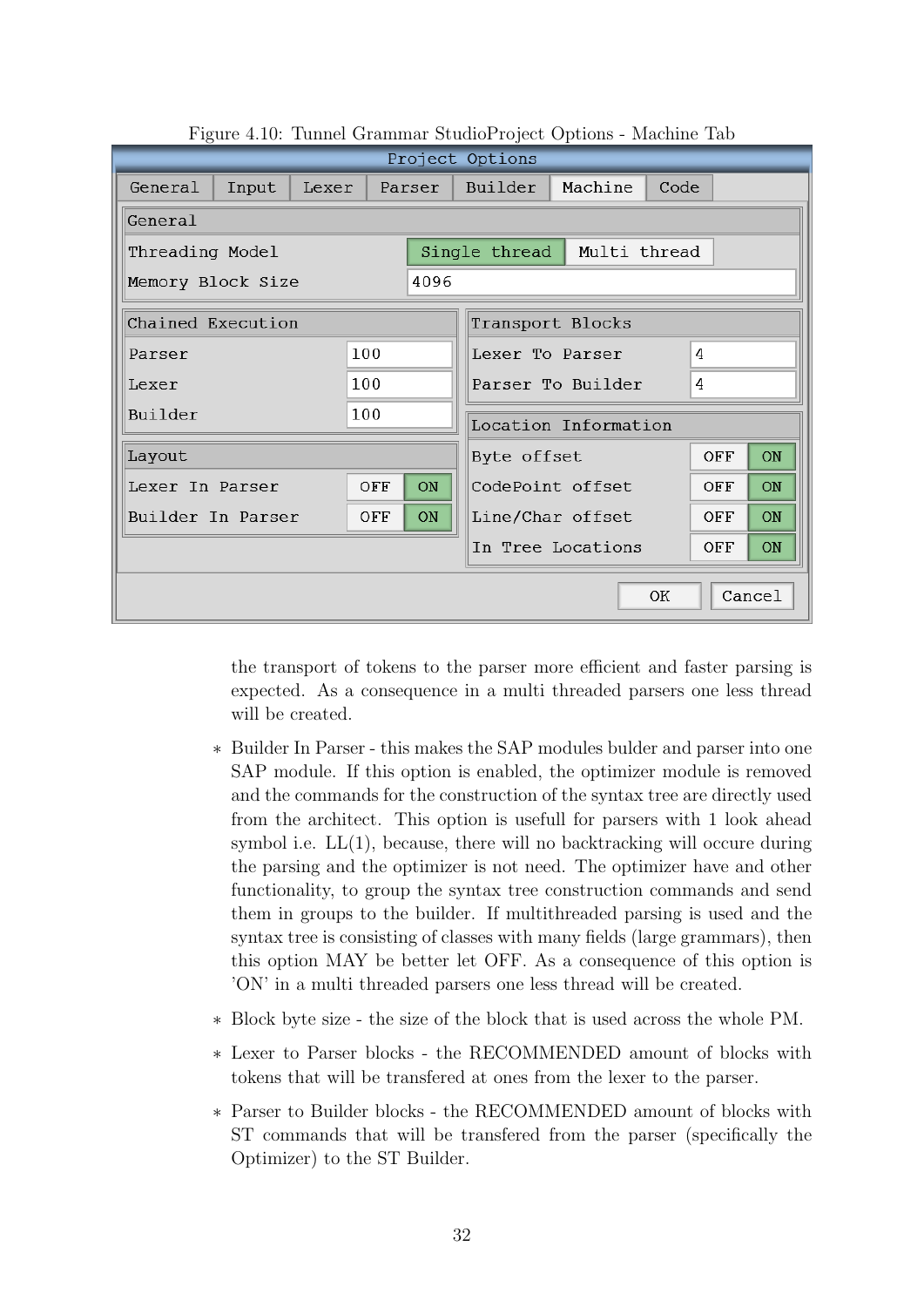- ∗ Byte Offset the location structure contains byte offset from the input stream start.
- ∗ CodePoint Offset the location structure contains Unicode code point offset from the input start.
- ∗ Line/Char Offset the location structure contains Line and Unicode Character offset in this line from the input start. Note: this is not a column but a character offset i.e. tab symbols are counted as one.
- ∗ Tree elements locations should the rules and groups have start and final input location information. The location information is described in section [5.6.](#page-43-0)
- Code global generated source code options.

| $\smash{\smash{\cup}}$ |       |       |        |     | Project Options |  | л.      |      |        |
|------------------------|-------|-------|--------|-----|-----------------|--|---------|------|--------|
| General                | Input | Lexer | Parser |     | Builder         |  | Machine | Code |        |
| Demo                   |       |       |        |     |                 |  |         |      |        |
| Machine                |       |       |        | OFF | ON              |  |         |      |        |
| Messages Trace         |       |       |        | OFF | ON              |  |         |      |        |
| Messages System        |       |       |        | OFF | $_{\rm ON}$     |  |         |      |        |
| Performance Monitor    |       |       |        | OFF | ON              |  |         |      |        |
| Test Cases             |       |       | OFF    | ON  |                 |  |         |      |        |
|                        |       |       |        |     |                 |  |         |      |        |
|                        |       |       |        |     |                 |  |         |      |        |
|                        |       |       |        |     |                 |  |         |      |        |
|                        |       |       |        |     |                 |  |         |      |        |
|                        |       |       |        |     |                 |  |         |      |        |
|                        |       |       |        |     |                 |  |         |      |        |
|                        |       |       |        |     |                 |  |         | OK   | Cancel |

Figure 4.11: Tunnel Grammar StudioProject Options - Code Tab

- ∗ Machine if turned 'on' this option will make the generated parser to have a demo PM generated in a separate source file.
- ∗ Messages Trave this option controls the messages emitted from the demo parsing machine, in each event (as the syntax tree commands for example).
- ∗ Messages System option to control the system messages related to the PM execution in the demo PM.
- ∗ Performance Monitor generate code that measures the runtime of the different PM functionalities (parsing, iteration, to string and destruction)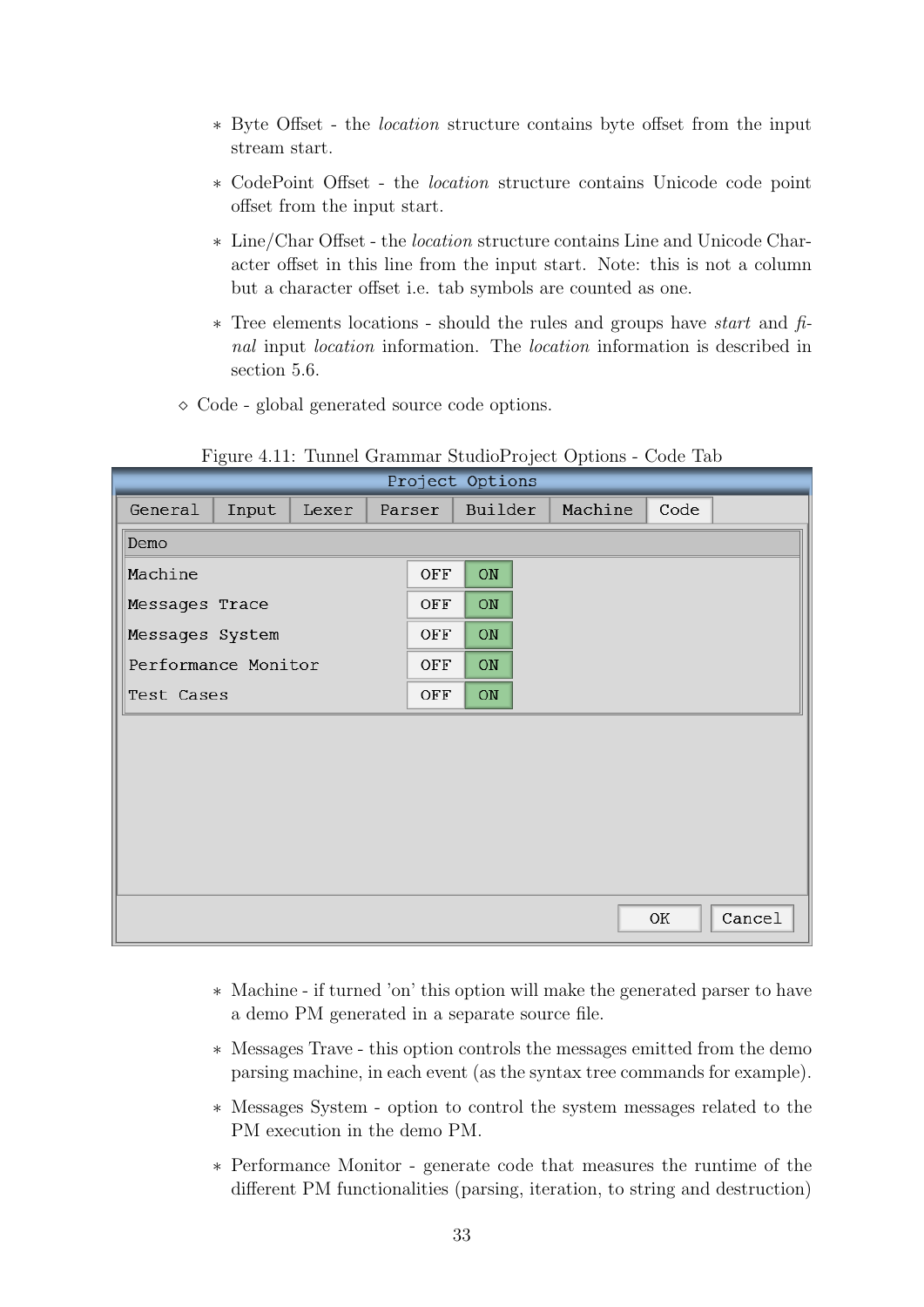and prints the results.

- ∗ Test Cases generate test cases for the parser. The demo PM will automatically load the generated test cases and execute them. Positive (tests that must succsseed) and Negative (test that must fail) test cases are generated.
- Check Lexer checking of the lexer grammar by itself for syntax or semantic errors.
- Check Parser checking of the parser grammar by itself for syntax or semantic errors.
- Check Parser checking of the parser and lexer grammars alone and a in combination for syntax or semantic errors.
- Compile compile the PM based on the lexer and parser grammars with the chosen project options.

### <span id="page-34-0"></span>4.7.3 View

Menu for visualization of the lexer and parser grammars in figure [4.12.](#page-34-2)

<span id="page-34-2"></span>Figure 4.12: Tunnel Grammar Studio/Main Menu/View File Project View Studio Parser Lexer Layout F10 Lexer Parser Layout F11

- Lexer Layout load the lexer grammar automat layout into the view tab.
- Parser layout load the parser grammar automat layout into the view tab.

### <span id="page-34-1"></span>4.7.4 Studio

Related to the Tunnel Grammar Studio<sup>TM</sup> options and operations.

| File Project View Studio |                                     |  |
|--------------------------|-------------------------------------|--|
| Lexer   Parser   Vie     | Options Ctrl+U                      |  |
|                          | About                               |  |
|                          | License Status<br>License Agreement |  |

Figure 4.13: Tunnel Grammar Studio/Main Menu/Studio

• Options - related to the Studio Options as in figure [4.14.](#page-35-0)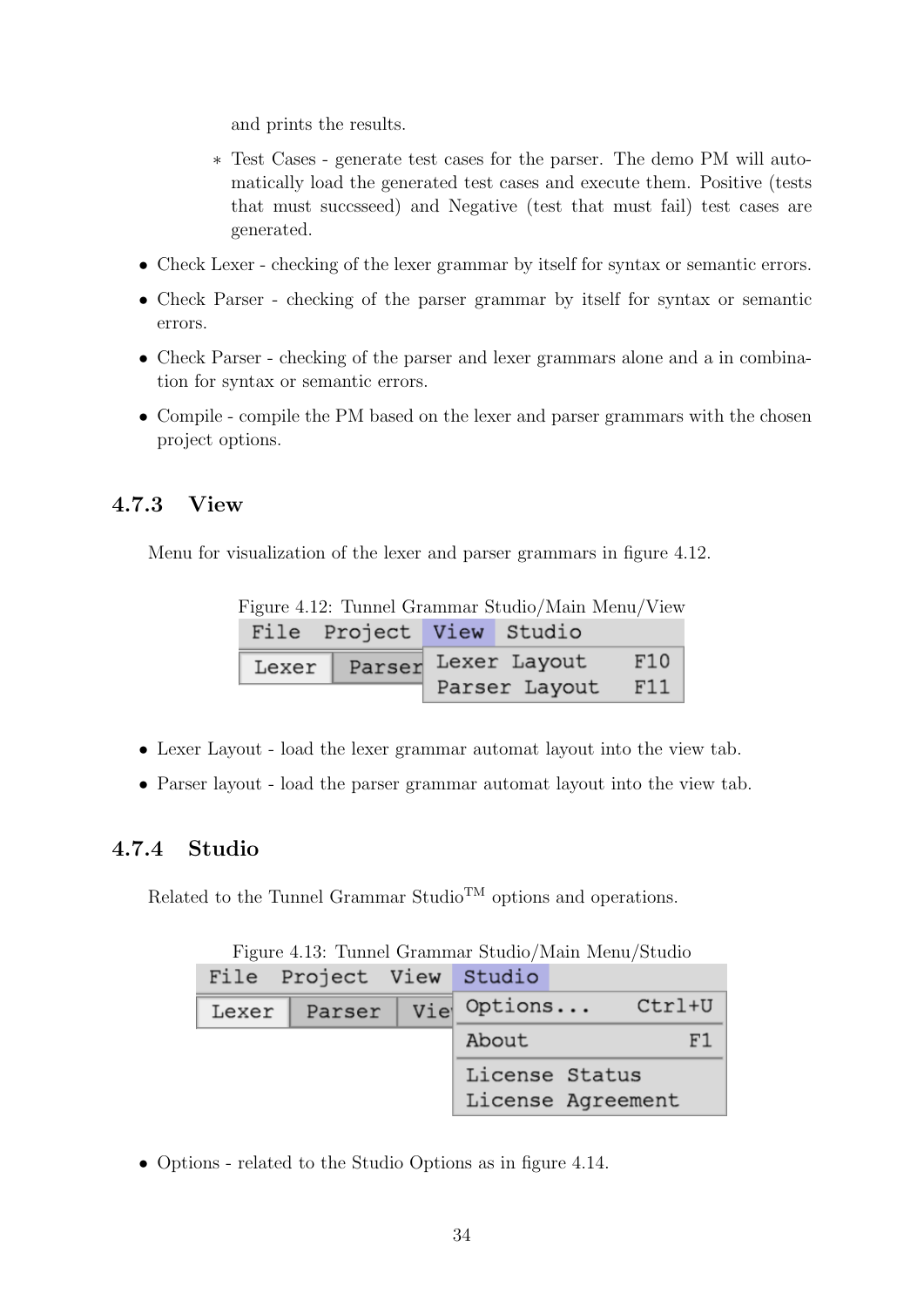| т туаго т.т.г. танног отанниаг юмаард манглионад юмаард орононо<br>Studio Options |                        |  |  |  |  |  |
|-----------------------------------------------------------------------------------|------------------------|--|--|--|--|--|
| Colors of Code Editors                                                            |                        |  |  |  |  |  |
| Background                                                                        | Cursor                 |  |  |  |  |  |
| Font Active                                                                       | Back Active            |  |  |  |  |  |
| Font Active Select                                                                | Back Active Select     |  |  |  |  |  |
| Font Inactive                                                                     | Back Inactive          |  |  |  |  |  |
| Font Inactive Selected                                                            | Back Inactive Selected |  |  |  |  |  |
|                                                                                   |                        |  |  |  |  |  |
| Colors of View                                                                    |                        |  |  |  |  |  |
| Background                                                                        | Lines                  |  |  |  |  |  |
| Auto open last saved file                                                         |                        |  |  |  |  |  |
| Open if exists<br>N <sub>O</sub><br><b>YES</b>                                    |                        |  |  |  |  |  |
| Associate files extension                                                         |                        |  |  |  |  |  |
| Auto open .parser files                                                           | Associate              |  |  |  |  |  |
|                                                                                   | Cancel<br><b>OK</b>    |  |  |  |  |  |

<span id="page-35-0"></span>Figure 4.14: Tunnel Grammar Studio/Main Menu/Studio/Options

- About information about the Tunnel Grammar Studio<sup>TM</sup> currently running instance.
- License information about the license related to the currently running Tunnel Grammar Studio<sup>TM</sup> program instance.
- Colors of Code Editors list of colors that apply to the code editors (lexer and parser grammars as well as the debugger input) in the interface.
	- Background the background color of the code editors. Default is black: rgba(0, 0, 0, 255).
	- Font Active the font color when the code editor is active for input. Default is white: rgba(255, 255, 255, 255).
	- Font Active Selected the character font color when it is selected. Default is white: rgba(255, 255, 255, 255).
	- Font Inactive the font color of not selected characters when the editor is not active. Defaults to white: rgba(255, 255, 255, 255).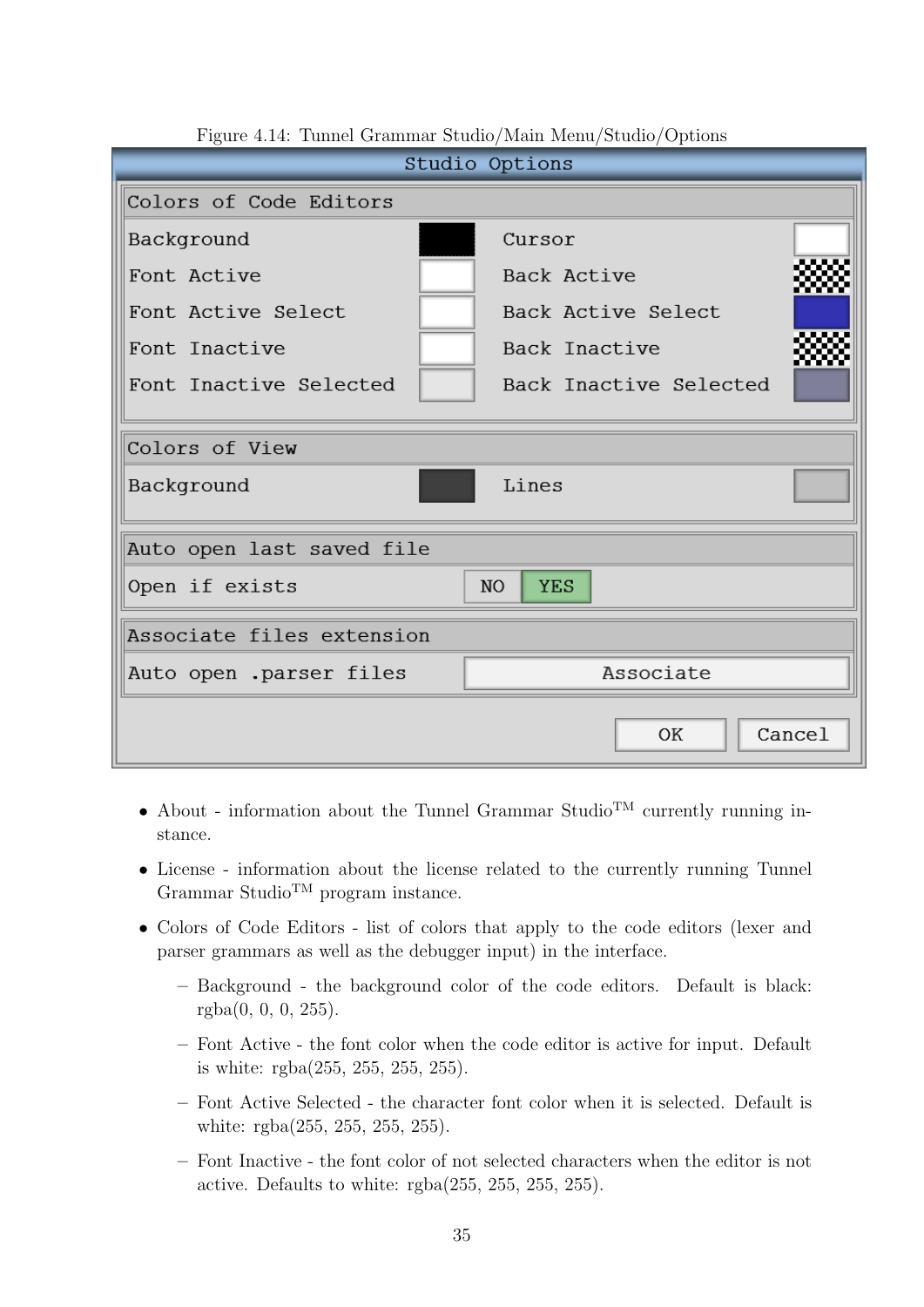- Font Inactive Selected the font color of a selected character when the editor is not active for keyboard input. Defaults to near white: rgba(229, 229, 229, 255).
- Cursor the color of the cursor in the code editor. Defaults to white: rgba(255, 255, 255, 255).
- Back Active the background color of a character when it is not selected and the editor is active for a keyboard input. Defaults to a transparent color:  $rgba(0, 0, 0, 0)$ .
- Back Active Selected the background color of a character when it is selected and when the code editor is active for a keyboard input. Defaults to white: rgba(255, 255, 255, 255).
- Back Inactive the background color of a character when it is not selected and the editor is not active for a keyboard input. Defaults to a transparent color:  $rgba(0, 0, 0, 0)$ .
- Back Inactive Selected the background color of a character when it is selected and the editor is not active for a keyboard input. Defaults to a gray-blue color: rgba(127, 127, 252, 255).
- Colors of view
	- Background the background color of the graphical components of the GUI. As for example the 'View' tab content and the Debugger visualization components. Defaults to rgba(64, 64, 64, 255).
	- Lines the color of the lines and borders of the drawn graphical primitives around the GUI. Defaults to rgba(192, 192, 192, 255).

The users with active support may check is there newer version then the currently used in Main Menu/About/Update Check.

# <span id="page-36-0"></span>4.8 Practical limitations

There is various practical limitations that a developer is not expected or advised to reach.

#### Compile time:

- Rule name length current maximum is set to 128 symbols.
- Rule names complexity current maximum of the internal automat states is set to  $2^{16} = 65536.$
- Rules per grammar current maximum is set to 128 rules.
- Phrase value length current maximum is set to 128 rules.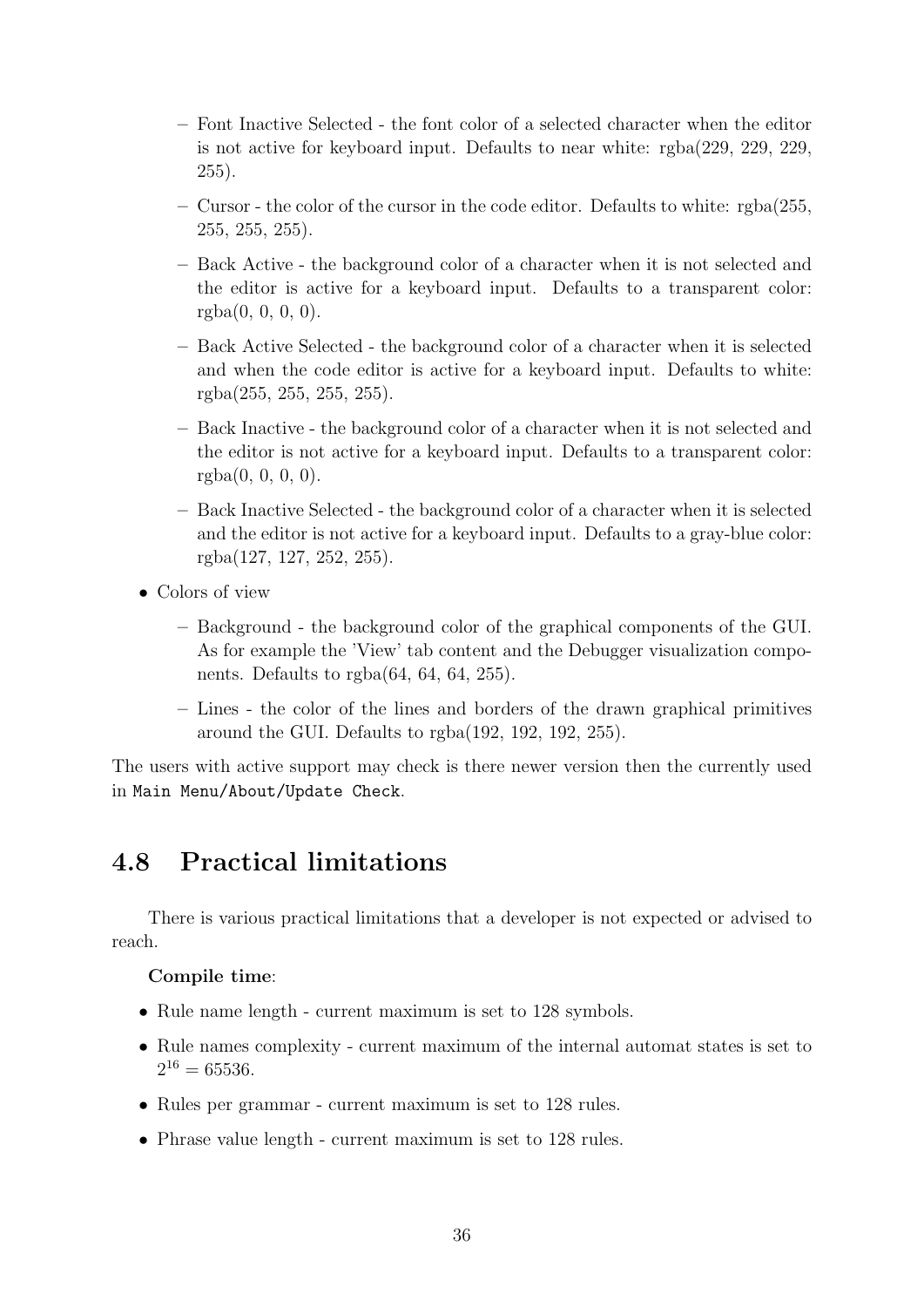- Phrase values complexity current maximum of the internal automat states is set to  $2^{16} = 65536$ .
- Nested level current maximum is set to 32 groups.
- Repetitions currently the maximum defined integer repetition of an element is set to  $2^{32} - 1 = 4294967295$ . Note that smaller values result to a less memory usage at PM runtime and that the infinity repetition is not bounded.
- NFA complexity the first stage of the lexer grammar compilation involves a NFA construction. The maximum states limit is set to  $2^{14} = 16384$ .
- DFA complexity the second stage of the lexer grammar compilation is creation of a DFA from the NFA created at the first stage. This involves expansion of all possible NFA states. The combinations may grow significantly if the grammar is too ambiguous. The maximum states limit is set to  $2^{16} = 65536$ .

#### Run time:

• Runtime maximum token length in chars - currently allowed is  $2^{24} - 1 = 16777215$ Unicode characters. The actual bytes accumulated MAY be more depending from the encoding and in case of 4 bytes per encoded char, it is  $2^{26} - 4$  of maximum stream byte length per token. However, its RECOMMENDED to use small values in range [32..256] set in the project options.

The values in this section are lowered for the demo version of the product. Additionally the versions MAY have other limitations.

### <span id="page-37-0"></span>4.9 Message Codes

- 100 Reference to undefined rule.
- 101 Phrases are not allowed in this grammar.
- 102 Invalid element repetition range.
- 200 Integer number epsilon paths there exists more then one, but finite epsilon paths.
- 201 Infinite epsilon paths.
- 300 Follow collision for a character symbol.
- 301 Follow collision for a sensitive phrase with another sensitive, insensitive or general phrase from the same token type.
- 302 Follow collision for an insensitive phrase with another insensitive or general phrase from the same token type.
- 303 Follow collision for a general phrases from the same token type.
- 304 Follow collision for EOF system tokens.
- 400 Direct left recursion.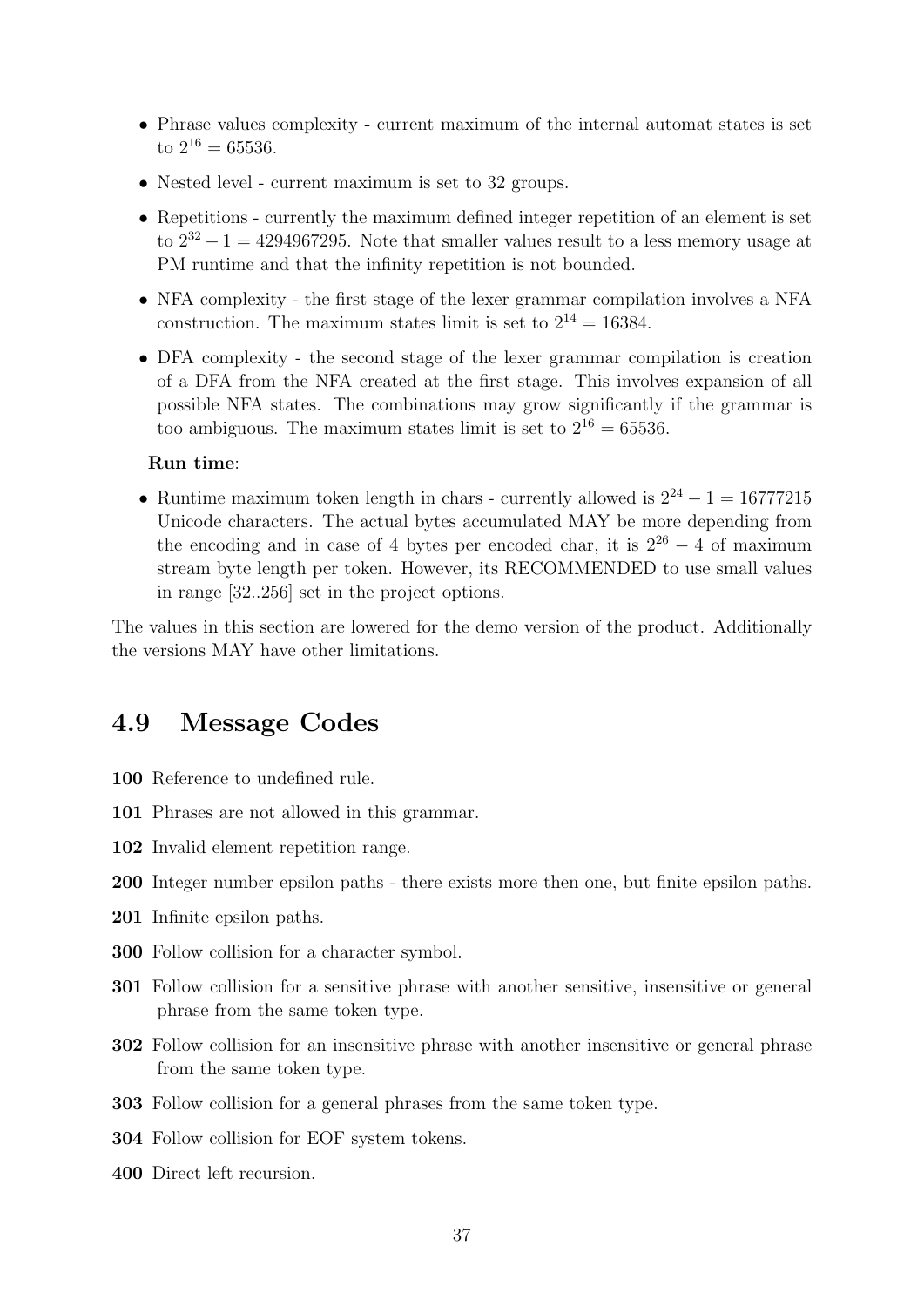- Indirect left recursion.
- First/First collision for a same character symbol.
- First/First collision for a sensitive phrase with another sensitive, insensitive or a general phrase from the same token type.
- First/First collision for an insensitive phrase with another insensitive or general phrase from the same token type.
- First/First collision for a general phrases from the same token type.
- First/First collision for an EOF system token.
- Dangling element right.
- Direct right recursion.
- Indirect right recursion.
- The phrase values in the grammar are too complex.
- The rule names in the grammar are too complex.
- Syntax error in the grammar.
- Too much rules.
- Rule name too long.
- Zero repetition not allowed.
- Not allowed integer minimum repetition.
- Not allowed integer maximum repetition.
- In the repetition defined the minimum is bigger then the maximum.
- Group nested level too deep.
- Optional groups don't support explicit prefix repetition definition.
- Phrase name too long.
- Phrase value is too long.
- Phrase values does not support ranges.
- Value too big.
- EOF systen token don't support explicit prefix repetition definition.
- Range value start is bigger or equal to the final value.
- Unable to prepare the ABNF parser.
- ABNF Parser runtime error.
- Invalid result ABNF parser state.
- Missing ABNF syntax tree.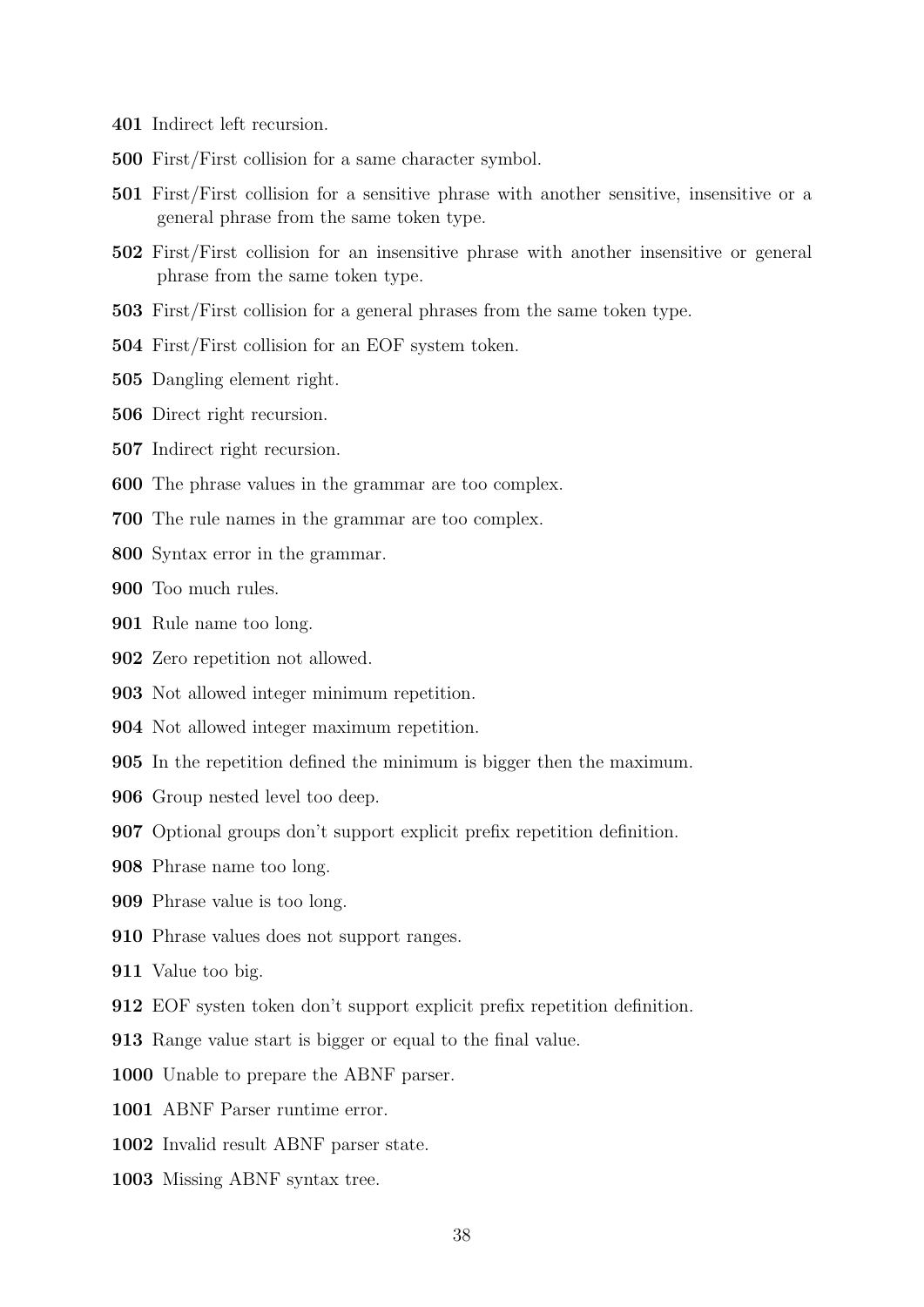- Invalid NDFA minimum repetition.
- Invalid NDFA maximum repetition.
- Phrases are not allowed in this grammar.
- Recursion is not allowed in this grammar.
- The NDFA automat is too big.
- Too many DFA to NDFA simulator states.
- Rule overwrite. More then one rule can recognize an input.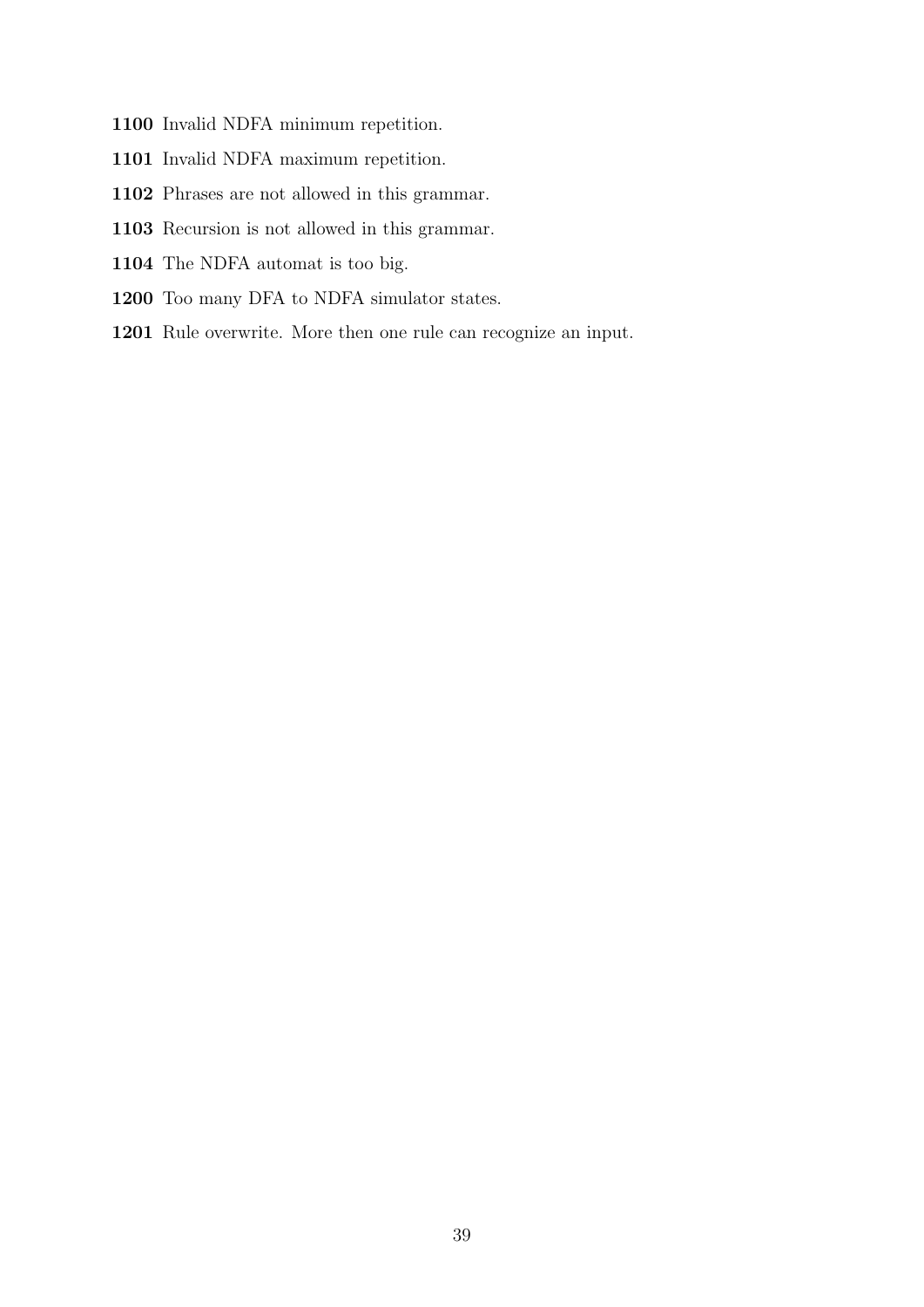# <span id="page-40-0"></span>Chapter 5

# Target C++

For 2 valid grammars, one for the SAP Lexer and one for SAP Parser elements, a self sustaining PM is generated. The target directory of the files and the options can be changed before compilation in MainMenu/Parser/Options. The compilation is execute with F9 keyboard button or from MainMenu/Parser/Compile.

## <span id="page-40-1"></span>5.1 Stream Reader

The compiled machines that have source decoders are having a class with a name stream reader. This class have one pure virtual function with a name Read that MUST be overwritten by the class extension. The full declaration of the function is virtual READ STATUS Read(uint8 \*data, uint data length, uint \*read length)=0; where READ STATUS is one of:

- RS\_OK indicates that **at least one** byte has been written into the data, and the total read length must be returned in argument 'read length'.
- RS\_BUSY indicates that the stream is busy and the machine must stop, till more data become available. When that data is available, the PM must be prepared and run again.
- RS END the stream end was reached and no data is/will be available.
- RS FAIL there is a stream error, and the PM must stop.

## <span id="page-40-2"></span>5.2 Read Buffer

The compiled machines that have source decoders are having a class with a name source buffer. This class receives a pointer of stream reader at its compile time, that uses in its lifetime (t.e. the stream reader MUST not be destructed before the source buffer is). All decoders are using this buffer for fast decoding of the stream.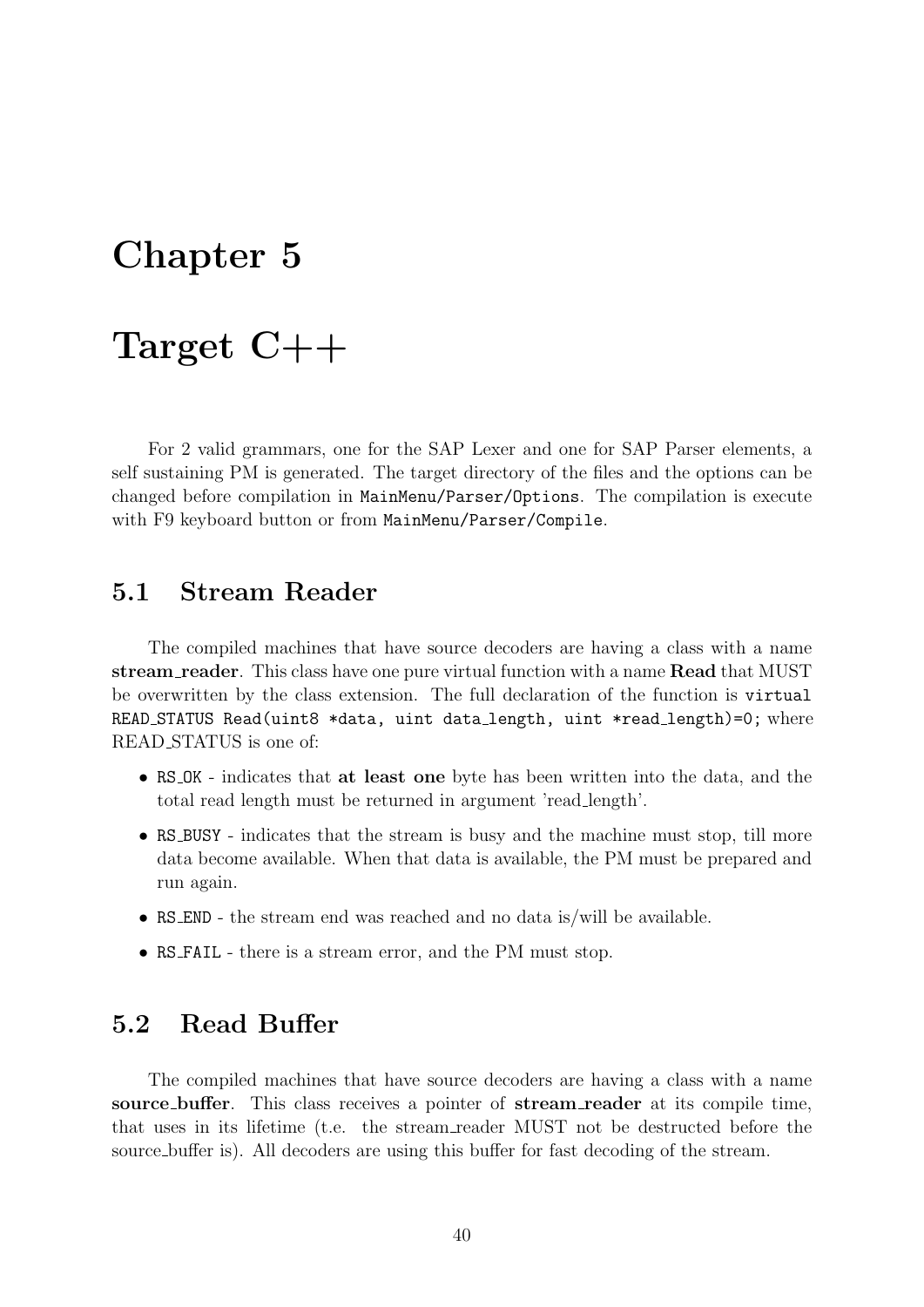# <span id="page-41-0"></span>5.3 Source Decoders

Every PM may contain a set of source decoders, chosen in the project options.

#### <span id="page-41-1"></span>5.3.1 ASCII

If compiled in PM, a class with a name source ascii is available. Accepts bytes that directly map to an ASCII char. All other byte are substituted with the error Unicode char 0xFFFD.

#### <span id="page-41-2"></span>5.3.2 ISO-8859-1

If compiled in PM, a class with a name source iso88591 is available. Directly maps every byte to an Unicode character. Other popular name of this decoder is Latin1.

#### <span id="page-41-3"></span>5.3.3 Win 1252

If compiled in PM, a class with a name **source\_win1252** is available. Accepts bytes that are valid in Win 1252 code page. All other byte are substituted with the error Unicode char 0xFFFD.

#### <span id="page-41-4"></span>5.3.4 UTF-8

If compiled in PM, a class with a name **source\_utf8** is available. Accepts Unicode UTF-8 encoded stream. All invalid byte sequences are replaced with the error Unicode char 0xFFFD.

#### <span id="page-41-5"></span>5.3.5 UTF-16LE

If compiled in PM, a class with a name source utf16le is available. Accepts Unicode UTF-16LE encoded stream. All invalid byte sequences are replaced with the error Unicode char 0xFFFD.

#### <span id="page-41-6"></span>5.3.6 UTF-16BE

If compiled in PM, a class with a name source utf16be is available. Accepts Unicode UTF-16BE encoded stream. All invalid byte sequences are replaced with the error Unicode char 0xFFFD.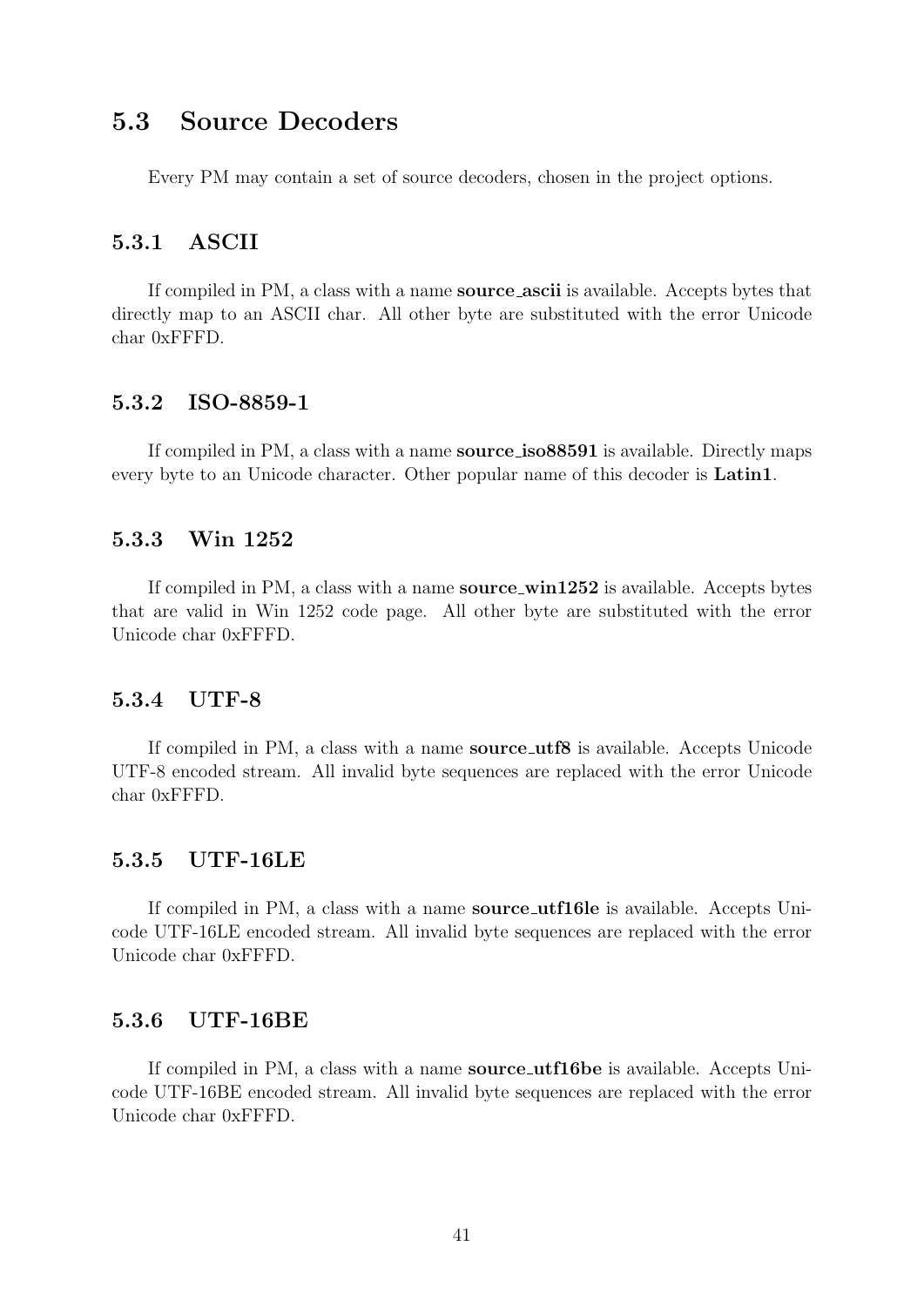#### <span id="page-42-0"></span>5.3.7 UTF-32LE

If compiled in PM, a class with a name **source\_utf32le** is available. Accepts Unicode UTF-32LE encoded stream. All invalid byte sequences are replaced with the error Unicode char 0xFFFD.

#### <span id="page-42-1"></span>5.3.8 UTF-32BE

If compiled in PM, a class with a name source\_utf32be is available. Accepts Unicode UTF-32BE encoded stream. All invalid byte sequences are replaced with the error Unicode char 0xFFFD.

#### <span id="page-42-2"></span>5.3.9 Universal

If compiled in PM, the class named **source universal** will be available. It accepts a default encoding argument in its constructor. It scans the first bytes of the stream and automatically determines the encoding. The check is only for the currently compiled Unicode source decoders. If a match is found, the further processing is redirected to the found decoder. If no match is found the default encoding supplied at class construction time is used.

## <span id="page-42-3"></span>5.4 Location

Every compiled PM have a class with a name location. It contains variables (and functions for their retrieval) holding information about a location in the input stream.

- uint32 GetByte() the input stream byte offset where the error occurred or uint32(-1) if the byte offset is not compiled into the PM.
- uint32 GetCodePoint() returns the Unicode code point offset where the error occurred or uint32(-1) if the Unicode code point is not compiled into the PM.
- uint32 GetLine() returns the text line zero based index where the error occurred or uint32(-1) if the text line/char is not compiled into the PM.
- uint32 GetChar() returns the text current line char (not column) zero based index where the error occurred or uint32(-1) if the text line/char is not compiled into the PM.

### <span id="page-42-4"></span>5.5 Events

Every compiled machine have a class with a name events. This class MUST be supplied in the machine constructor, and MUST NOT be deleted till the machine de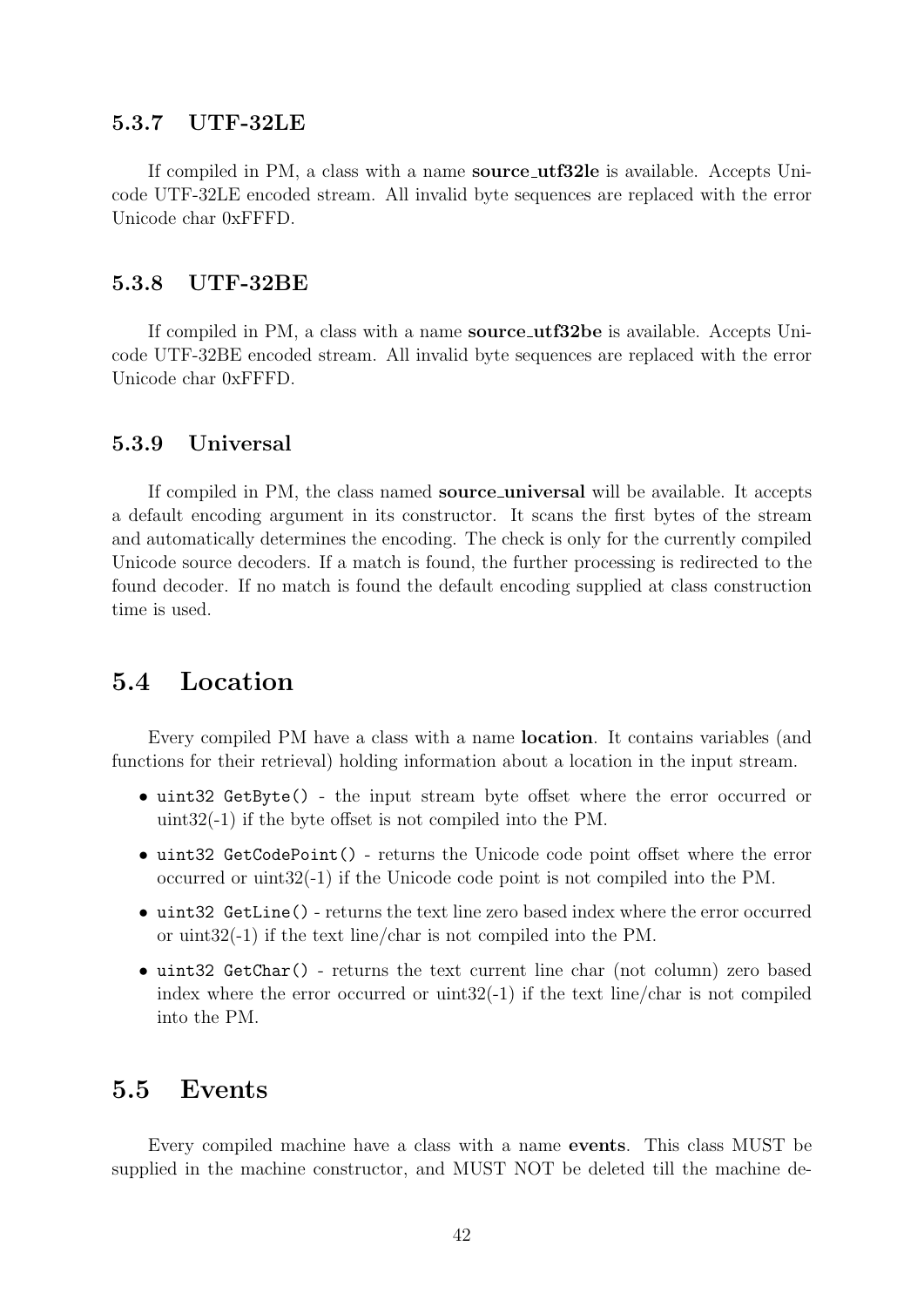struction. The current functions that MAY be overwritten in user defined extensions of this class are:

- void OnDone(void) function called when the input was successfully recognised and there is a syntax tree constructed.
- bool OnSyntaxError(const syntax\_error  $\&$ ) this function is called from the Builder element (that may be in its own thread in case of MT PM) and contains information about an error that occurred. The function must return true if the machine must stop its execution after this error, and *false* if the machine will continue to search more for a valid ST.
- void OnExplored(void) this function is called, when all possible combinations (related to the maximum look ahead tokens) were tested and no recognition was found.

One may create an extension of this class for file logging and another extension for GUI presentation of the client program, and switch them depending from the needs.

## <span id="page-43-0"></span>5.6 Syntax Error

Every instance of PM have a class with a name **syntax\_error**. This function have a location information and optionally, if compiled, list of the expected items (rules or tokens) at the error location. Internals:

- const location &Location() returns the location object holding information where is the error in the stream.
- struct item holds a pointer for one expected item, and a pointer to the next item structure, forming a list. The last item in the list have next set to NULL. Available only if compiled in the PM.
- const item  $*First()$  returns the first *item* structure, available only if compiled in the PM.

There are several types that MAY be available in the expected list. To determine which of this types is received one MUST check the return value of the Type function of the class instance.

- expect rule having a Type return value of T RULE. Contains a public variable const char \*Name that is the expected rule name.
- expect char having a Type return value of T CHAR. Contains a public variable uchar Value that is the expected Unicode char.
- expect range having a Type return value of T RANGE. Contains a public variables uchar From, To that is the expected Unicode char range inclusive.
- expect\_string having a Type return value of T\_STRING. Contains a public variable const uchar \*Value that is the Unicode character array expected, uint Length that is the expected character array length in chars (the array is **not** zero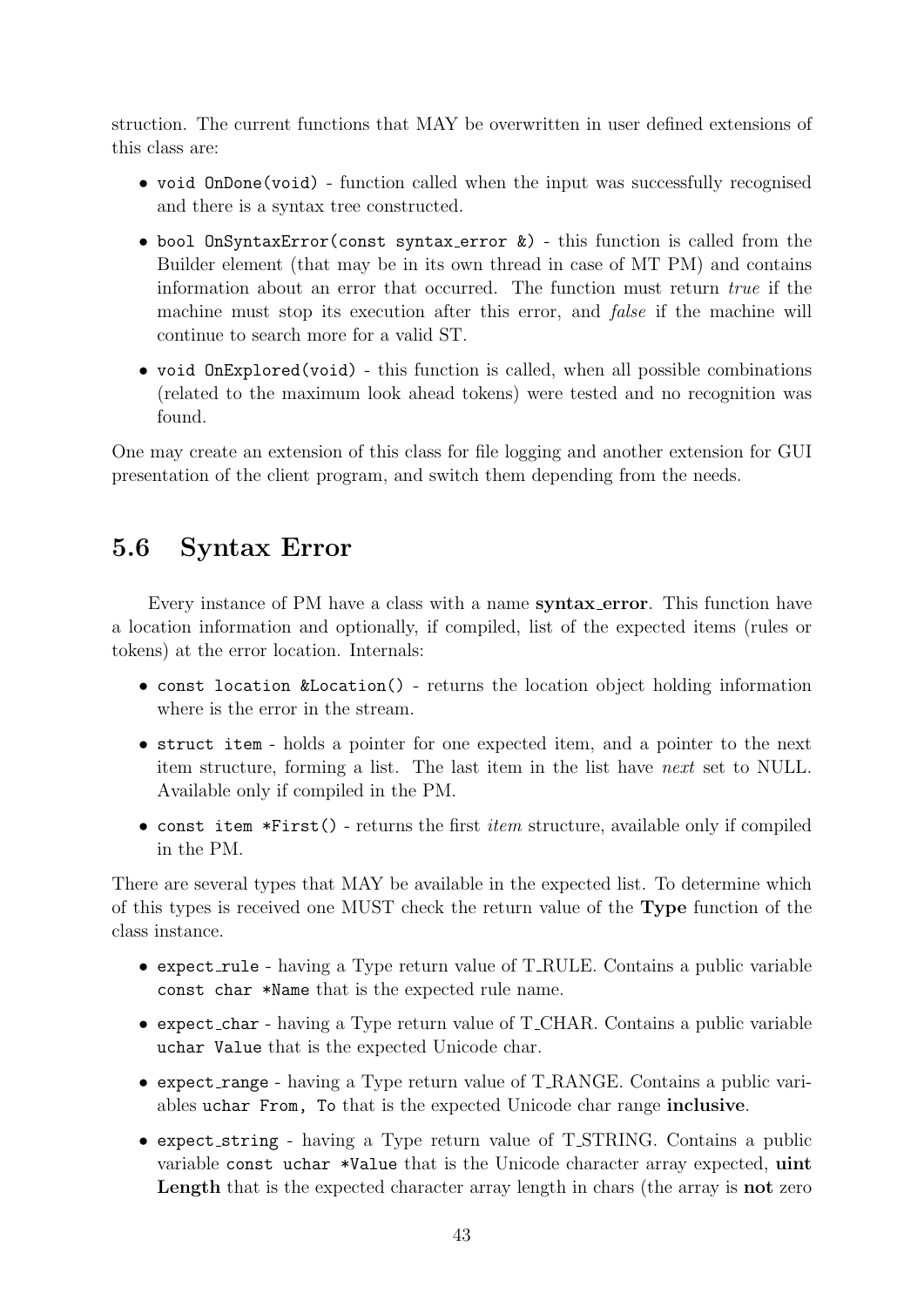terminated) and a variable bool CaseSensitive specifying is this string expected in a case sensitive manner.

- expect phrase any having a Type return value of T PHRASE ANY. Contains a public variable const char \*Name that is the expected lexer phrase name
- expect phrase value having a Type return value of T PHRASE ANY. Contains a public variable const char \*Name that is the expected lexer phrase name, const uchar \*Value - an array of the expected phrase content, uint Length - the length in chars of the 'Value' variable (the array is not zero terminated) and a variable bool CaseSensitive specifying is this phrase value expected in a case sensitive manner.
- expect eof having a Type return value of T EOF. Indicates that end of the stream was expected.

# <span id="page-44-0"></span>5.7 Parsing Machine

The PM is represented by an object with a class name machine. The functions defined in it are:

- uint Prepare(void) called at the beginning of the stream processing. That may be at the first processing start or if the stream bytes were not available fully and the parsing was interrupted because of it, to signal continuation of the processing because new bytes become available. Returns E OK on success and other value on fail.
- uint RunMT(uint32 TimeOut) monitor the PM execution for a specific amount of time, or if  $\text{uint32(-1)}$  is used for the TimeOut argument, then the monitoring is executed till PM completion, then the control of the caller is restored i.e. this is a blocking function call. Returns E OK if the machine did not complete in the given time interval, E DONE if the machine completed its execution and other value for an error.
- uint RunST(uint32 Iterations) execute some amount of steps of the parsing. If  $\text{uint32}(-1)$  is supplied, the machine executes till completion. Returns E\_OK value if the machine did not complete in the requested steps, E DONE status code if the machine completed its execution and other value for an error.
- uint Interrupt(void) signal a stop to the multi threaded machine execution. It can be called from any thread, and will result with an error return value for the thread that currently executes RunMT function. Returns E OK on success, or other value for an error.
- MACHINE STATUS GetState(state vector &) this function returns the current status of the PM with additional state vector argument for internal state values. The return value is one of:
	- MS WORKING the machine is still working.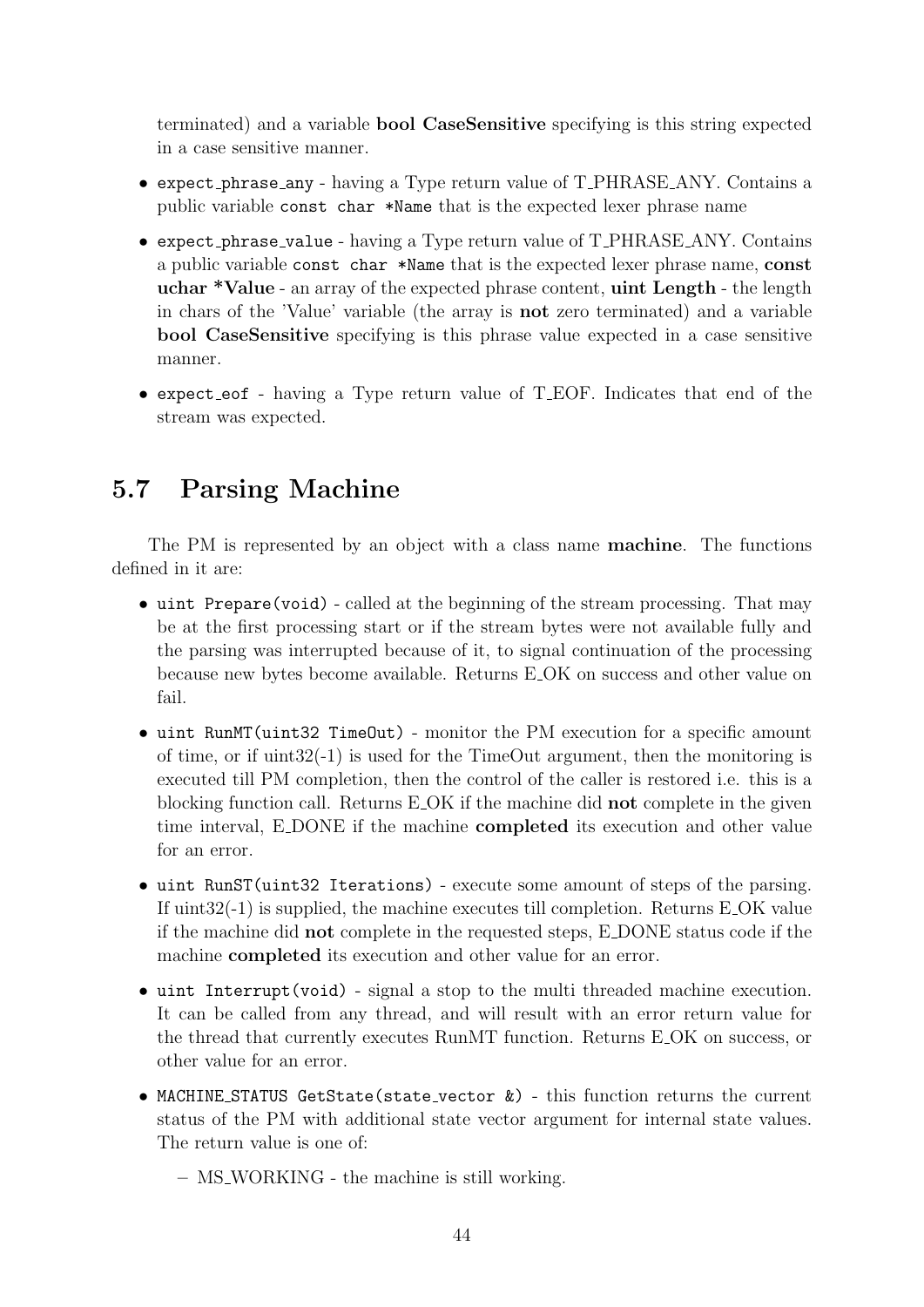- MS NEED INPUT the machine does not work, because more input is need.
- MS COMPLETE the machine has completed successfully.
- MS ERROR an error has occurred during the execution, and the respective functions were called (as for example 'OnSyntaxError').
- $-$  MS\_FATAL: a fatal error occurred during the execution. The state vector argument contains error codes for the different SAP elements. That is a system fatal error that may be generated for example in MT PM where an exception was thrown because no memory was available.
- MS INCOSISTENCY: the internal structures of the PM are having inconsistent values. This MUST NOT occur in practice, and MAY be a result from a memory corruption in the client program that changed the PM state.
- basic \*GetResult(void) returns the current syntax tree abstract root element, or NULL if no tree is available.
- bool GetResult(%rule class name% \*\*) one function per parser grammar rule, that returns into its single argument a pointer to the syntax tree root object, if the class types match, returns true as a result. If no ST root element is available false is returned. The object remains referenced by the PM and will be deleted by its destructor.

## <span id="page-45-0"></span>5.8 Files

Each generated file is named based on the PM options specified (used later as a reference %FileNamePrefix%). In the target directory, the following structure will be generated on compile time:

- %FileNamePrefix%system bridge.h this file, placed in the root directory of the generation, is connecting the parser code, to the client language types definitions and included headers. A file with a name %FileNamePrefix%system\_bridge.h is generated at every compilation if does not yet exists. The client MAY edit the file with its own definitions and include custom headers.
- kernel folder that contains general files needed for the execution of the PM, but not directly grammars related. Items inside:
	- $-$  %FileNamePrefix%system kernel.h this file contains the **parser object** class.
	- $-$  %FileNamePrefix%system\_kernel.cpp
- parser folder that contains the SAP elements source code. Items inside:
	- %FileNamePrefix%system parser.h
	- %FileNamePrefix%system parser.cpp
- tree the syntax tree object oriented source code one 'cpp' and one 'h' file per parser rule. Items inside (where %rule name% defines each rule name in turn):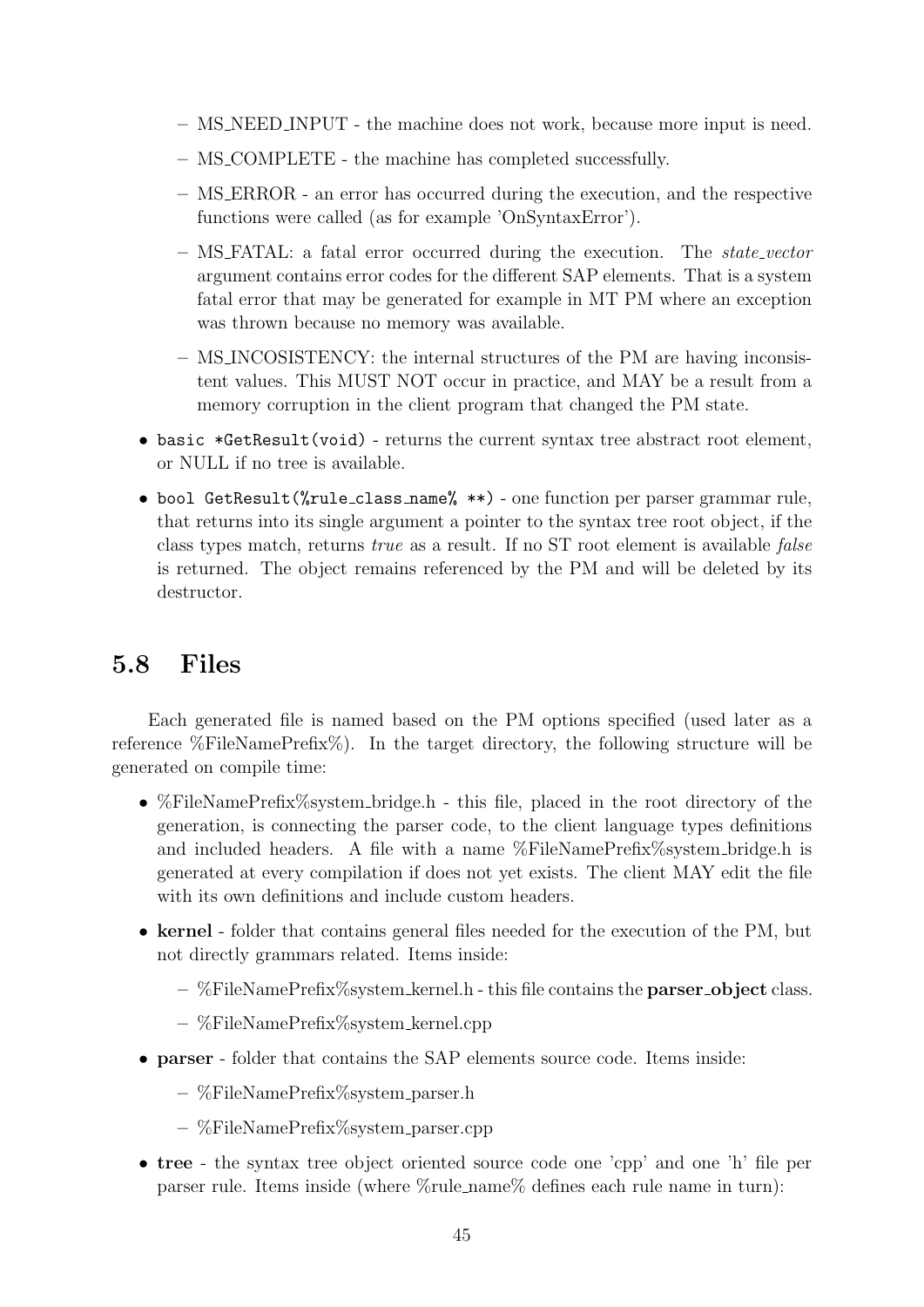- %FileNamePrefix%tree %rule name%.h
- %FileNamePrefix%tree %rule name%.cpp

Each rule have its own file, for the reason the developer to include only the relevant files into the glue code. Then the compilation of the full client project is expected to be faster in long term.

For bigger grammars some compilers may not be able to compile the files generated, because they MAY be too big. The user MAY expect different files organization in the future versions, that will split the compiled code into more files.

### <span id="page-46-0"></span>5.9 Classes

All the code is generated inside the chosen name space, and each class name is prefixed by the chosen class name prefix (used later as %ClassNamePrefix%) both from the parser options. Because C++ class names are not allowed to contain a dash symbol, but ABNF grammars have it in the rule name, but don't have underscore and are case insensitive, all class names are generated with lower case and every dash is substituted with an underscore. As for example, the parser grammar rule with a name 'Document-Root' will generate a class name %ClassNamePrefix%document\_root.

## <span id="page-46-1"></span>5.10 Threading

Currently the threading and synchronization is implemented for Microsoft Windows Operation System, by including "windows.h" header file and calling directly the API. For single threaded files, the header file is not included and as a consequence the generated code is expected to be not operation system dependent.

## <span id="page-46-2"></span>5.11 ToString

The Tunnel Grammar Studio<sup>TM</sup> have the option to collect all sub tokens symbols, of the ST generated objects, into a list. This makes easy the development of the glue code, because the developer MAY NOT specifically write code for rules or groups but extract their symbols in a Unicode char array.

### <span id="page-46-3"></span>5.12 Errors

The parsing errors of running PM are reported by calling the PM events class functions OnSyntaxError and OnExplored documented earlier in the document. It is REC-OMMENDED to extend the PM events class and overwrite the functions for receiving the error reporting.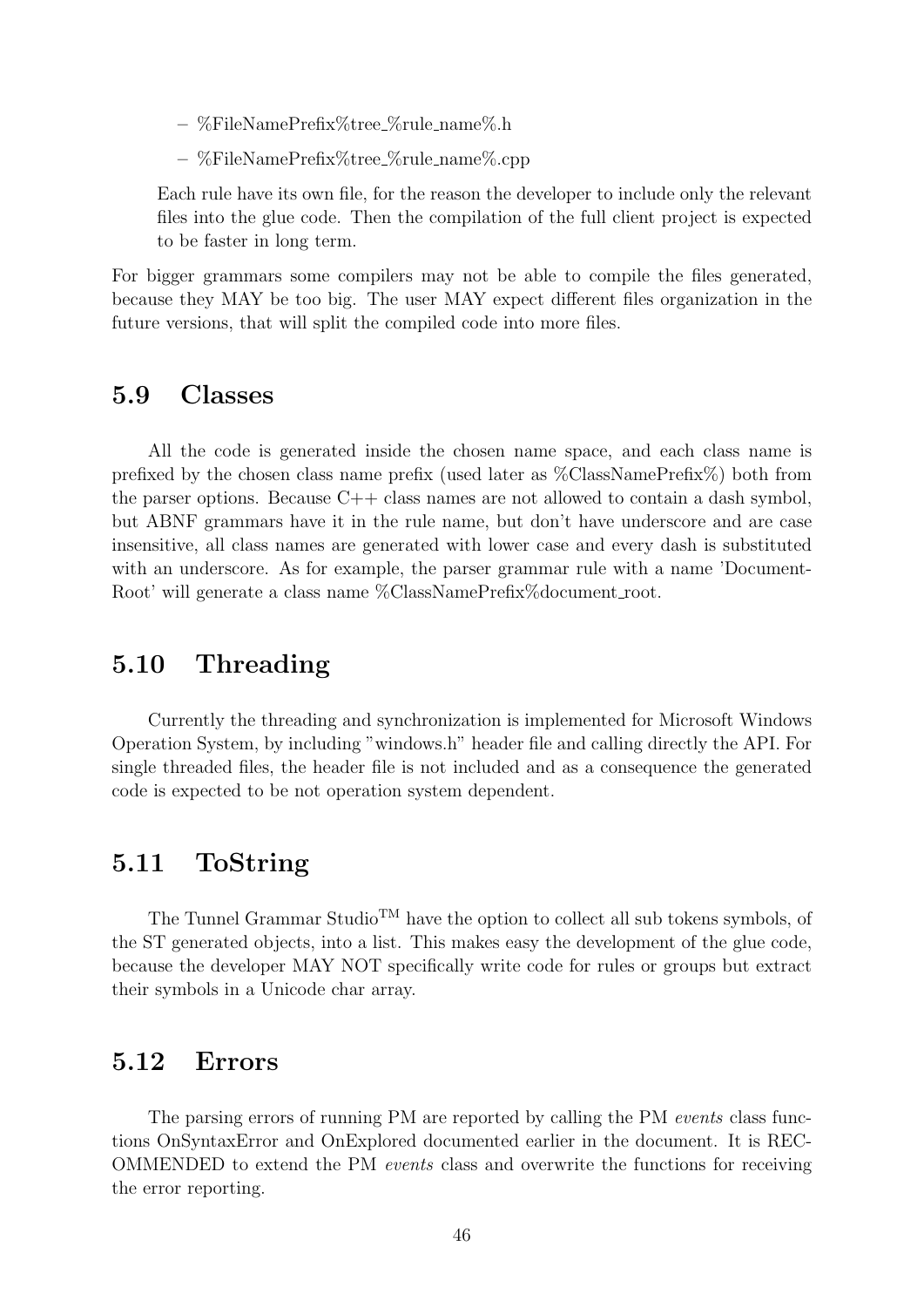## <span id="page-47-0"></span>5.13 Memory

The SAP elements operate with blocks of raw memory allocated and freed by a shared memory manager (MM) object. This gives great runtime performance, because the data can be freely moved between the SAP elements and the very efficient memory pooling technique can be used. In case of a multi threaded PM the MM object access is synchronized and thread safe.

## <span id="page-47-1"></span>5.14 Using the parsing machine

In the following section many different examples and use cases are described. For full source code of this example please visit the company web page. The examples in this section are having no lexer grammar, but only a parser grammar as in [5.1.](#page-47-3)

<span id="page-47-3"></span>Example 5.1: Integer list parser grammar

```
list = integer *("," integer)
integer = 1* '0' - '9'
```
#### <span id="page-47-2"></span>5.14.1 Beginner

The "just give me the syntax tree" is the following example. Full source code and a demo can be found at [https://www.experasoft.com/en/products/grammarstudio/](https://www.experasoft.com/en/products/grammarstudio/examples/) [examples/](https://www.experasoft.com/en/products/grammarstudio/examples/). The example parses any grammar that have 'list' root rule. The compile options are: namespace 'demo', files prefix 'demo '. This example demonstrates parsing machine prepare, run, check result and a syntax tree retrieval.

```
1 // include system headers
_2 \#include \langle include \langle iostream\rangle3 \#include \langle conio \rangle4
5 // include the tree root
6 \#include " demo_system_parser.h"
7
s // define explicitly the namespace
9 namespace demo01
10 \begin{array}{c} 1 \end{array}11
12 // prepare, run and check the parsing machine completion
13 // status; returns 'true' on success and 'false' of an
14 // error occured in which case an error message is printed
15 static bool Execute (machine &m)
16 \frac{1}{2}17 // prepare the machine for running
18 {
19 \Box uint status = m. Prepare ();
20 switch (status)
21 {
```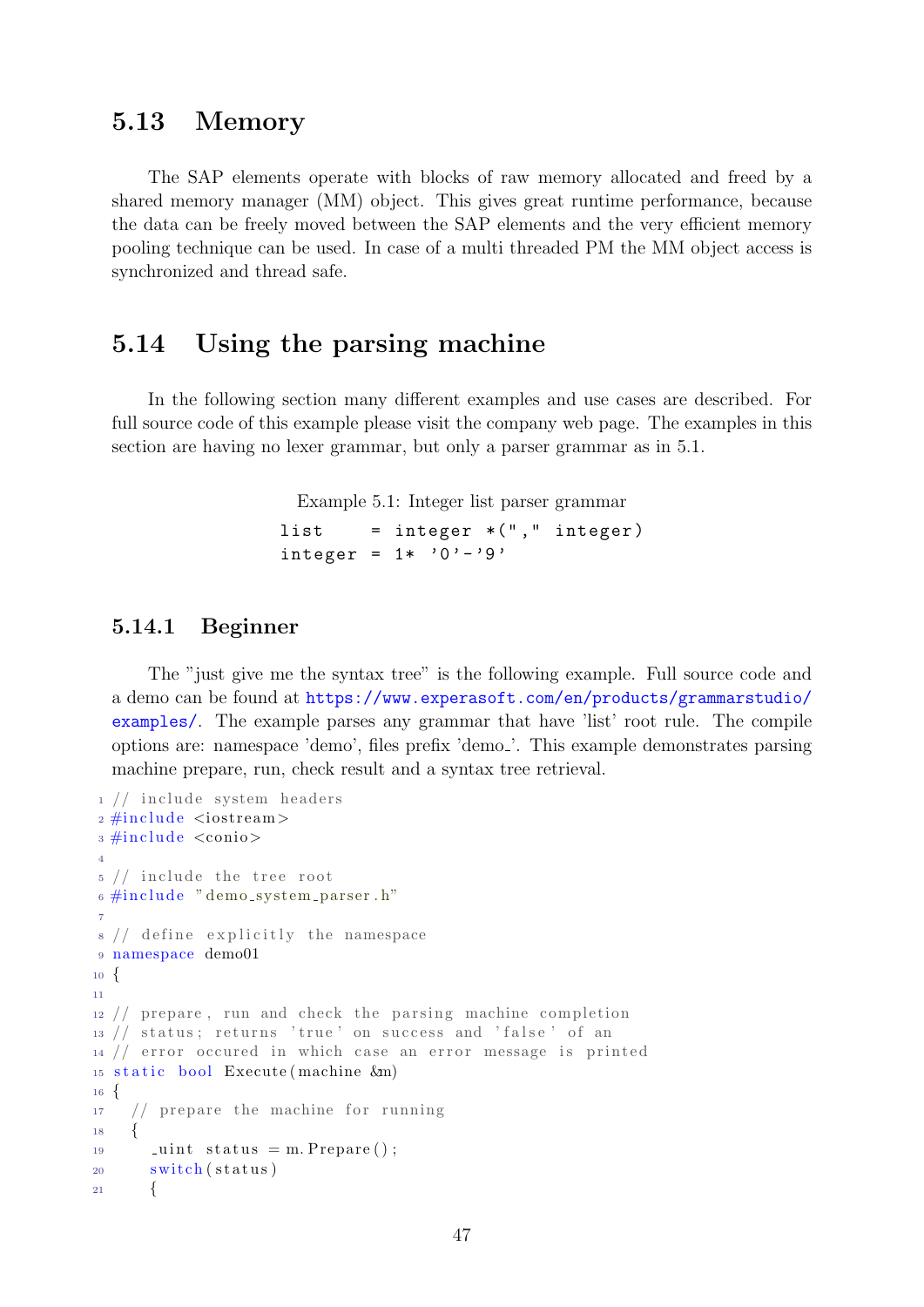```
22 case EOK: break; // the preparation was successfull
23
24 default:
25 {
\frac{26}{7} // failed to prepare the machine, print the error code
27 std:: \text{print}( \text{"ERROR: Preparation error } 0 \text{x} \% 08 \text{X.} \ \text{'n''}, \text{ status});28 return false;
29 }
30 }
31 }
32
33 / run the machine till completion (success or an error)
34 {
35 _uint status = m. RunST(-1);
36 switch (status)
37 {
38 case EDONE: break; // the running was successfully
39
40 default:
41 {
\frac{42}{7} // there is a runtime error
43 std:: \text{print}( \text{"ERROR: Runtime error } 0 \text{x} \text{\%} 08 \text{X}. \text{'n''}, status);44 return false;
45 }
46 }
47 }
48
49 // check the status of the correct machine run
50 {
51 state_vector sv;
_{52} MACHINE STATUS status = m. GetState (sv);
53 switch (status)
54 {
\frac{1}{4} // a valid syntax tree was constructed
56 case MS_COMPLETE:
57 break ;
58
59 // different no full syntax tree constructed cases
60 case MS_WORKING :
61 std:: printf ("ERROR: Invalid working state.\langle n'' \rangle;
62 return false;
63 case MS_NEED_INPUT:
64 std:: printf ("ERROR: Completed with a request for more input \langle n'' \rangle;
65 return false:
66 case MS_ERROR:
67 std:: printf ("ERROR: Completed with a syntax error. \n");
68 return false;
69 case MSFATAL:
70 std:: printf ("ERROR: Completed with a fatal error. \n");
71 return false ;
<sup>72</sup> case MS_INCONSISTENCY:
\text{std}:: printf ("ERROR: Completed with an inconsistency state.\n");
74 return false;
75 default:
```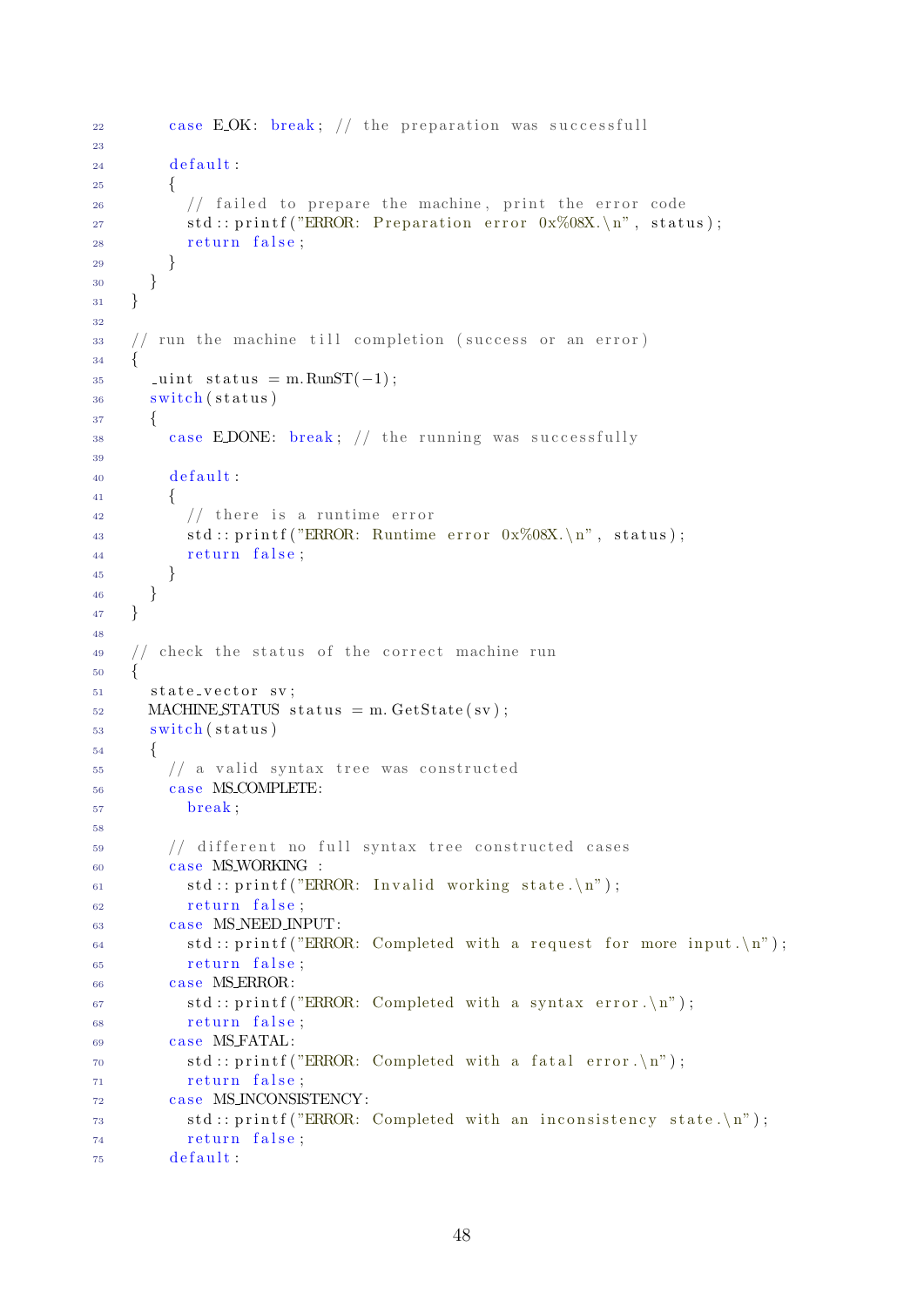```
\tau_6 std:: printf ("ERROR: Completed with an unknown state 0x\%08X \n\cdot \n\cdot n",
      \leftrightarrow status);
77 return false;
78 }
79 }
80
\frac{1}{81} // having a syntax tree
82 return true;
83 }
84
85 // parsing of a byte array
86 static void ParseBytes (const _uint8 *input, _uint length)
87 {
88 // create a memory reader stream object
89 stream_reader_memory Reader(input, length);
90
91 // create a read buffer object for this stream
92 source_buffer Buffer(&Reader, 4096);
\alpha94 // use the buffer as ASCII
95 source_ascii Decoder(&Buffer);
96
97 // create the class that will receive error/success
98 / message when the parsing machine runs
99 events Events;
100
101 // create a memory pool object used by the parsing machine
102 memory pool Pool ;
103
104 // create the parsing machine using the memory pool,
105 // the stream decoder, the events object and the name
106 // of the parsing grammar rule
107 machine Machine(&Pool, &Decoder, &Events, "list");
108
109 // execute the machine till an error ocures or a
110 // valid syntax tree is constructed
111 if (! Execute (Machine))112 return; // no syntax tree was constructed
113
114 // get the result syntax tree
_{115} demo01_list *result;
_{116} if (! Machine. GetResult (& result))
117 \frac{11}{2}118 std:: printf ("ERROR: Unable to get the syntax tree.\langle n" \rangle;
119 return;
_{120} }
121
122 // use the tree here, currently just print
123 // a message for the success
124 std:: printf ("SUCCESS: The syntax tree is available.\langle n'' \rangle;
125 }
126
127 // parse a zero terminated character array
128 static void Parse (const char *input)
129 \begin{array}{c} 1 \end{array}
```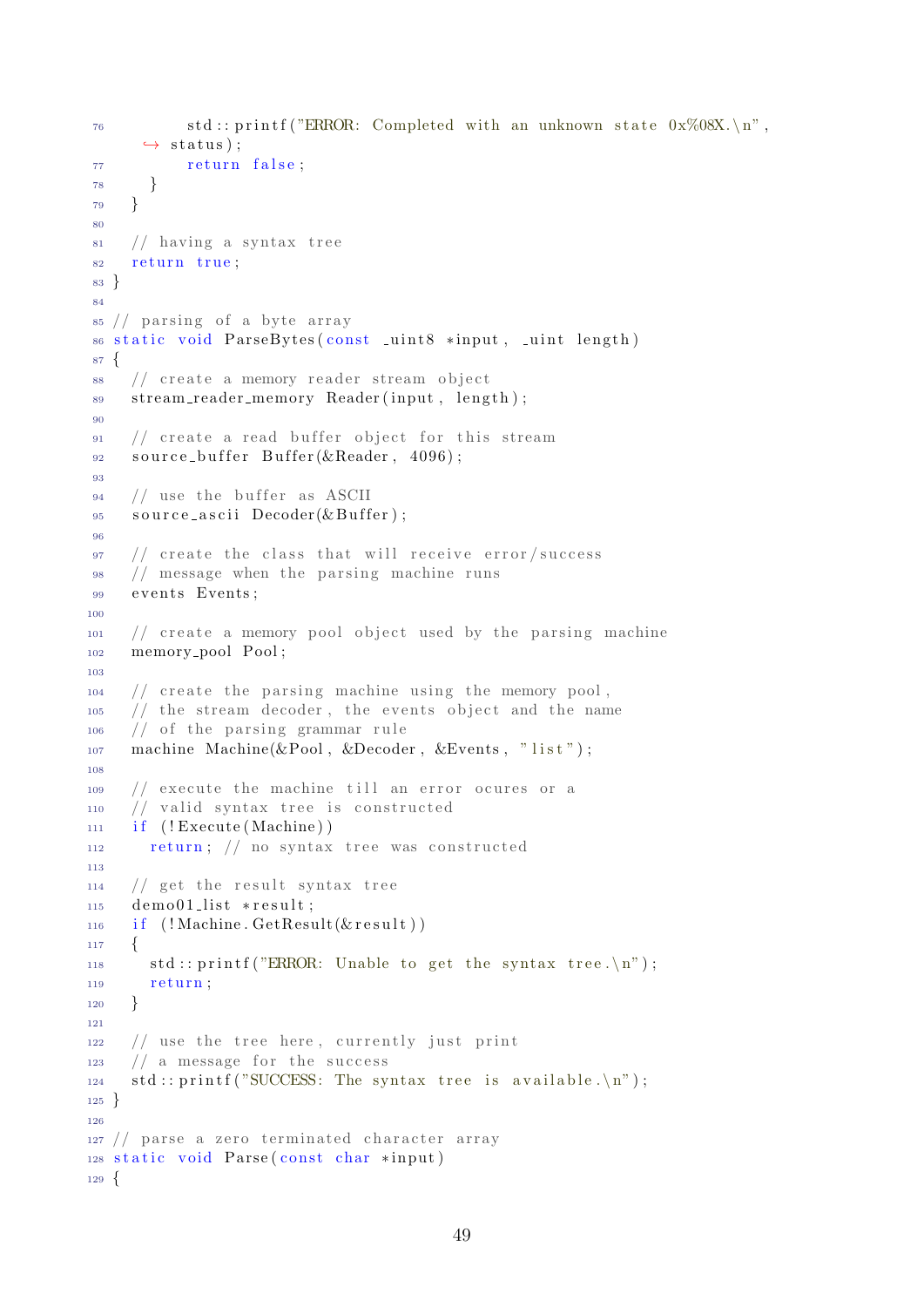```
130 // p r i n t a he ade r f o r the c u r r e n t p a r si n g o p e r a ti o n
_{131} std:: print(f) =
132 std:: printf ("\nInput:\n%s\n", input);
133 s t d : : p r i n t f ( "−−−−−−−−−−−−−−−−−−−−−−−−−−−−−−−−" ) ;
134 s t d : : p r i n t f ( "\ nParse Log : \ n" ) ;
135
136 // do the parsing as raw bytes, using the
137 // zero terminated character array
138 try
139 {
ParseBytes(reinterpret\_cast < const\_uint8 \ *>(input), strlen(input));141 }
_{142} catch (const std: exception &e)
143 {
144 // in case of an exception, print it to the console
145 s t d : : p r i n t f ( " ∗∗∗∗∗∗∗∗∗∗∗∗∗∗∗∗∗∗∗∗∗∗∗∗∗∗∗∗∗∗∗∗ " ) ;
146 std:: \text{print}( \text{"Exception: %s \n}, \text{ e. what}());147 }
148
149 // operation has completed
150 \quad std:: print(f' \n\langle n" \rangle);151 }
152
153 } // namespace demo01
154
155 static void PressAnyKey (void)
156 {
157 // wait key message
158 std:: \text{print}( \sqrt[n]{n\text{Press any key to continue ...}}159
160 // wait for a single button to be pressed
_{161} getch ();
162 }
163
164 // program entry point
_{165} int main (int, char *[])
166 \begin{array}{c} 1 \end{array}167 // check was the parsing machine code compiled
168 // with the expected integer type sizes
169 try { demo:: check_compiled_options (); }
170 catch (const std: exception &e)
171 {
172 std:: \text{print}( "Exception: \%s \n", e.what () );
173 return -1;
174 }
175
176 // do parsing of a correct input
177 \text{ demo01} :: \text{Parse}("54, 12, 74561");
178
179 // do parsing of a wrong input
180 // (because char 'x' is not a number)
181 demo01:: Parse("1, 9, x, 4");
182
183 // wait for a key
184 PressAnyKey ( ) ;
```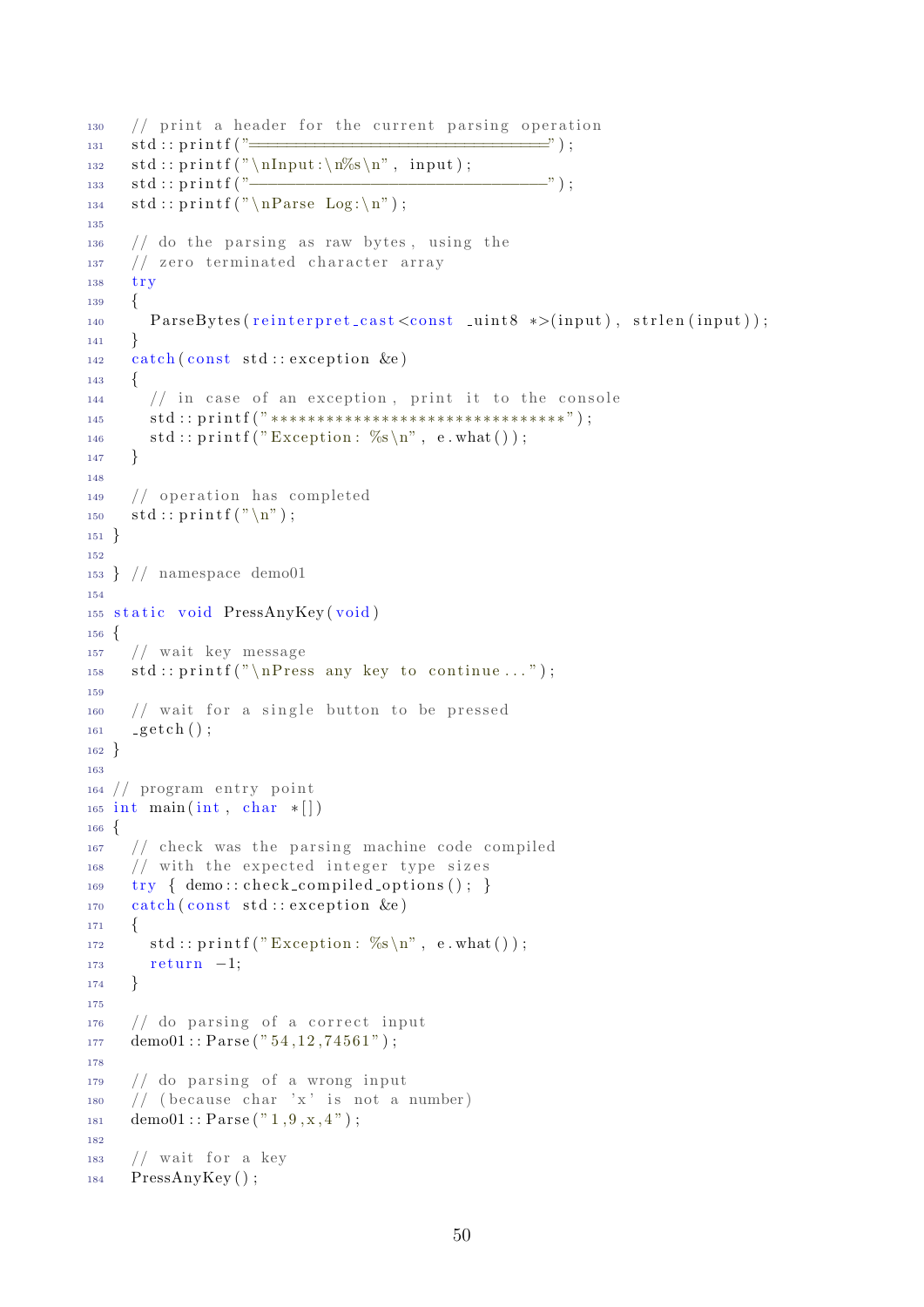185 return 0; <sup>186</sup> }

#### <span id="page-51-0"></span>5.14.2 Advanced

To report properly syntax errors found in the input functions in the events class must be overwritten by extending the class. Full source code and a demo can be found at <https://www.experasoft.com/en/products/grammarstudio/examples/>. This example adds CustomEvents class in the Basic example and uses it instead of events to receive and print the runtime parsing events:

```
1 // code inside the namespace
 2
3 // direct printing of a UTF32 character erray
4 static void sprintf_utf32(const _uchar *text)
5 {
6 while (* text ) std:: printf ("\%c", *text++);
7 }
8
 9 //−−−−−−−−−−−−−−−−−−−−−−−−−−−−−−−−−−−−−−−−−−−−−−−−−−−−−−−−−−
10 // CustomEvents extends events
11 //
12 // this class receives events during
13 // the parsing machine runtime
14 //
15 //−−−−−−−−−−−−−−−−−−−−−−−−−−−−−−−−−−−−−−−−−−−−−−−−−−−−−−−−−−
16 class CustomEvents : public events
17 \frac{1}{2}18 public:
19 virtual void OnSyntaxError (const syntax_error &);
20 virtual void OnExplored (void);
21 virtual void OnSuccess (void);
22 \};
23
24
25 // event function called for each syntax error found
26 void CustomEvents :: OnSyntaxError (const syntax_error &e)
27 \frac{2}{ }28 // error header
29 std:: printf ("ERROR: ");
30
31 // conert the syntax error do a character array
32 \quad \text{uchar} \; * \text{text} = \text{e} \cdot \text{ToArray} (\text{NULL});
33
34 // print
35 sprintf_utf32(text);
36
37 // free the memory
38 de lete [] text;
39
40 / line termination
41 \operatorname{std} :: \operatorname{printf}(\sqrt[m]{n});
42 }
```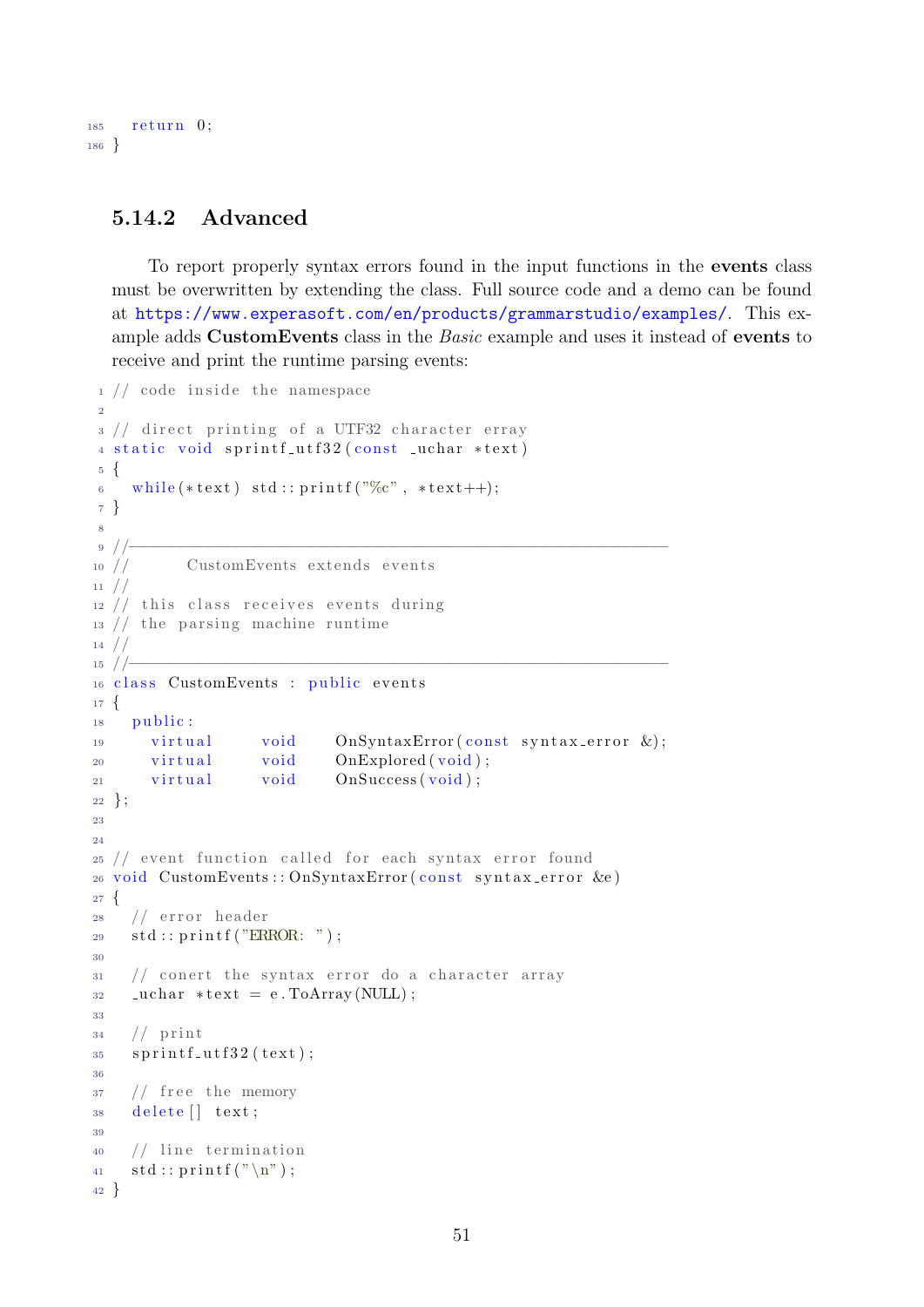```
43
44 // event function called when exploration has completed
45 // and there is no syntax tree constructed
46 v oid CustomEvents : : OnExplored ( v oid )
47 \frac{1}{2}48 std:: print(f("INFO: Explored.\n\cdot^n);49 }
50
51 // event function called a syntax tree is constructed
52 void CustomEvents : : OnSuccess (void)
53 {
54 \quad std :: printf ("INFO: Success.\n");
55 }
56
57 // use the new events, by replacing the default system 'events'
58 static void ParseBytes (const _uint8 *input, _uint length)
59 {
60 . . . . . . .
61
62 CustomEvents Events ;
63
64 . . . . . . .
65 }
```
## <span id="page-52-0"></span>5.15 Expert

After a syntax tree element is available, it can be iterated as much as need before its released. The following glue code can be added to the advanced example to view the resulted syntax tree. Full source code and a demo can be found at [https://www.](https://www.experasoft.com/en/products/grammarstudio/examples/) [experasoft.com/en/products/grammarstudio/examples/](https://www.experasoft.com/en/products/grammarstudio/examples/).

```
1 // add the exceptions header
\frac{1}{2} #include <exception>
3
4 // add the 'integer' rule header
5 \#include" demo_tree_integer.h
6
7 . . . . .
8
9 static void InvalidTree (void)
10 \frac{1}{2}11 throw std:: runtime_error ("Bad formed syntax tree");
12 }
13
14 static void PrintTree_Integer (demo_integer *i, _uint depth)
15 \frac{1}{2}16 // ident based on the depth
17 for (\text{unit } k=0; k<depth; k++)
18 \text{std} :: \text{print}( \text{''} \text{''} );19
20 // check the integer rule concatenation index
21 switch (i–>Index ())
```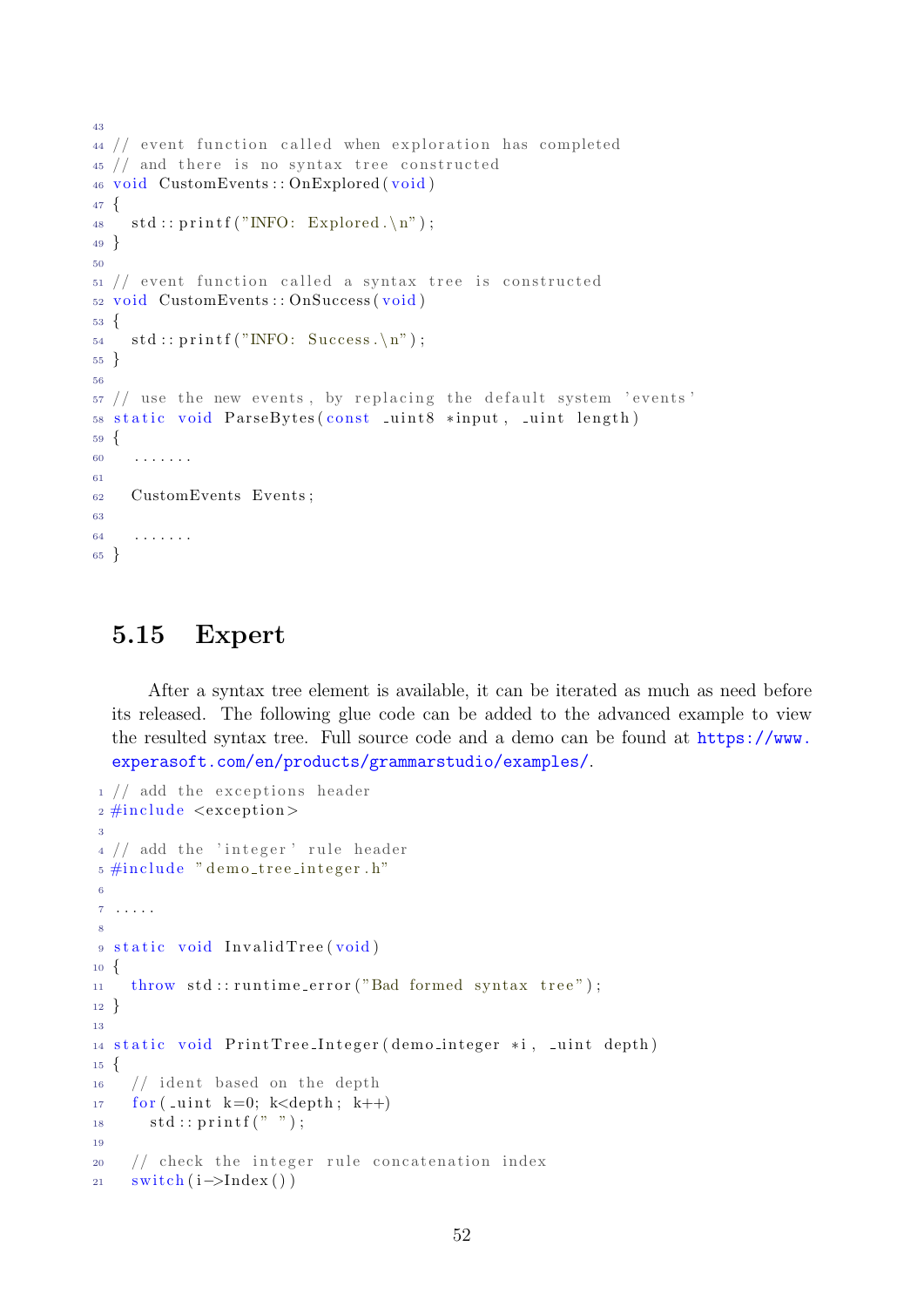```
22 \left\{ \begin{array}{c} 2 & 2 \end{array} \right\}23 case 0:
24 {
\frac{25}{7} // iterate the digits found and print them
26 for (demo:: l i s t < _ u i n t >:: Item * e = i -> alt . c0 -> h0. F irst;
27 e; e = e->Next)
28 std :: \text{print}( \text{ "%c", e->Data)};
29 } break ;
30
31 // the integer rule have only one concatenation
32 \text{ default}: \text{InvalidTree}();33 }
34
35 // end
36 \quad std :: printf ("\n");
37 }
38
39 static void PrintTree_String (demo:: string &s, _uint depth)
40 {
41 // ident based on the depth
42 for (\text{unit } k=0; k<depth; k++)
43 std:: print(f ( " " ) ;44
45 // print all chars in the string
46 sprintf_utf32(s.Text(), s.Length());
47
48 // end
49 \quad std :: print(f('\\n'');50 }
51
52 static void PrintTree (demo_list *list)
53 {
54 // header
55 \quad std :: print(f("TREE:\n\mid n");
56
57 // check the concatenation index of the 'list' rule
58 switch (\text{list} \rightarrow \text{Index}())
59 {
\cos \theta case 0:
61 {
\frac{62}{7} // print the first rule integer 'r0integer'
\frac{63}{16} // that is the start of the 'list' rule
64 Print Tree_Integer (list \rightarrowalt .c0\rightarrowr0integer, 0);
65
\frac{66}{166} // iterate all second element that is a list of groups
67 typedef demolist::ALT :: CO *list_CO_t;
68 for (demo::list <math>\text{list}\_\text{Out} \rightarrow \text{iftem} *e = list \rightarrow alt \cdot c0 \rightarrow g1. First;
69 e; e = e->Next)
70 {
\frac{71}{2} // entering in depth
\text{std} :: \text{print}( \text{``} (\text{''});
73
\frac{74}{10} // check the concatenation index
75 switch (e->Data->Index)
76 {
```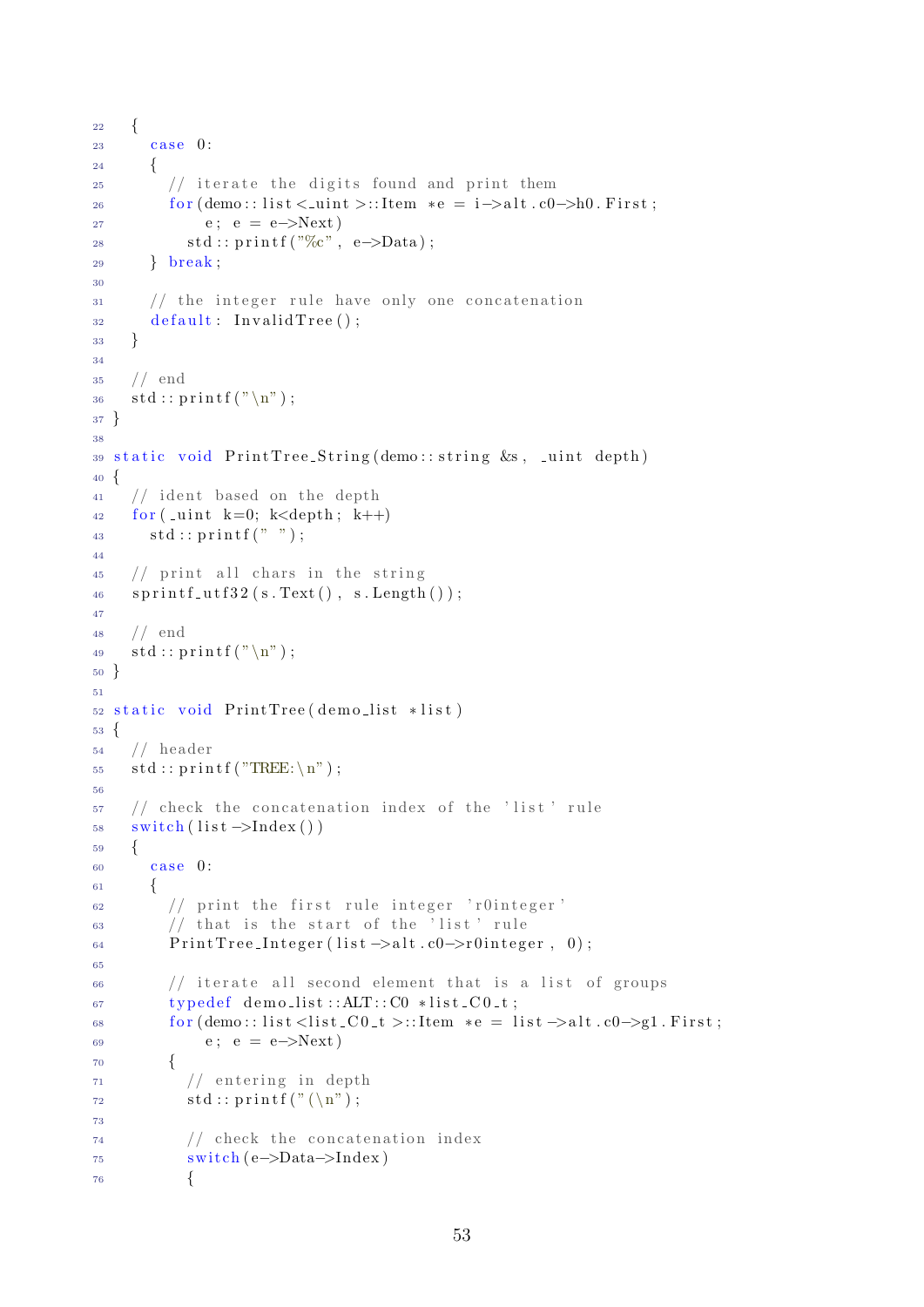```
77 case 0:
 78 {
\frac{79}{79} // get a pointer to the group's first concatenation
80 l i s t _C 0 _ t : : A1 : : C0 *groupC0 = e->Data->Value . c0;
81
\frac{1}{2} // print the first item string 's0'
83 \qquad \qquad \text{PrintTree\_String} (\text{group} \text{CO} \rightarrow 80, 1);84
\frac{1}{2} // print the second item rule integer 'rlinteger'
86 Print Tree_Integer (groupC0->r1integer, 1);
87 } break;
88
\frac{s}{l} // the first group does have one concatenation only
90 default:
\text{ln } \text{validTree}();
 92 }
93\frac{94}{7} leaving the depth
95 \text{std}::\text{print}(")\n\backslash n" ;96 }
97 } break;
98
99 // the grammar have only a single concatenation inside
100 // any other valid is invalid
_{101} default: InvalidTree ();
102 }
103 }
104
105 static void ParseBytes (const _uint8 *input, _uint length)
106 \begin{array}{c} 1 \end{array}107 . . . . . .
108
109 demo_list *result;
110
111 . . . . . . .
112
113 // print the tree when available
114 PrintTree (result);
115 }
```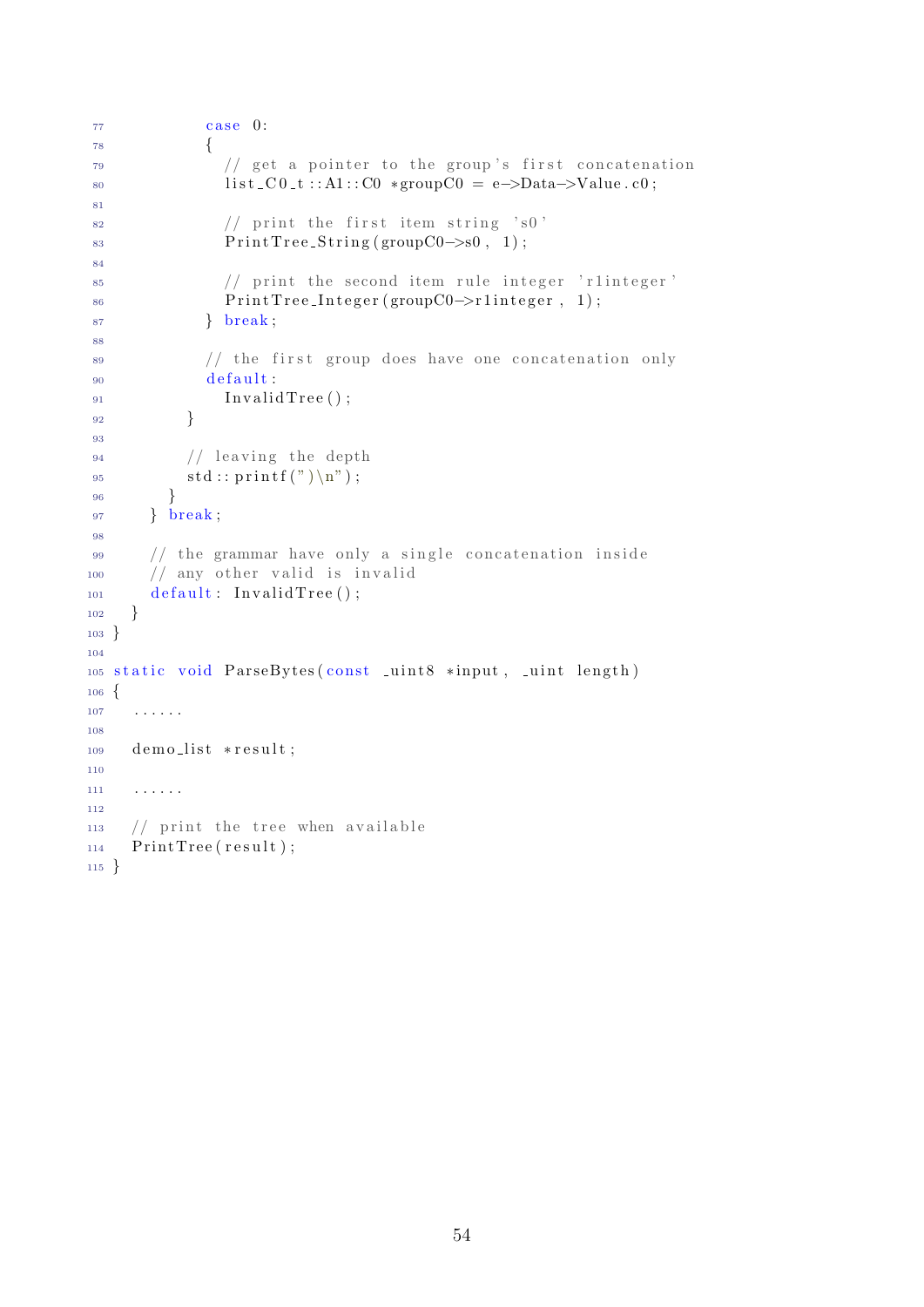# <span id="page-55-0"></span>Chapter 6

# Use Cases

In this chapter are defined grammars forming valid PM, starting from more simple to more complex cases.

## <span id="page-55-1"></span>6.1 Text Splitter

To recognize text expressions from the input one may easy write the lexer and parser grammars in examples [6.1](#page-55-2) and [6.2.](#page-55-3) The lexer grammar reads as: a 'word' is one or more case insensitive 'a'-'z' letters and a number is one or more digits. The parser grammar reads as: a text is one or more expressions that each is one or more words that in between have an OPTIONAL comma and a REQUIRED space' and MUST finish with a full stop. A valid input for a PM generated from this two grammars will be: "Use case 1: Hello World". Additionally one may use only a parser grammar to achieve the same as in example [6.3.](#page-56-1)

> <span id="page-55-2"></span>Example 6.1: Text splitter lexer grammar 1 word = 1\*  $('A'-'Z' / 'a'-'z')$ 2 number =  $1*$  '0' - '9'

<span id="page-55-3"></span>Example 6.2: Text splitter parser grammar

```
1 \text{ text} = 1*expression2 expression = ({\text{word}} / {\text{number}})3 *(0*1 "," " " " ({word} / {number} ))4 ". "
```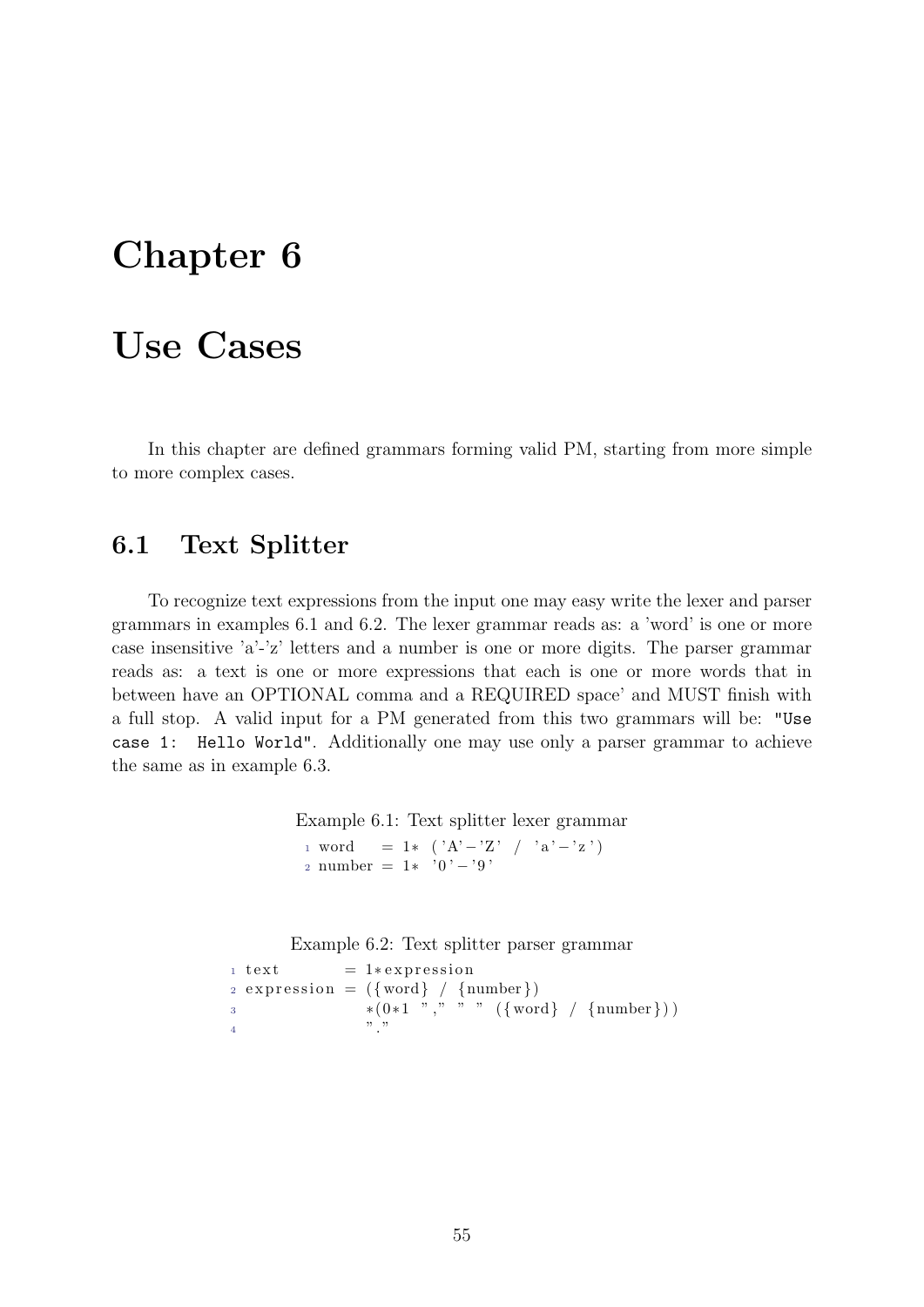<span id="page-56-1"></span>Example 6.3: Text splitter standalone parser grammar

|                |                   | $1 \text{ text} = 1*expression$    |
|----------------|-------------------|------------------------------------|
|                |                   | $2$ expression = (word / number)   |
| 3              |                   | $*(0*1 "," " " (word / number))$   |
| $\overline{4}$ |                   | $22 - 22$                          |
|                | <sub>5</sub> word | $= 1*$ $( 'A' - 'Z' / 'a' - 'z' )$ |
|                | 6 number          | $= 1* 0! - 9!$                     |

However the two approaches will have different syntax trees. The first way with the 2 grammars, is expected to run faster in the general case, because the Lexer operates faster then the Parser, because no context information is recorded, as a consequence each token 'word' and 'number' will be represented by a single string type of object. In the second approach with single grammar, the context information is recorded, that will take more memory and time to be recognized and constructed. As a general rule, everything that represents single tokens SHOULD be moved into the Lexer grammar.

## <span id="page-56-0"></span>6.2 Mathematical Expression

In many programming languages mathematical expressions are build in to match the most popular infix notation. Such recognition can be made as the examples [6.4](#page-56-2) and [6.5.](#page-56-3)

<span id="page-56-2"></span>Example 6.4: Math expression lexer grammar

1 varname = 1\* ( $A' - 'Z'$  /  $a' - 'z'$ ) 2 integer =  $1*$  '0' - '9'  $\overline{\text{3} \text{ float}}$  = 1\*  $0' - 3'$ , "," \*  $0' - 3'$ 

<span id="page-56-3"></span>

| Example 6.5: Math expression parser grammar |  |  |  |
|---------------------------------------------|--|--|--|
|                                             |  |  |  |

```
1 expression = addition
_2 addition = multiplication
                *(("+" / "-") multiplication)
4 multiplication = value *(("\ast"')'") value)
5 \text{ value} = {integer} /
\{float\} /
7 \qquad \qquad \{ \text{varname} \} \neq\mathcal{C} " (" addition ")"
```
As defined these grammars will generate PM which will be LL(1) and accept the following expressions:

 $\bullet$  2<sup>\*</sup>x

- $5*(\text{alpha}+60*2)$
- $2*(21-(55/\nu)*2)$
- and so on...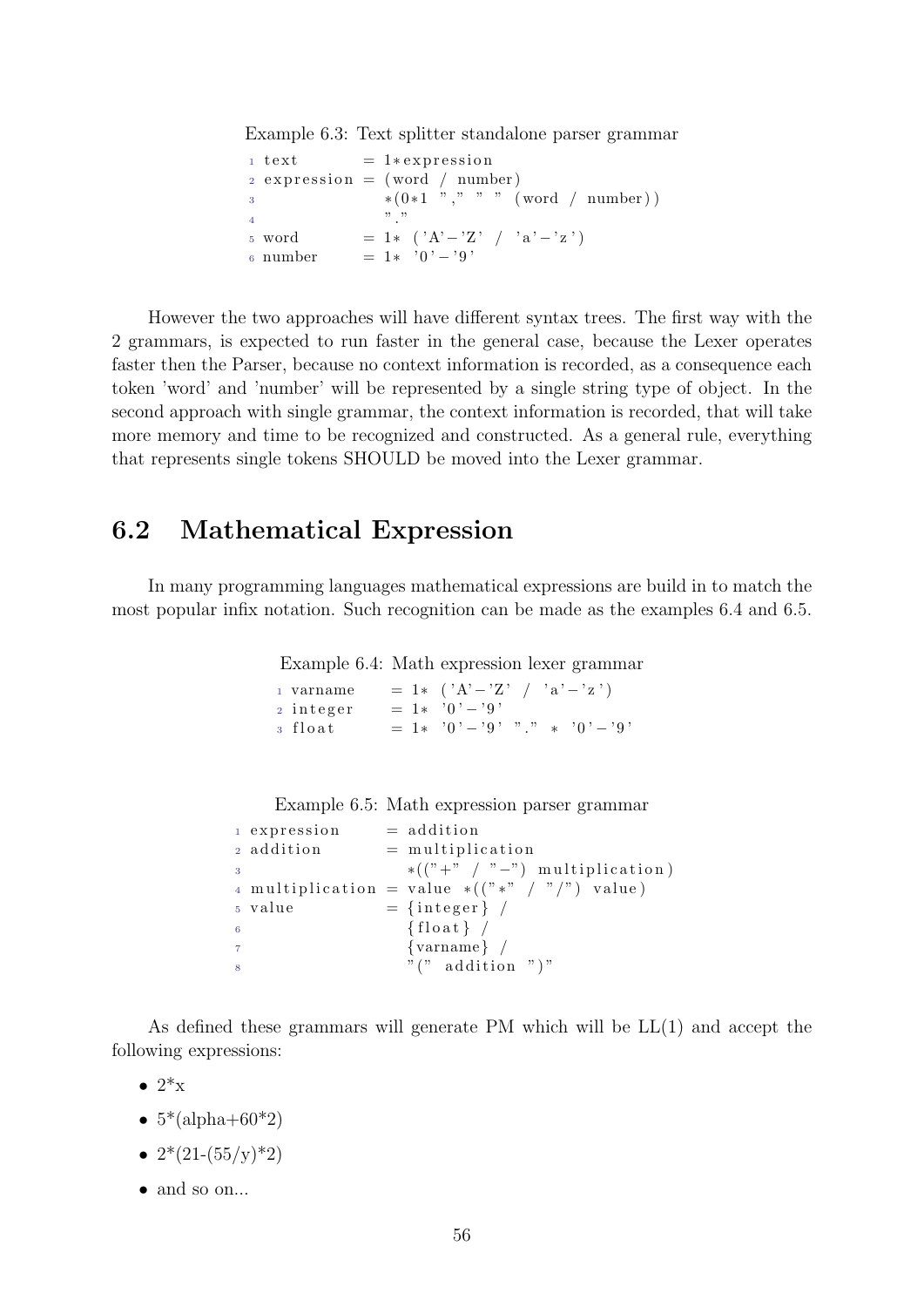If one wants to introduce space in between the digits and signs, one may change the parser grammar as in this example [6.6.](#page-57-1)

<span id="page-57-1"></span>Example 6.6: Math expression parser grammar with white space

```
1 expression = *WSP addition
_2 \text{ addition} = \text{multiplication}*(\binom{n+m}{-}, \binom{n-m}{-}) *WSP multiplication)
4 multiplication = number *(("\ast" / ")'") \ast WSP number)
5 \text{ number} = (\{\text{integer}\})6 \{ \text{float} \}7 \qquad \qquad \{ \text{varname} \} \neq\mathcal{C}" (" *WSP addition ")")
9 \starWSP
10 WSP = \%x20 / %x9
```
The new introduced WSP rule is short for 'white space' (a space or a horizontal tab) and will be OPTIONAL at the beginning of the math expression and after each symbol and a phrase token - all currently in the 'number' rule. The priority of the multiplication is higher and comes naturally from the rules relation. These grammars form a  $LL(1)$ parser that can parse linearly input as:  $24 / 4.4 + 11 * (7.8 - 2.$ ).

### <span id="page-57-0"></span>6.3 Log File Reader

Many computer programs are saving some kind of log files for the started or completed operations, for the errors and warnings occurred during the program runtime. This logs are often specifically formated for the company needs. One may define grammars (as example [6.7](#page-57-2) and [6.8\)](#page-58-1) that read this logs without the need to create a specific parser by hand, if one have a need to make a statistics on the log or another automatic analysis. Additionally when the log structure changes, one have to just update the grammars defined and recompile the PM. That is expected to save a lot of time from hand coding the parser at every change.

<span id="page-57-2"></span>

```
_1 string = '"
2 *(\% \times 20 - \% \times 21)3 %x23−%x5B /
4 %x5D−10FFFF /
\mathbf{5} \langle \setminus, \setminus, \setminus, \setminus, \setminus, \setminus \rangle6 ' " '
7 word = (^{\circ}A^{\prime} - ^{\circ}Z^{\prime} / ^{\circ}a^{\prime} - ^{\circ}z^{\prime} )
8 *( 'A' - 'Z' )' / 'a' - 'z' / '0' - '9' / ' - ' ' ' '')9 number = 1* '0' - '9' ["." * '0' - '9']
```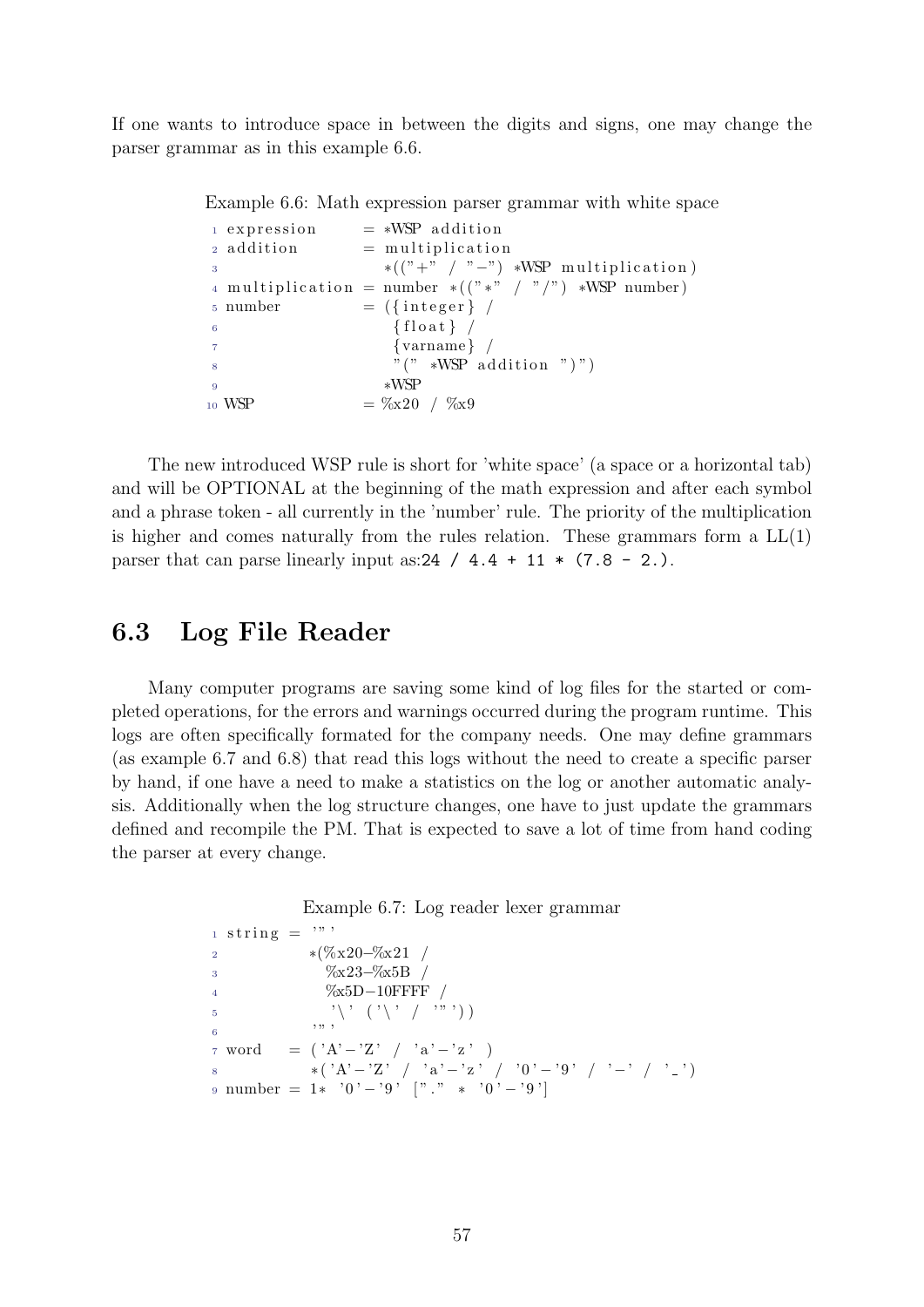<span id="page-58-1"></span>Example 6.8: Log reader parser grammar

 $_1 \log = * \text{line}$  $_2$  line = item \*("," item) CRLF  $\sigma$  item = {string} / {word} / {number}  $_4$  CRLF =  $\%\!\text{xD}\space\% \text{xA}$ 

In words, the example lexer grammar is recognizing simple tokens as:

- string: starting and ending with double quotes with a possible escaping '\' char followed by  $\vee$  or double quote
- **number**: an integer or a float
- words: starting with a letter and optionally continuing with a letter, digit, dash or underscore.

The parser grammar is recognizing an input of lines terminated with the Internet standard line terminator. Each line MUST have one or more items separated by a comma, and each item is one of the lexer defined tokens: string, word or a number. No white space is permitted inside the log file, but it can be added in the same way as in the math expression use case in a section [6.2](#page-56-0)

## <span id="page-58-0"></span>6.4 Simple Markup Language

Many companies have option files that have to be human and machine readable. To define simple markup language for this purpose one may use as a base the Extended Markup Language  $(XML)[4]$  $(XML)[4]$  as in examples [6.9](#page-58-2) and [6.10.](#page-58-3) A valid input to a PM generated by these grammars would be example [6.11.](#page-59-1)

<span id="page-58-2"></span>Example 6.9: Simple ML lexer grammar

| $\frac{1}{1}$ comment-start = " "</th><th></th></tr><tr><th><math>\alpha</math> comment-final = " " |                                    |
|-----------------------------------------------------------------------------------------------------|------------------------------------|
| <sub>3</sub> tag                                                                                    | $=$ " $\lt$ " 0*1 "/"              |
| 4 word                                                                                              | $= 1*$ $( 'A' - 'Z' / 'a' - 'z' )$ |

<span id="page-58-3"></span>Example 6.10: Simple ML parser grammar

```
_1 document = *WSP tag *WSP
2 \text{ tag} = tag-start content tag-final
\sigma s tag-start = {tag, "<"} *WSP {word} *WSP '>'
4 tag−final = {tag, "</"} *WSP {word} *WSP '>'
5 content = *(tag / %x21-3B / %x3D-10FFFF / {word} / WSP)6 WSP = %x9 / ; tab
\%x13 \%x10 ; new line
8 \%x20 / ; space
9 {comment−s t a r t }
10 ∗(%x0−10FFFF / {word} / {comment−s t a r t } / { t a g })
11 {comment−fin a l }
```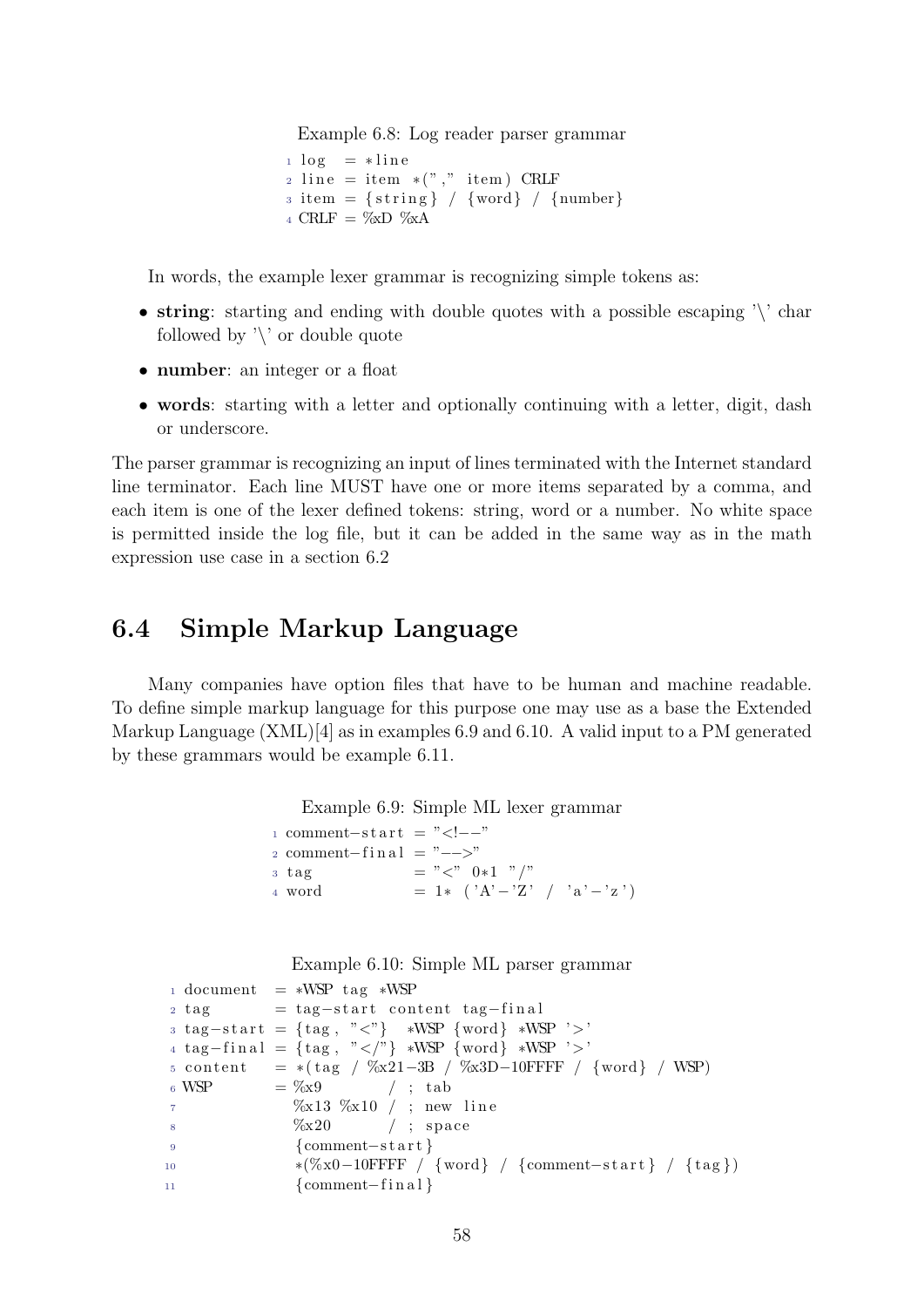#### <span id="page-59-1"></span>Example 6.11: Simple ML input

```
1 <options>
2 \le - this is an option file with one string -\rightarrow3 \leqstring >hello word!\lt/string >
4 </options>
```
The defined examples, construct a language that accepts white space before and after any word and symbol. Additionally the comment text is syntactically available that is defined to "everything between  $\leftarrow$  and  $\leftarrow$  sequences".

# <span id="page-59-0"></span>6.5 Simple  $C/C++$

If one wants to create a script language, one may base it on the  $C/C++$  programming languages. On the first phase of the parsing the syntax is checked with the PM, on a second phase the semantical meaning of the parsed code could be checked and finally an interpreter or a generator to another language (possibly Assembler) could execute the syntactically and semantically valid parsed input. Examples [6.12](#page-59-2) and [6.13](#page-60-0) are containing grammars that can construct such a C similar PM.

> <span id="page-59-2"></span>Example 6.12: Simple  $C/C++$  lexer 1 comment = "/\*" / "\*/" / "//" 2 CRLF =  $\%x13$   $\%x10$  $_3$  keyword = %s" const" / %s" if"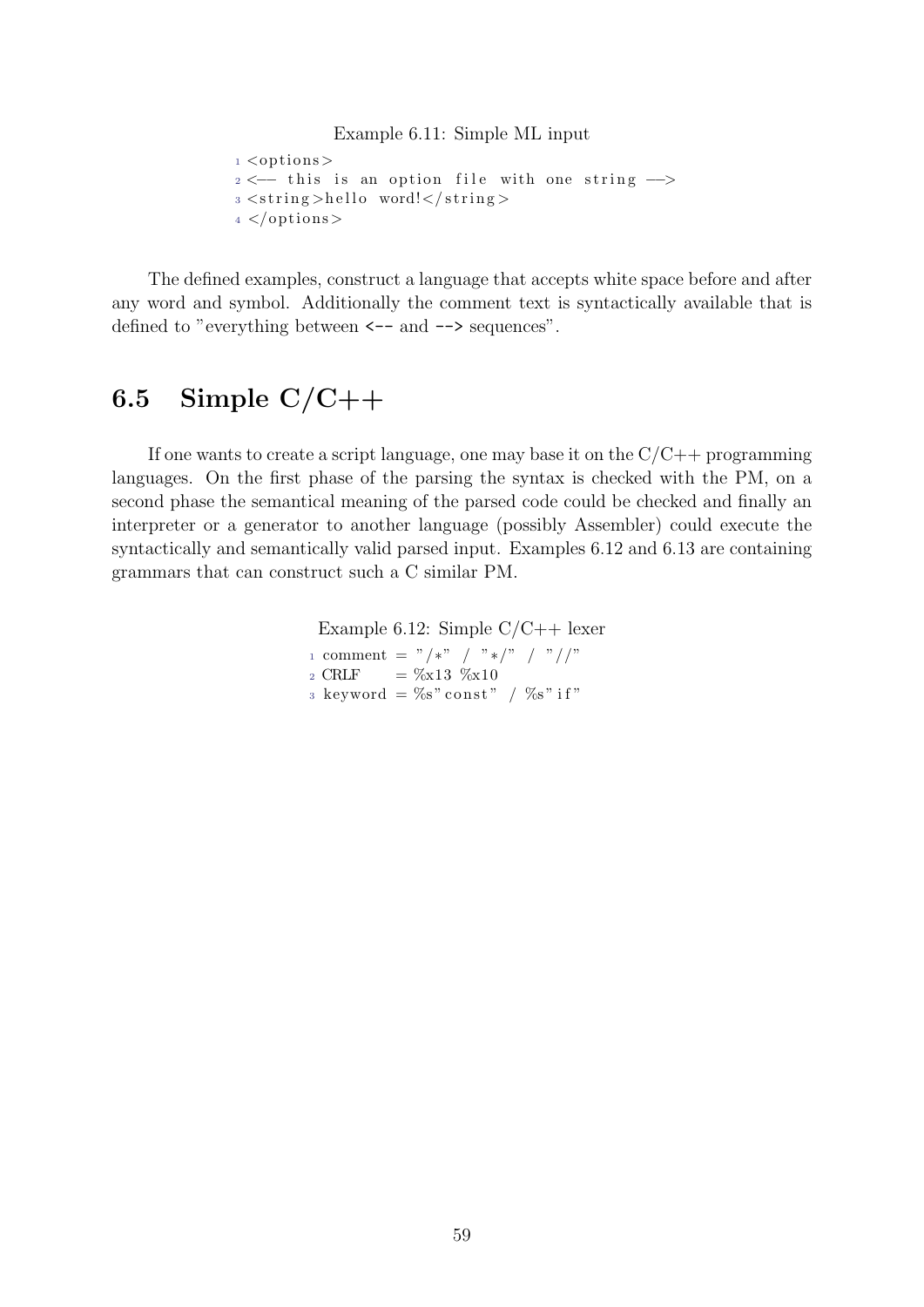<span id="page-60-0"></span>Example 6.13: Simple C/C++ parser  $1$  document = \*WSP \* function 2 function = %s" function" 1\*WSP name \*WSP 3 func−args scope  $4 \text{ func-args}$  = '( ' \*WSP [ $\text{argument-list}$ ] ') '  $5 \text{ func}-\text{call} = '(' \ast WSP [operation-list ]'')'$ 6 argument -list = argument 1∗WSP \*(',' 1∗WSP argument 1∗WSP)  $7 \text{ argument} = [{\text{keyword}, "const"}] 1*WSP \text{ type-and-name}}$ <sup>8</sup> type−and−name = name 1∗WSP name 9 operation  $-$ list = operation \*(',' 1\*WSP operation) 10 scope  $=$  '{' WSP \*declaration "}" 1\*WSP  $11$  declaration = decl-var / decl-if  $12 \text{ decl}-var$  = type−and−name \*WSP ['=' \*WSP operation ] '; \*WSP  $13 \text{ decl}-if$  = {keyword, "if"} \*WSP '(' \*WSP operation ')' \*WSP 14 scope  $\{\text{keyword}, \text{ "else"}\} \cdot \text{WSP scope}$  $_{15}$  operation  $=$  addition  $_{16}$  addition = multiplication 17  $*(\binom{n+m}{-} \cdot \binom{n-m}{+} * WSP \text{ multiplication})$  $_{18}$  multiplication = value \*WSP 19  $*(\binom{n}{*}, \binom{n}{*}, \binom{n}{*}, \binom{n}{*}$  \*WSP value \*WSP)  $20 \text{ value}$  = name  $0*1 \text{ func}-\text{call}$ <sup>21</sup> number / 22 "  $" (" \ast WSP operation " )"$ 23 name  $= (a - a') z' + (b - a') z' + (c - a') z'$  $_{24}$  ∗ ( 'A'  $-$  'Z ' / 'a '  $-$  'z ' / '0 '  $-$  '9 ' / '  $\cdot$  ') 25 number = 1\*  $'0' - ?9'$   $'$ .  $' *$   $'0' - ?9'$ 26 WSP  $= \%x9 / %x20 / {CRLF} /$ 27 line –comment / text–comment 28 line –comment = {comment, "//"} \*(%x0–10FFFF / {comment}) {CRLF} 29 text–comment = {comment, "/\*"}  $30 \times ($ <sup>31</sup> %x0−10FFFF /  $32 \qquad \qquad \{CRLF\}$  / <sup>33</sup> {comment , "/∗"} /  $34 \qquad {\text{Comment, }} " //" }$  $\frac{35}{2}$  ) <sup>36</sup> {comment , "∗/"}

These grammars form a  $LL(1)$  grammar for parsing  $C/C++$  like source code.

The semantic analysis is not defined into the grammar, as for example is it an error if one calls a function that is not defined, or calls a function that is defined later in the source code. Because the parsing phase is completed fully before the semantic analysis is started, one may simply permit calling of functions that are defined later in the code, that is one of the advantages of having the parsing phrase separate of any other phase.